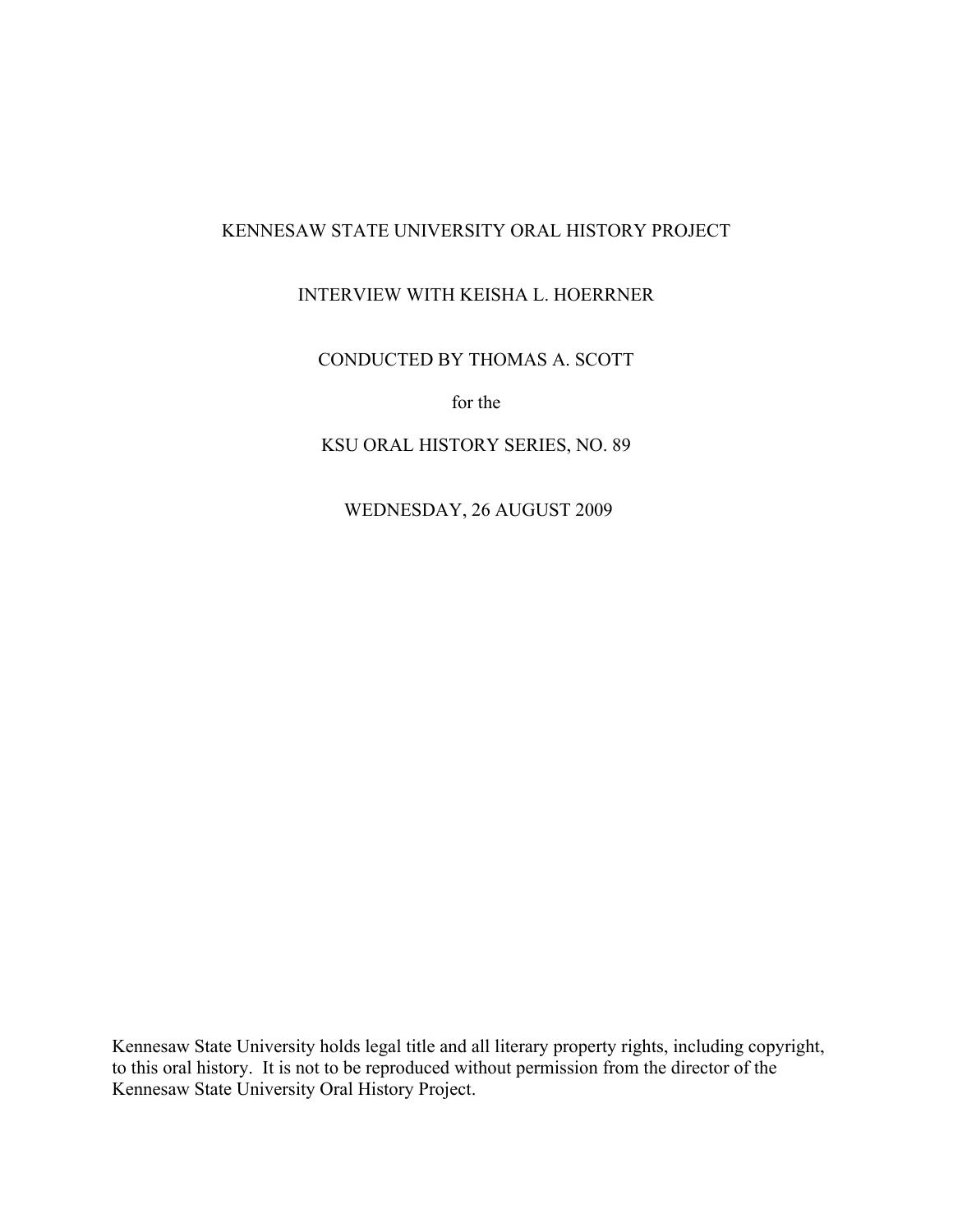Kennesaw State University Oral History Project KSU Oral History Series, No. 89 Interview with Keisha L. Hoerrner Conducted, edited, and indexed by Thomas A. Scott Wednesday, 26 August 2009 Location: CETL House, Kennesaw State University

- TS: Today I'm interviewing Keisha Hoerrner, who received the Preston Award in 2009. Keisha, why don't we just begin by asking you about your background—where you grew up and went to school and things like that.
- KH: I was actually born and raised in Cobb County. I was born in Kennestone Hospital and completed my undergraduate degree at Kennesaw State College. I graduated with a communication degree in 1989 and was fortunate to receive both my master's and my Ph.D. in mass communication from the University of Georgia. In 1998 my husband and I moved to Baton Rouge, Louisiana, and I joined the faculty of the Manship School of Mass Communication at Louisiana State University. We had an incredible time in southern Louisiana, but our first child was born in 2000, and we wanted to move home to Georgia, so he could be raised closer to his family. Both my husband and I are only children, and so at the time Chase was the only grandchild and was quite a sought after grandchild.
- TS: Chase?
- KH: Chase is our oldest son.
- TS: What's your husband's name?
- KH: Mark. I was so blessed to be able to get a position in the department of Communication at my alma mater.
- TS: What year was that?
- KH: I actually joined the faculty in August of 2000 and received tenure and was promoted to associate professor in 2004. It was at that time that I decided to move into administration with the goal of assisting greater numbers of students at Kennesaw State. I really loved working with the Communication majors and had a tremendous opportunity to teach courses that I loved in my discipline, but I felt I could make a greater impact at the University if I worked with greater numbers of students than just a specific major. I joined the department of University Studies at the time. Of course, there was no firstyear program and there was no University College. There was just this very . . .
- TS: That was just right before we got the University College, wasn't it?
- KH: It was; it literally was just a few months before all of that developed. But at the time we just had this very unique department of University Studies, and I was able to transfer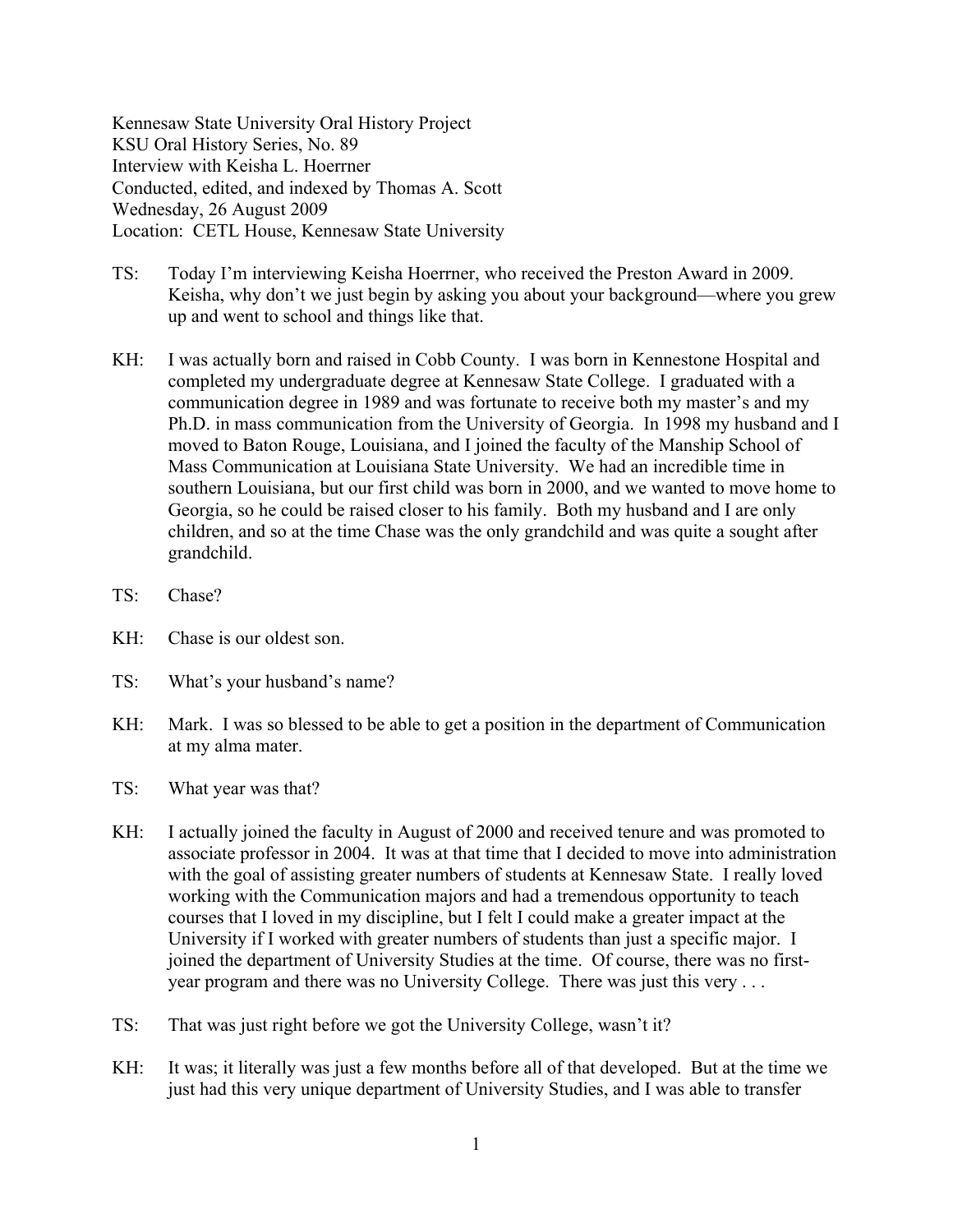from Communication to University Studies and took on the role of Learning Communities Director.

- TS: That was immediately when you went over there?
- KH: Yes, in 2004.
- TS: That's what you went over there to do?
- KH: That was what I transferred over to do and began to teach first-year students. As you mentioned, that's when the university decided to develop University College. A couple of years after that, Dean [Ralph J.] Rascati was named dean of the college. He, working in concert with Becky Casey, who is chair of University Studies, decided to split the department into two, and he asked me to take on the role of interim department chair for the new department that was called First-Year Programs.
- TS: That was 2006?
- KH: We were planning the split in 2006; we physically split in the fall of 2007.
- TS: Okay, so you've been doing it for two years then.
- KH: Yes. And I served as interim chair and then applied and was named permanent chair in February or March of 2008.
- TS: Not too long ago.
- KH: There are days when it seems like a very, very long time, and other days where it just seems like yesterday.
- TS: Okay, well, we've covered the waterfront now. Why don't we go back and since you where did you go to high school by the way?
- KH: South Cobb High School.
- TS: Okay, so Roy Barnes' high school.
- KH: Oh really?
- TS: You didn't know that?
- KH: I did not know that, no.
- TS: He graduated from South Cobb back in the late 1960s.
- KH: Oh my gracious. Well, I hope he had a better experience.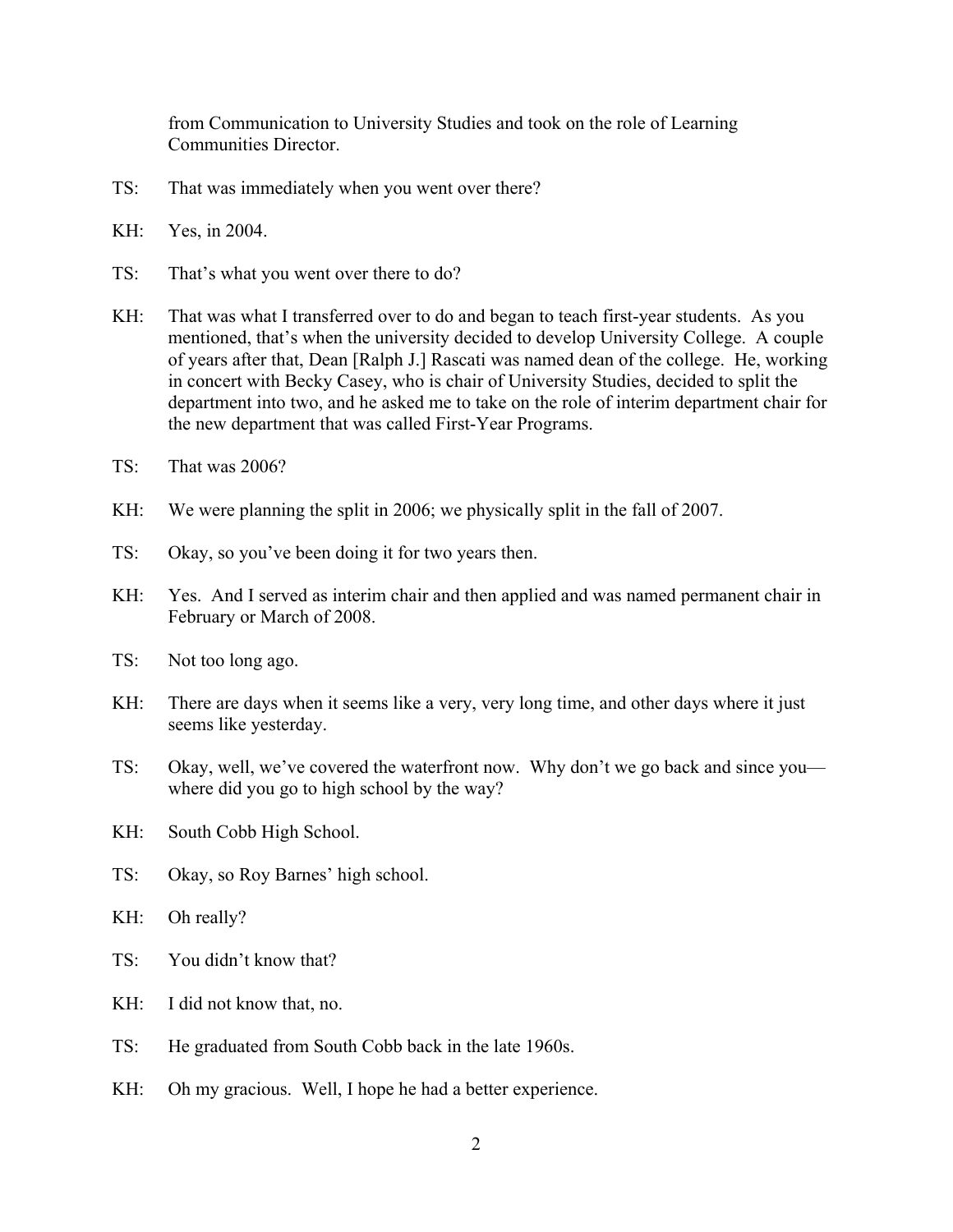- TS: Oh no.
- KH: I loved my undergraduate years at Kennesaw State. I'm not sure that I can say the same thing about my high school years.
- TS: Well, since you did go to Kennesaw, let's talk about that a little bit. Let's see, you must have enrolled here about '85, I guess.
- KH: Actually I began as a joint enrollment student in the fall of 1986, and I graduated in December of 1989.
- TS: So that's just a little bit over three years to get through.
- KH: For some reason I decided that I needed to take an overload every quarter, and I took summer courses. I have no idea why I was trying so hard to complete my degree because, of course, when I got out in the "real world" and realized that it was not all what I thought it might be, I really wanted to go back to school. So I do actually encourage my students now to create a four-year plan. Obviously, we don't want you here for an extended period of time, but really enjoy it because it is such a protected time in your life.
- TS: Yes. Well, and it's great that you've got the time to go straight through and finish up. That's what I used to do and the way everybody used to do it, but it seems like it is harder and harder nowadays when you look at all the people when President [Daniel S.] Papp at graduation says, "How many of you held down a job while going to school," and everyone stands up, and, "how many of you held down two jobs," and half of them are still standing.
- KH: I know. It is a different environment. Of course, the school is also very different. There were only about 8,000 students when I was here. It was a totally commuter campus, but at the same time I think it felt a bit more like a community, for me at least, because I had such great professors, and you had small classes, so you really got a chance to know those professors in a way that's a bit more challenging today. I also joined the school newspaper, and I think for me it was truly a home away from home. I was very blessed to have private scholarships that allowed me to focus on school without having to work. So my job, so to speak, was the school newspaper, and it was a great way to integrate what I was learning in the classroom and practice that outside the classroom.
- TS: Were you editing the paper?
- KH: I was any number of positions over that three-and-a-half-year period.
- TS: I was trying to think, when did the paper have that huge controversy? That was about '91; you were gone by then I think.
- KH: Yes, I was thankfully.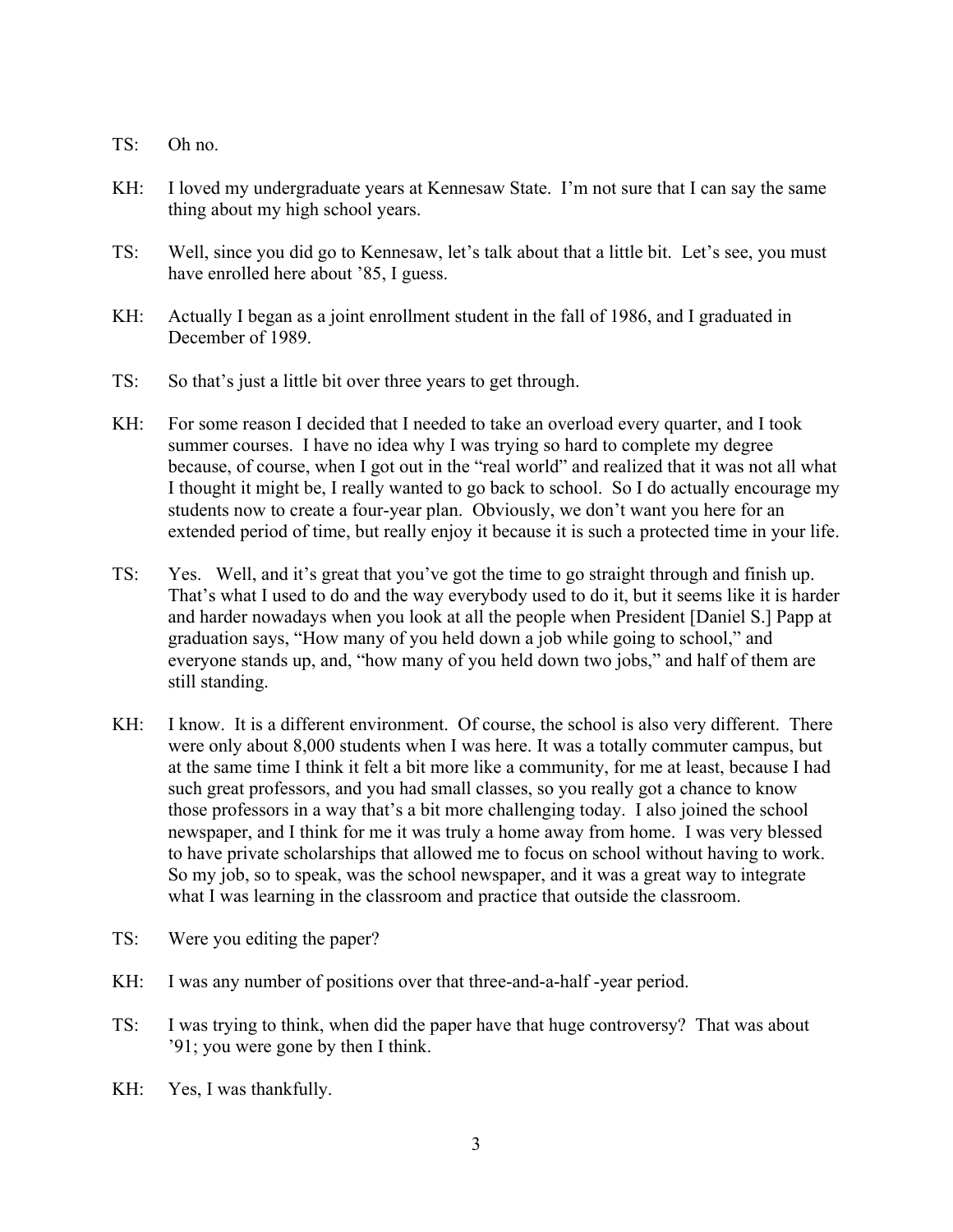- TS: Let me just ask you, why did you decide to come to Kennesaw?
- KH: It actually is not as great a story as I wish it were. I applied to Georgia State University, and my mother and I had such a challenging time trying to complete all of the financial aid paperwork. It was very frustrating. I was the first in my family to go to college, and so Mother really didn't have the background of just how complicated all of this was going to be. She and my father had divorced when I was five, so it was just the two of us. I really was just to the point that I wanted to do joint enrollment because I did not want to spend another year in high school. One of my teachers, in fact my Target teacher, said, "There is this program at Kennesaw, and you can go before you even graduate from high school, and I know someone, and I can put you in touch with that person." It was the direct contact with individuals who were in what we now call Student Success Services, what used to be the CAPS [Counseling, Advisement & Placement Services] Center, really sitting on the phone with Mom, helping her to then talk with the counselors at my high school. It was just that personal contact.
- TS: So they were providing a lot more personal contact than Georgia State was providing?
- KH: Exactly. And Mom felt like she could get all of her questions answered, and then I was able to get some private scholarships that meant that she did not have to worry so much about the various funds.
- TS: What's your mother's name?
- KH: Danna.
- TS: And obviously not Hoerrner.
- KH: Montgomery. My mom remembered Kennesaw from being a junior college and thought this is a nice, small, quaint place that my 17 year old will be safe driving back and forth. She was not all that thrilled with the idea of me driving to Atlanta anyway so. . .
- TS: That's still a long drive. It's probably about as close to Atlanta as it is to Kennesaw from south Cobb.
- KH: From West Cobb, it sure was. But it sure seemed a little safer I guess. And then we met Chuck Goodrum [Charles L. Goodrum, Jr.]. I still remember Chuck Goodrum [one of the Counselors in CAPS] who walked me through registration. Again, it was just that personal contact, and I had such wonderful professors my first year that I said absolutely I'm staying at Kennesaw State. There was never even any question of transferring once I graduated from high school. So then I was just here.
- TS: Well, we ask everybody, and by the way, I think it would be interesting to do some statistics on it, but I think there's been an incredible number of people that I've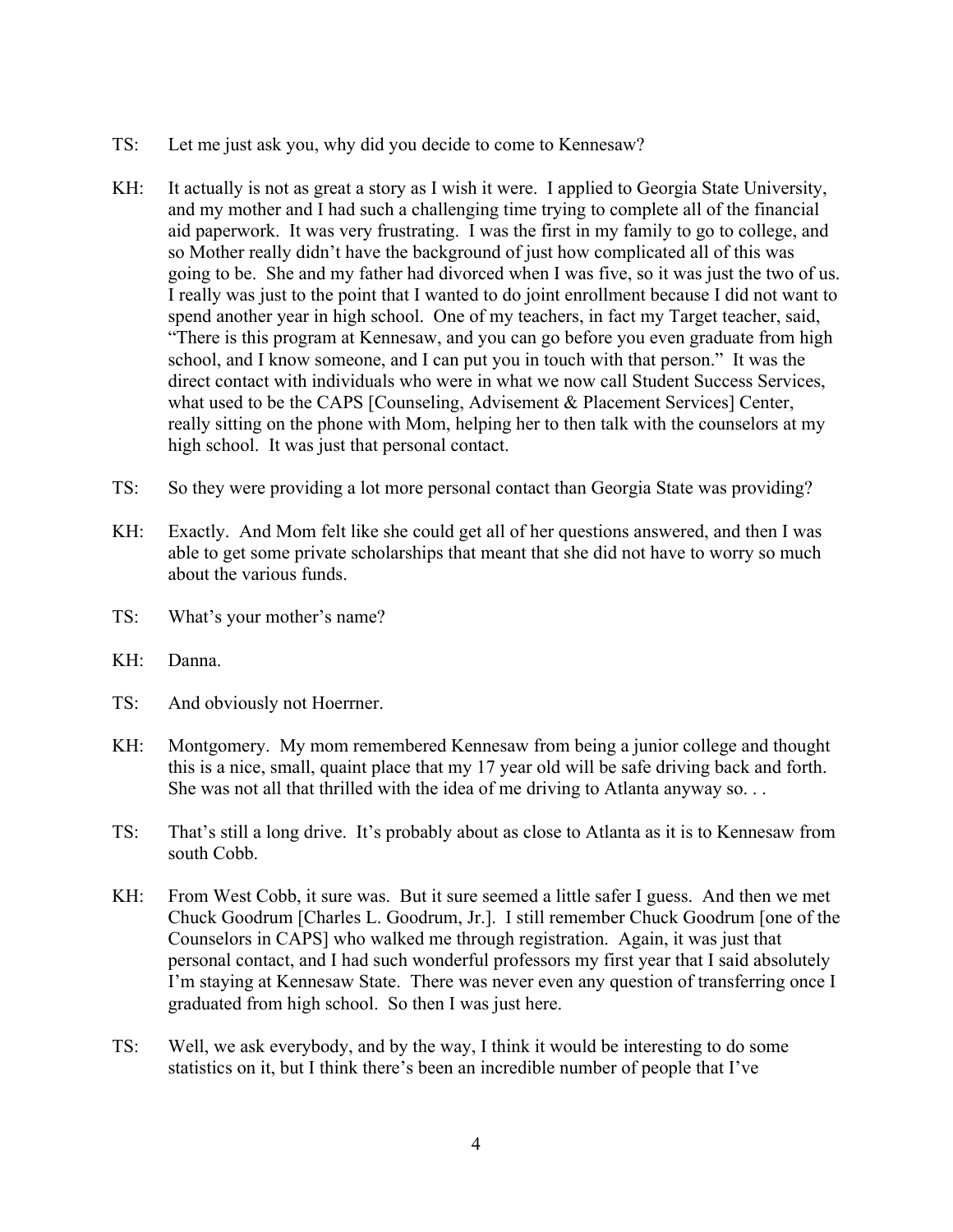interviewed in this project that were first in their family to graduate from college. I'm just wondering how typical that is of our whole faculty.

- KH: I always wonder when President Papp asks those questions at graduation, because that's the first one he generally asks, why he doesn't have those faculty members stand as well.
- TS: Maybe we just need to suggest it to him.
- KH: Because I really do think it's a testament to our ability to connect with our student population.
- TS: I do too. I think that's a good idea. We need to suggest that.
- KH: Well, Tom you need to work on that!
- TS: I think just an e-mail to him is probably all it would take. He'd probably like that idea too.
- KH: He might. He might indeed.
- TS: That's good. We ask everybody about mentors. You said earlier you had some wonderful faculty in Communication. Why don't you talk about undergraduate mentors that you had.
- KH: First and foremost was Dr. George Simcoe. He was a giant among men as far as I was concerned. He was a true teaching professor. I remember one time he said something just to me in passing about how scholarship and publishing papers never meant anything to him, but he loved to be in the classroom. He was my academic advisor as well as my professor for many courses. In fact, he is the reason that I was a Communication major. I came to Kennesaw State intending to major in Political Science and had a great political science professor, Ron [Ronald H.] TeBeest, my first quarter here. He was fantastic, and I thought, "Oh, this is great. I'm going to go into Political Science." But at the same time I happened to be taking Introduction to Mass Communication because I needed a humanities course to fulfill a humanities requirement.
- TS: Introduction to . . . ?
- KH: Mass Communication. George Simcoe was the professor, and I was so amazed that we were talking about contemporary issues in that course—you know, television shows that I watched and movies that I was aware of; and my favorite band, U2, was actually listed in the textbook. Even though those things seem silly, in high school we had spent so much time going over ancient, ancient, ancient history and very little time talking about the aspects of history that I was really interested in: the Vietnam War, the Holocaust, and those sorts of things. I was just so intrigued that you could take college courses that talked about contemporary issues. I loved the way George Simcoe taught. So just in passing one afternoon I said something to him about how I really wanted to take every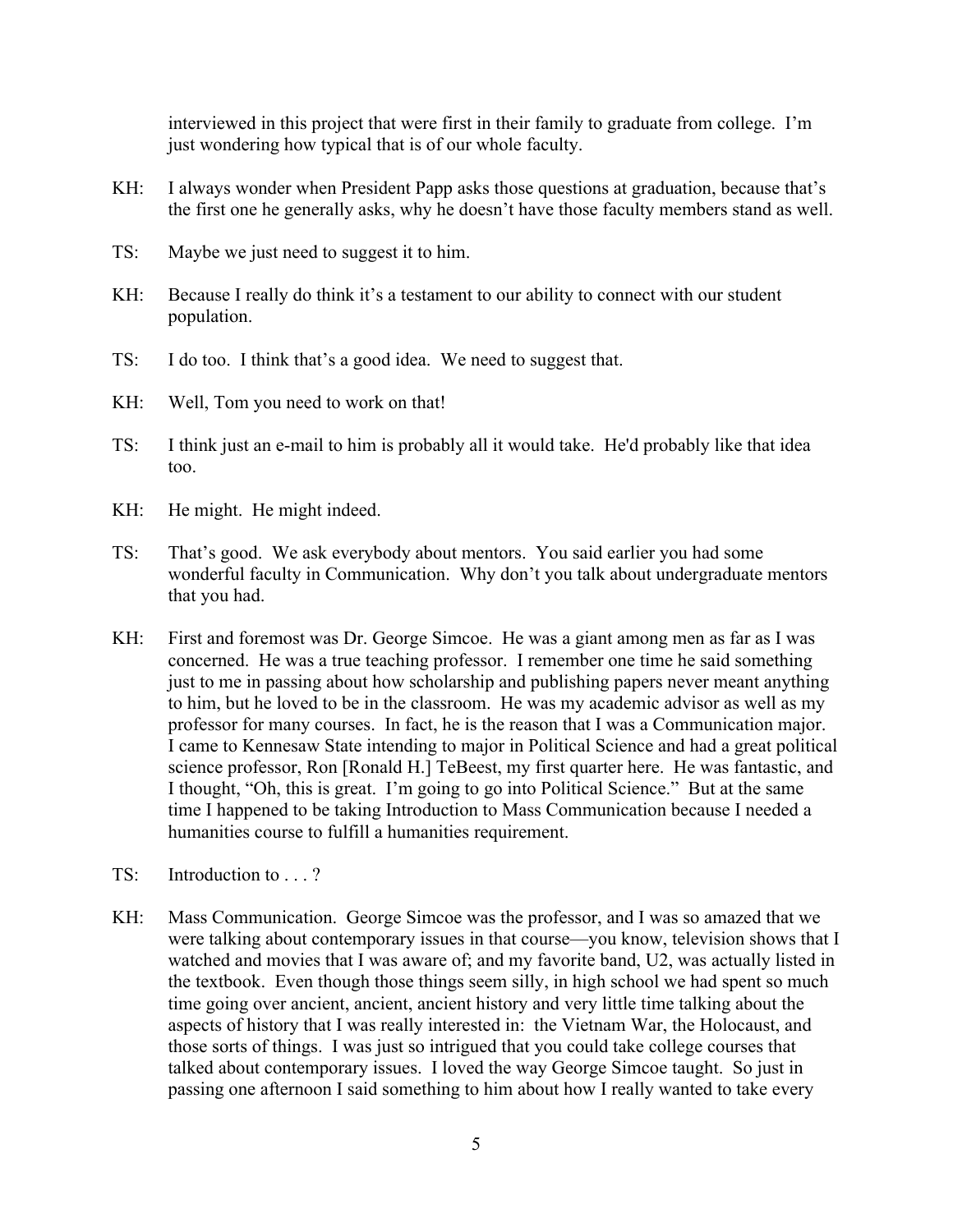class he taught. He said, "Well, Keisha, you're probably going to be better served being a Communication major." I know that there are people who wanted to be journalists their entire lives, and so they get into a Communication program, and they have such a great story to tell. Mine was really about my personal connection with that professor and how much I adored his classes.

- TS: I remember him very well. It seems like he always had a loud, plaid coat on.
- KH: He did! I think his clothes were from the 1960s era, and he didn't see any need to update those. My other mentor had a bit of a unique fashion sense, and that was Eddie Blick who was the *Sentinel* newspaper advisor. He was also just a dear man and really helped us to understand that just as much learning could take place outside the classroom as inside the classroom. He's also the first Communication professor who ever gave me a C. He taught news reporting and writing, and I was on the newspaper staff long before I took his course and probably thought that I could get away with just about anything because he was my advisor, and he loved me. While he did love me, he also was a great professor, and I learned more from that C than I probably learned from many of the assignments that I completed successfully.
- TS: Do you think he was tougher on you than everybody else?
- KH: I don't. I think he just held me to the same standard, and I thought I was going to get a different standard.
- TS: A good lesson at about age eighteen or nineteen I guess.
- KH: Exactly.
- TS: Any other mentors? These are the main ones, I guess.
- KH: Those are really the two I think who had such a lasting impact, but I really have to say that when I came back to the faculty in 2000 and began to sit on different committees in the college of Humanities and Social Sciences with various people, I was so amazed and thrilled to be able to work with people as supposed colleagues, although I never really felt that I was their equal. But there were so many great people who taught me. I took a special topics elections course from Helen [S.] Ridley in 1988 and probably learned more about presidential elections in ten weeks than I could have in a graduate program. I took Lana [J.] Wachniak. I took Chris [Christine B.] Ziegler. It was just amazing to see the faculty who had such an impact on me, and thankfully many of them were still here.
- TS: Was George the department chair at that time?
- KH: He was.
- TS: That's what I thought.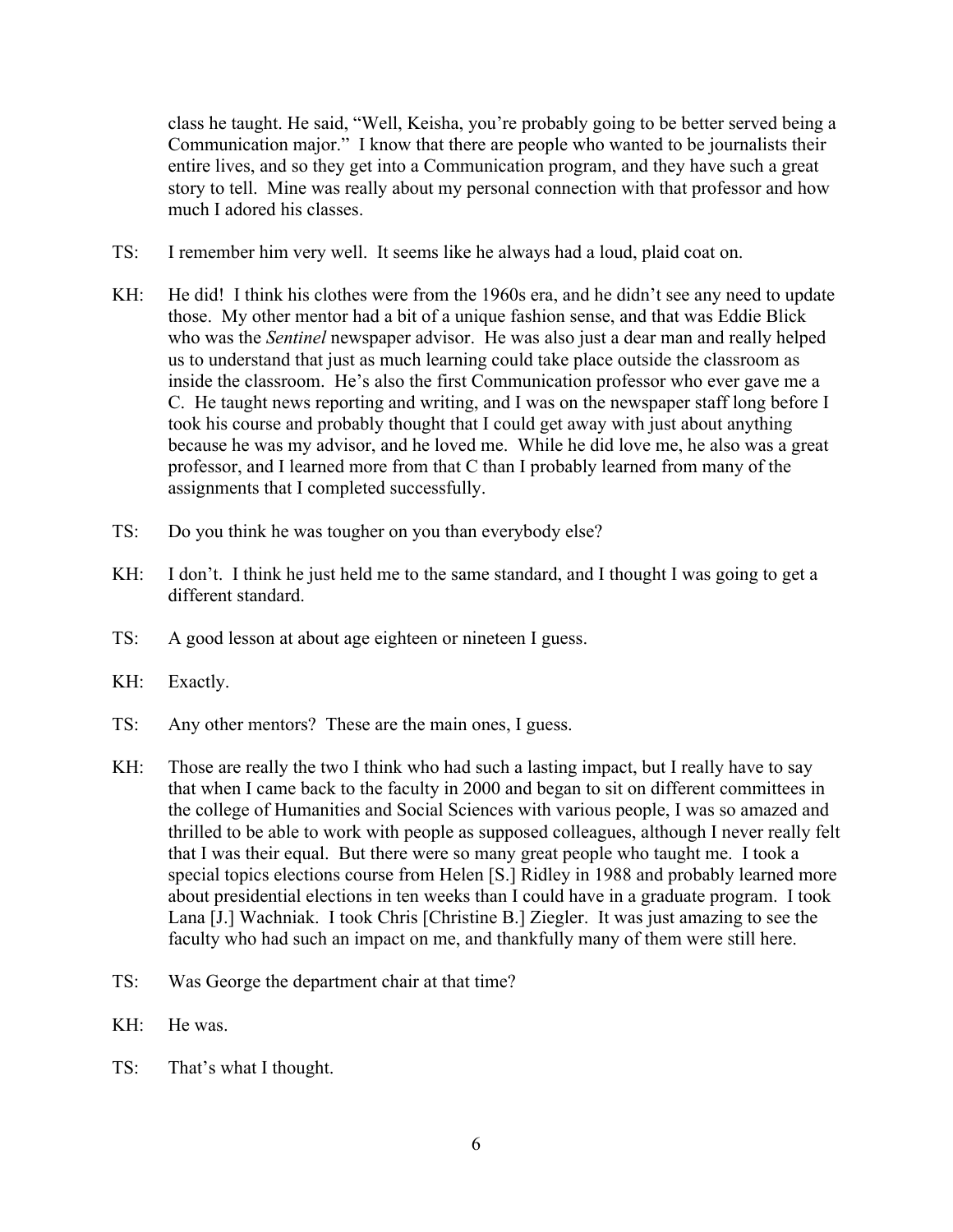- KH: He was. And I did not realize it, but apparently I was one of the first Communication graduates. When I joined the program I just had no inkling, and it never, I guess, came up in conversation that we were actually the first group to be truly Communication majors. I think when George got to campus in 1985, if I remember his story, originally he and John [S.] Gentile were in more of a Liberal Studies sort of degree. They managed to get enough students who were interested to make it a separate degree program. But we did not realize that we were in the first cohort, and that was really special.
- TS: There was a department of Liberal Studies that lumped everything together that wasn't big enough for a department. Then it self-destructed over time as we grew and departments grew out of it.
- KH: So you would have a much better history of all of that. I just remember that, assuming that because I could be a Communication major that legions of people before me could have been Communication majors, and it turned out that that was not the case.
- TS: That's interesting. So you graduated in '89. By the way I've been doing interviews with former alumni presidents this year, so I hope that you're involved with the alumni association.
- KH: Not to the degree that I should be, but I do make sure that I pay my dues, and I support Yvonne [B. Wichman, Alumni Association president] in the incredible work that she does.
- TS: Yes. She does some good things.
- KH: She is.
- TS: You graduated in '89. What happens then? Straight to graduate school?
- KH: No actually I did a few jobs here and there. I was supposed to go directly to grad school, and a couple of my professors suggested that getting some real world experience would enhance my graduate program. I got married and …
- TS: What year was that?
- KH: Well, that was the first marriage. That was in 1990, not the most stellar part of my life, and just kind of did various jobs. I worked for a telecommunications company, and I did voice mail training and worked for a couple of trade publications doing writing and editing but never really felt like that's where I was comfortable. Working for a profitand-loss statement just didn't mean that much to me. It was very challenging to feel like your ethics and your values could be maintained in a corporate environment. My last job before heading into education was with a very large multi-national corporation. I was doing the writing and editing for their internal publications, and it was always amazing to me how we were supposed to put this great spin on individuals losing their jobs by using these code words that we were re-engineering the blah-blah-blah division in Canada. No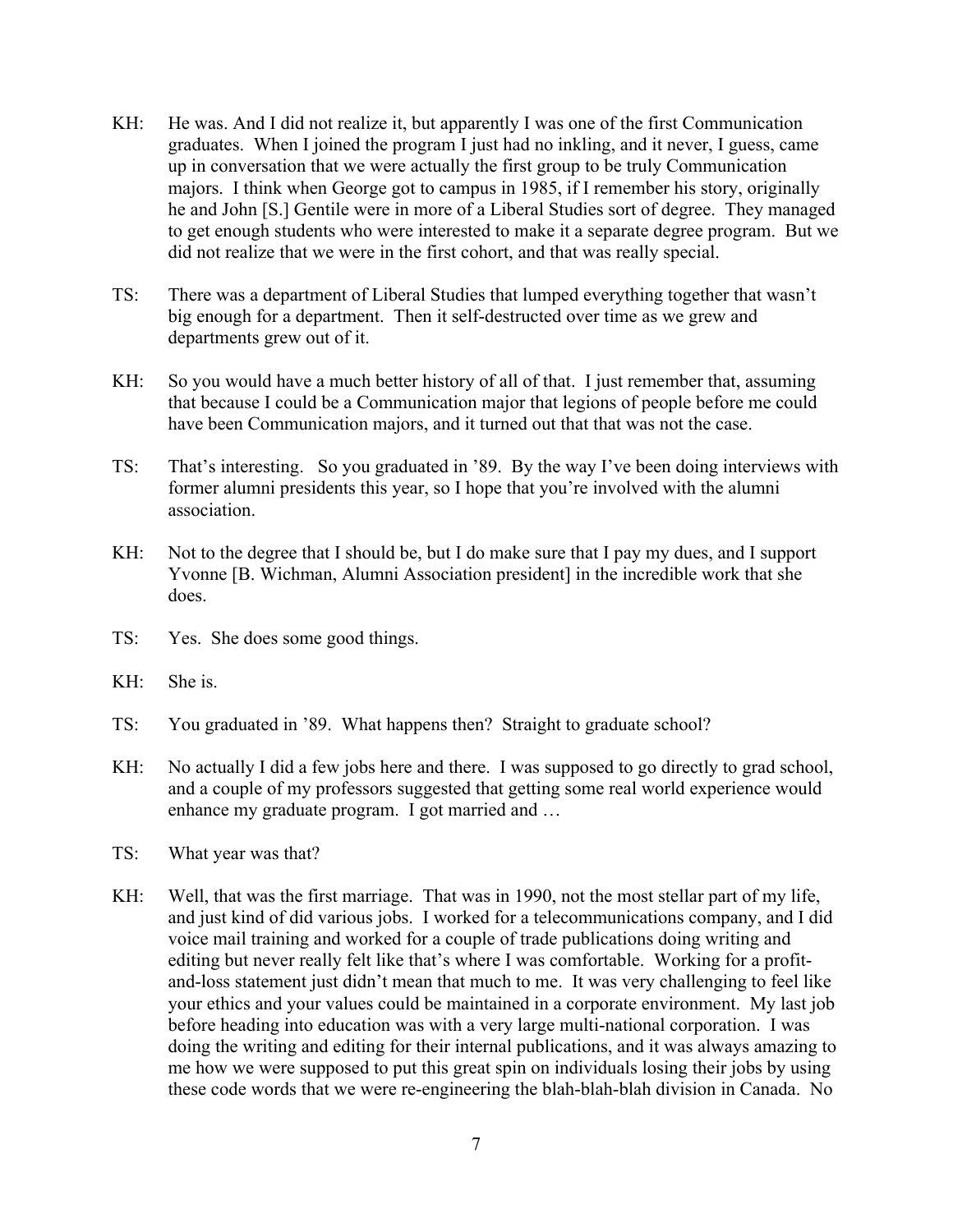one really said "and that means thirty-five people had to go home to their families last month and explain that they were not going to have jobs any more." I really saw first hand what a little boys club looked like at the corporate level—the whole way of offices of the white men who had very big titles and very big egos to match those titles, and, boy, if you were female you did not penetrate that hallway. I thought, this is just not really where I want to spend the next twenty-five or thirty years of my life. I had a great opportunity even before I started graduate school to go to work at what was then DeKalb College. It's Georgia Perimeter now. They needed someone to help re-invigorate their school newspaper program.

- TS: So you were an advisor to the newspaper?
- KH: So I did. I got to be a version of Eddie Blick! Boy, I was on the phone with Ed Bonza a few times. He was here at the time, of course, and really it was just a great opportunity to see the power of education even outside the classroom and I met some great students. Of course, DeKalb had five campuses, and I spent way too many hours driving around I-285, but it was really a fun experience. I'm sure I learned as much as the students I worked with.
- TS: Don't we always when we're doing teaching.
- KH: Absolutely. And it was during that time that I was able to get into the master's program at UGA. So I actually worked full time and went to school part-time up in Athens and became way too familiar with that drive from the Clarkston-Stone Mountain area up to Athens. Then I was admitted into the Ph.D. program. It is a requirement in the Grady College of Journalism and Mass Communication—because they do provide their Ph.D. students with fellowships—that you go full time and you basically dedicate your life to that program. So much like my undergraduate program, I was blessed with the opportunity to go full time and concentrate on completing that Ph.D. program.
- TS: Did you do anything with the *Red and Black* while you were there?
- KH: I did not. It's an independent newspaper, and it's very different environment from this institution or DeKalb.
- TS: Independent in what sense?
- KH: It is not associated at all with the university. It is its own entity.
- TS: Is that historically true or is that something that happened along the way?
- KH: I'm not sure when it happened actually.
- TS: I don't think it was that way in the 1950s when they were having real controversies over the student newspaper advocating integration of the campus and getting in trouble with the Board of Regents and all that.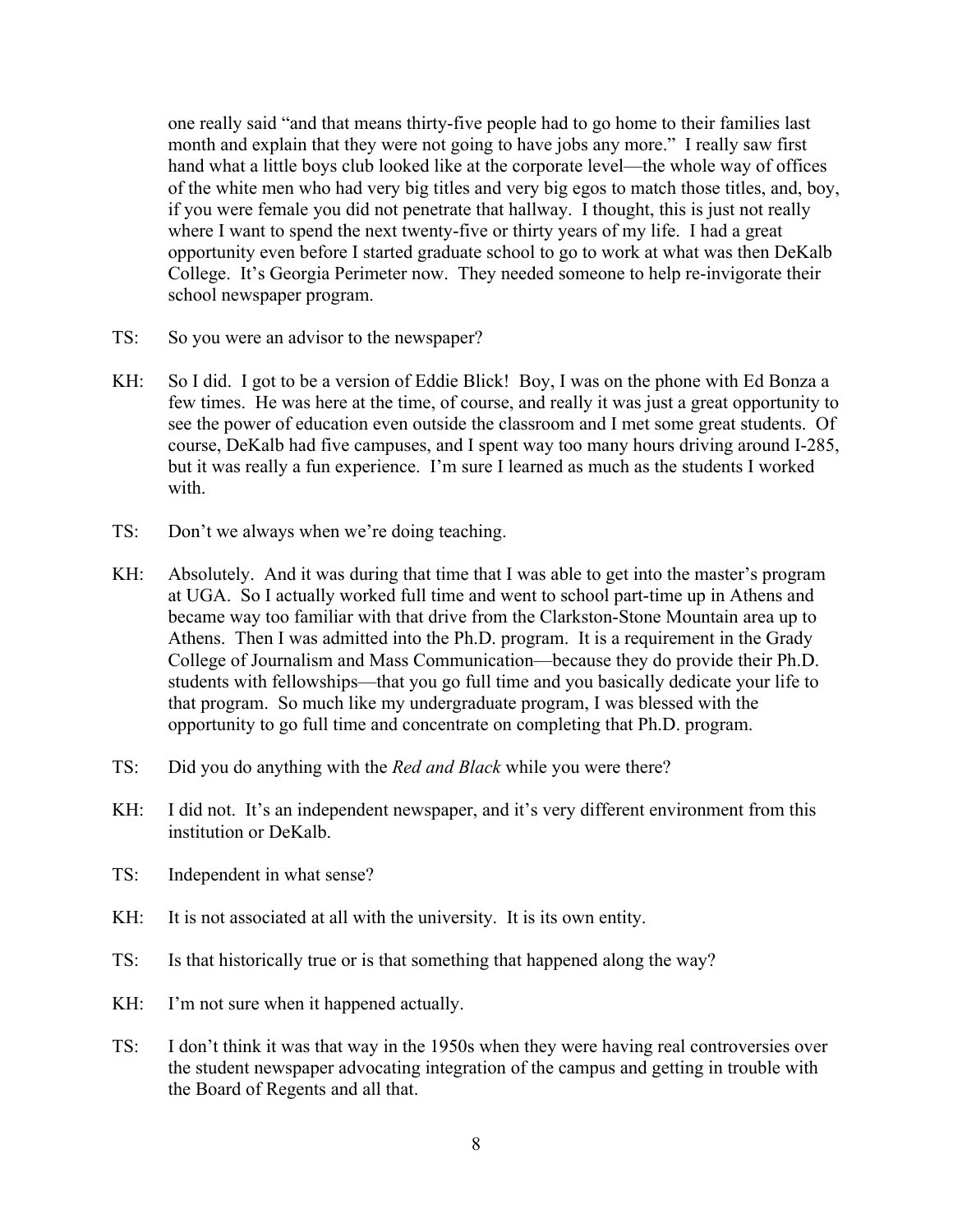- KH: I wonder if that's when it happened? I wonder if they decided that they could at that point really speak what they wanted to speak if they were independent.
- TS: Could be. Or in the 1960s with all the turmoil.
- KH: You know, they've got such an incredible captive audience on that campus. And it may have also been a trend on a number of very large, land grant campuses to say we're going to take this independent; we've got the ad revenue to do it; and then we don't ever have to feel like we're beholden to the administration in some way.
- TS: What do you think were the pros and cons compared to what we have here?
- KH: Well, I think it becomes a business from day one, and I'm not sure that's the best environment for students to really get their feet wet. There was always that availability to take a few risks and fail and know that the institution was behind you. From what I understood of the budget of the *Sentinel*, especially when I was there, the bulk of the money really comes from the student activity fees. It's not that you are a hundred percent dependent upon your advertisers. For the *Red and Black*, and for a lot of school newspapers, they do not have subscribers like the *AJC* would. They give the paper out free, so they really are beholden to those advertisers. I imagine there's pressure, if you've got a big football booster who is advertising, and you say something negative about the coach. So, I guess it's a great learning opportunity because that certainly happens in the mass media every day, but I think there's a safety net for those newspapers that are fully affiliated with the campuses that you wouldn't have with the *Red and Black*.
- TS: What you're saying is there may be more editorial independence where you have the student activities fees to back you up than when you're going out and soliciting money from people that might be doing horrible things to the environment or….
- KH: Exactly. I really think that you do have to determine whom you're going to argue with, I guess, for lack of a better phrase. There is always the concern that if you have a school newspaper that is in any way funded by the school that there is this desire on the part of people to say, "Well, why isn't there more editing done; why isn't there more oversight; why aren't the proofs reviewed by a "professional"? Well, if you're going to offer this learning lab, as I think of a school newspaper as being, then you have to allow those students to make mistakes and to write things that are inaccurate and to create maybe innocuous mistakes or very severe mistakes that they then have to learn the consequences of and how to mitigate and to move forward. I remember individuals in the English department wondering why the advisor didn't proof for grammar and spelling and punctuation. Well, if your students know that someone else is going to look over it, then they're not going to strive to do those things themselves. But if they're embarrassed because someone says, "Have you looked at this?!," then hopefully that's a learning experience.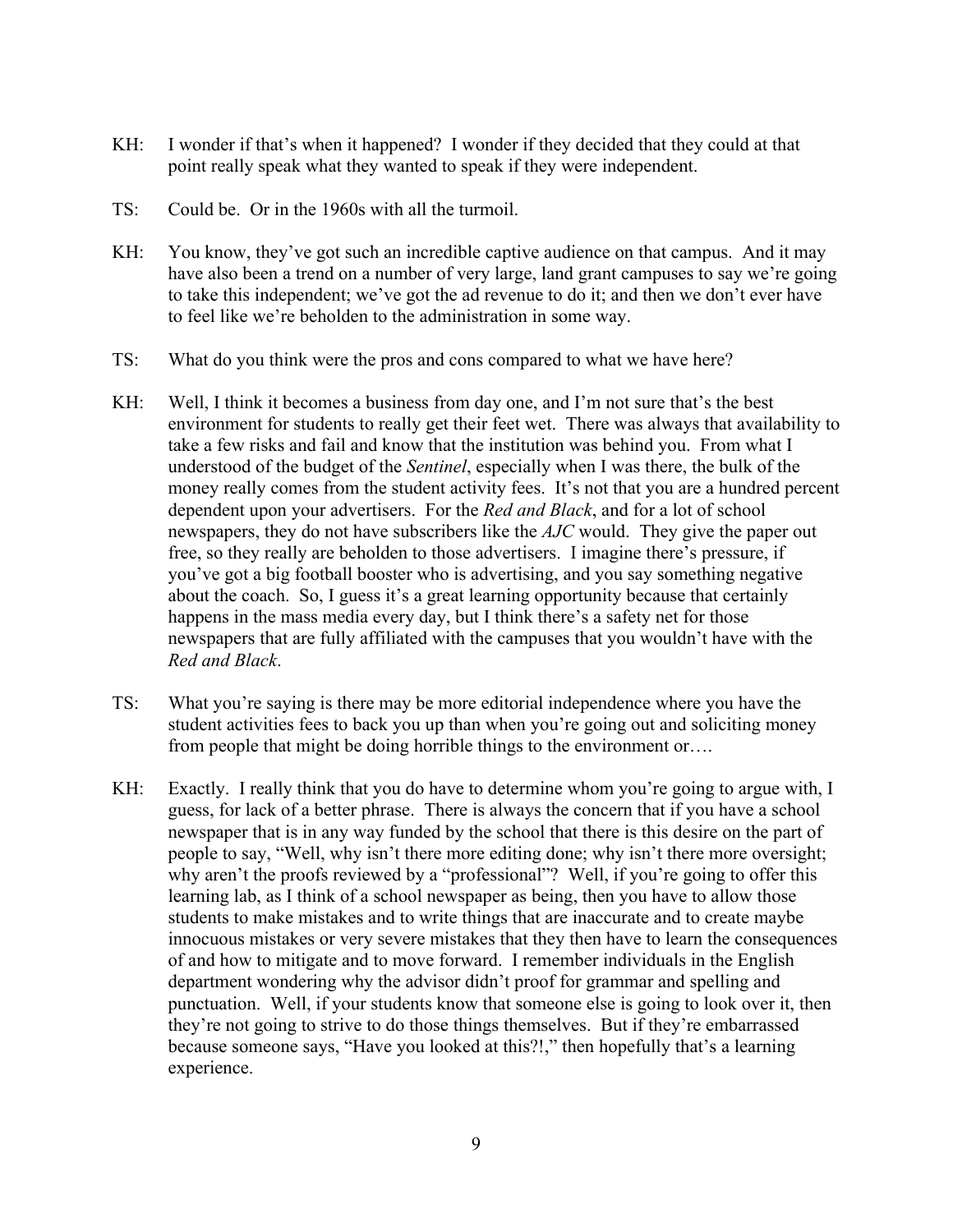- TS: It should be.
- KH: One would hope.
- TS: One would. Okay, so let's see, it's 1996 that you went to LSU.
- KH: In '98. I finished my Ph.D. and was able to join the faculty in 1998.
- TS: You finished your Ph.D. in '98?
- KH: I did. I finished in July and moved in August. I probably moved in late July actually so that we could be ready to go in August.
- TS: What was your husband doing at LSU? Was he in the Communication department?
- KH: No, he was actually a technical recruiter at the time.
- TS: Oh, you were at LSU?
- KH: I was at LSU.
- TS: But he wasn't.
- KH: Right. He and I had no children at the time, so it was a little easier for him to move based on my job.
- TS: I see. So you got a job at LSU and he was a technical recruiter, did you say? What does that mean exactly?
- KH: He was recruiting programmers and software engineers and individuals like that for different computer companies.
- TS: Oh, so he could do that anywhere in the country.
- KH: It was a little easier, yes, for him to transfer his position.
- TS: Did you go in as an assistant professor at LSU?
- KH: I did.
- TS: Tenure track?
- KH: I was.
- TS: Wow, that's great.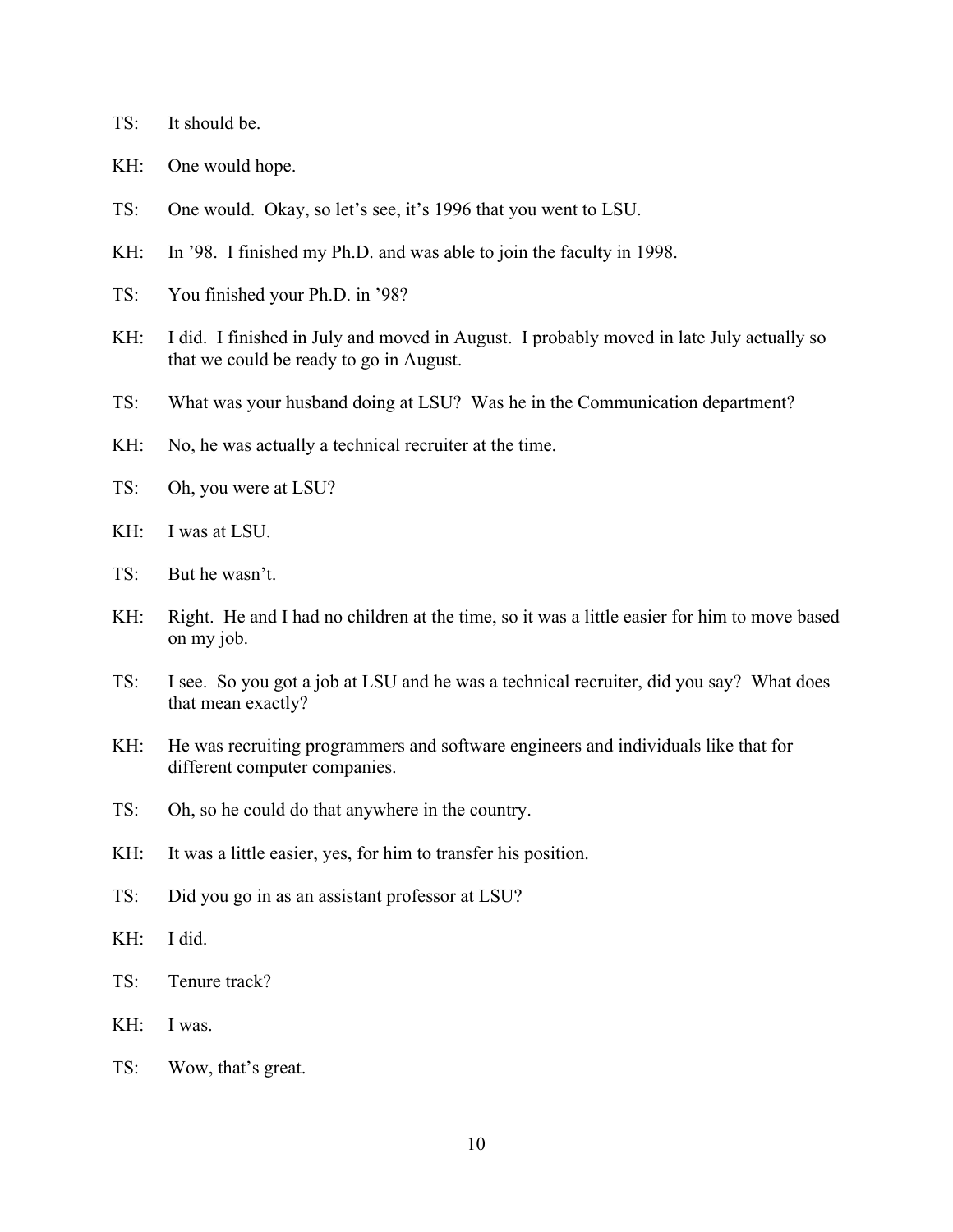- KH: It was amazing. I never thought that I would end up at an R-1 institution, but just fell in love with the campus, fell in love with the people and the program, and had an incredible dean.
- TS: It's a beautiful campus.
- KH: Oh it is. It is a beautiful campus.
- TS: What is your dissertation on, by the way?
- KH: It was on symbolic politics and Congressional interest in television violence. I poured over Congressional hearing transcripts and *Congressional Record* transcripts and reviewed various resolutions and the introduction of legislation looking at the intersection of the First Amendment and Congressional interests in this particular area.
- TS: What did you find?
- KH: What I expected to find. There is no downside to a politician who speaks out against television violence and who gathers together a group of broadcasters and berates them publicly about the trash that they show on television. But there is always that boundary of going forward with actual legislation because there is a very clear line in the First Amendment. Now, part of my argument was that the histroy of constitutional law related to broadcasters is, I think, problematic; I think the justices have erroneously created exceptions for broadcasting that you don't find for print media, and the logic behind those are a bit flawed in my opinion.
- TS: Print media has to be more careful of what it says?
- KH: No, print media has significantly more First Amendment freedom than broadcasters have ever enjoyed.
- TS: That makes sense.
- KH: But it was fascinating. I really enjoyed my dissertation. I know that there are very few people who can say that when the whole process is over, but I used it quite often in the courses that I taught because I was able to teach Media Law and I had a chance to teach Children and Television classes a few times. So it was great to have all of that primary research at my fingertips. It was one of those topics that the more you read the more questions you developed, and so it was just a really fascinating study.
- TS: I guess it goes back to there are only so many channels on the air in the old days when everything was over the air, so they have to be licensed, so it's a privilege….
- KH: That's it. It's the whole spectrum scarcity argument that they developed really when radio was just becoming a part of the scene. I think what happened is the justices failed to recognize the changing landscape of the mass media. If you look at even a large media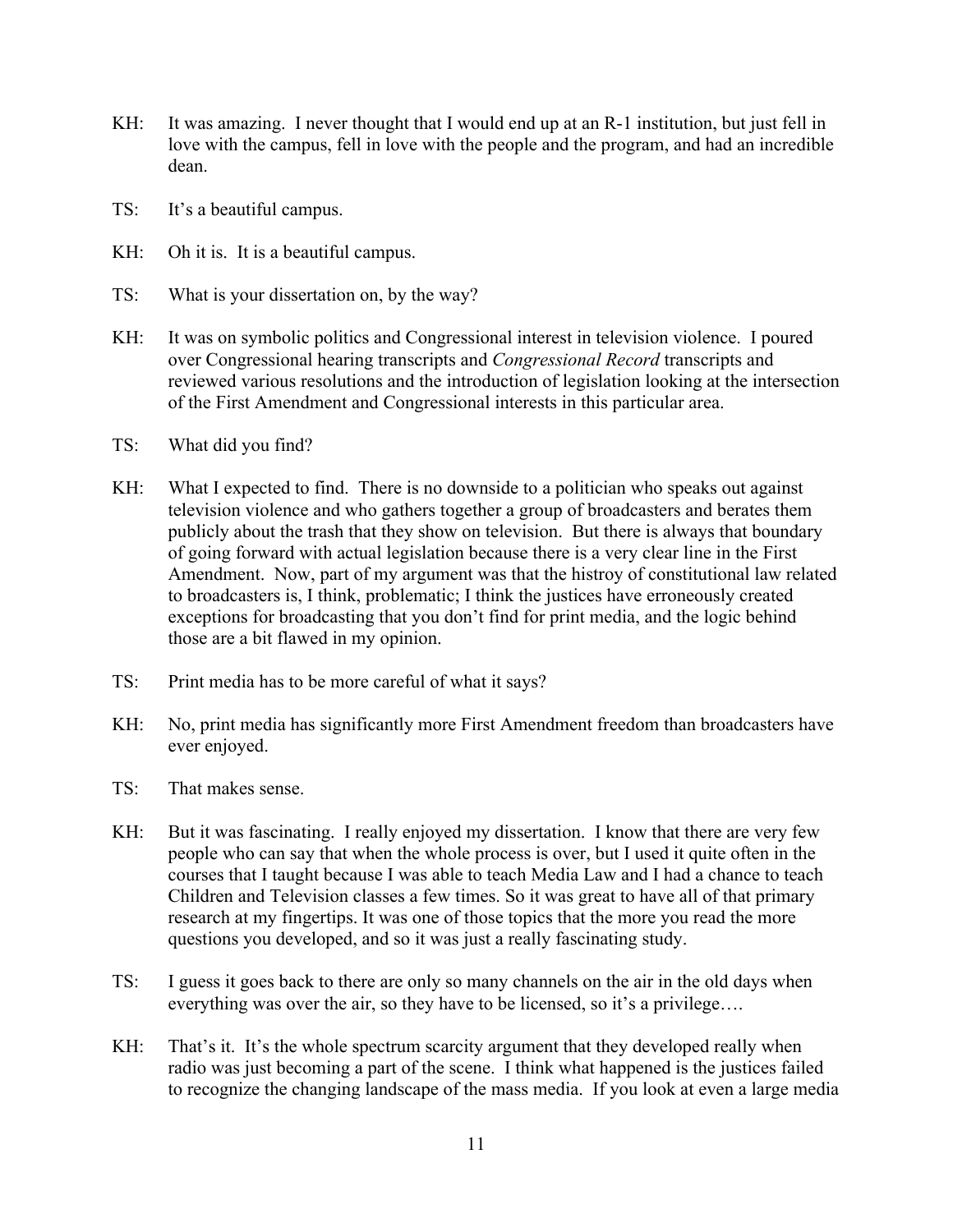market like Atlanta, and you look at the number of radio stations and television stations that the average consumer now has access to, even if you still have literally rabbit ears and you're just getting those that are publicly available, not to mention the penetration of cable and satellite and all of these other things, but you look at the number of disparate options that you have, and then you turn to print media, and you realize you have the *AJC*, the *AJC* or the *AJC*—maybe the *Marietta Daily Journal*, if you carve out smaller communities, but you really don't have many print options at all. And yet, to this day, the Supreme Court has failed to recognize that changing landscape and still holds the broadcasters to this fiduciary sense that they are representatives for all of these individuals who can't get broadcast licenses. Yet, apparently, there are just an infinite number of print outlets. So they can have the full First Amendment freedom. It's a fascinating area I think to look at how court decisions impact daily life.

- TS: Well, if you went to a Research-1 you must have continued this line of scholarship once you got there.
- KH: I did.
- TS: Did you plan on being a researcher forever at that point?
- KH: No, that's actually why it was so odd to me that I ended up at an R-1 institution because I got a Ph.D. to teach. I really wanted to be in the classroom and to make a positive impact. I used to laughingly tell my dean at LSU that I would teach for free; research is what he had to pay me to do! Actually that was a major impetus for coming to Kennesaw State. We wanted to move home, and we were looking at schools in the Atlanta area. I said to my husband, "If I'm going to have to be away from this precious child"—because of course when you're a new parent all you want to do is hold on to this child twenty-four hours a day—"if I have to be away from this darling child I at least want to be in the classroom doing something that I believe is significant, not sitting in my office writing some scholarly journal article that literally eight people in the country are likely to read." I never saw myself as being the world's preeminent expert at some point in time in any area. We don't cure cancer in mass communication as I remind people quite often. That's not to say that doing research in our field isn't important, but I think there's a real problem in higher education with assuming that every person who comes out with a Ph.D. is equally capable of teaching, equally capable of creating tremendous primary research, and equally capable of being a good colleague in advancing the needs of the university.
- TS: Yes. I think if there's a salvation for Kennesaw as we evolve, it's that it seems we're getting an increasing number of people like you who were either at Research 1's or could have been at Research 1's, but really didn't want to go that track and were much more focused on teaching.
- KH: I remember Dean Linda [M.] Noble who hired me in 2000 was quite—I don't know that annoyed is the very best word—but she was a bit taken aback I should say when we started working through my annual reviews, and she realized that I had come to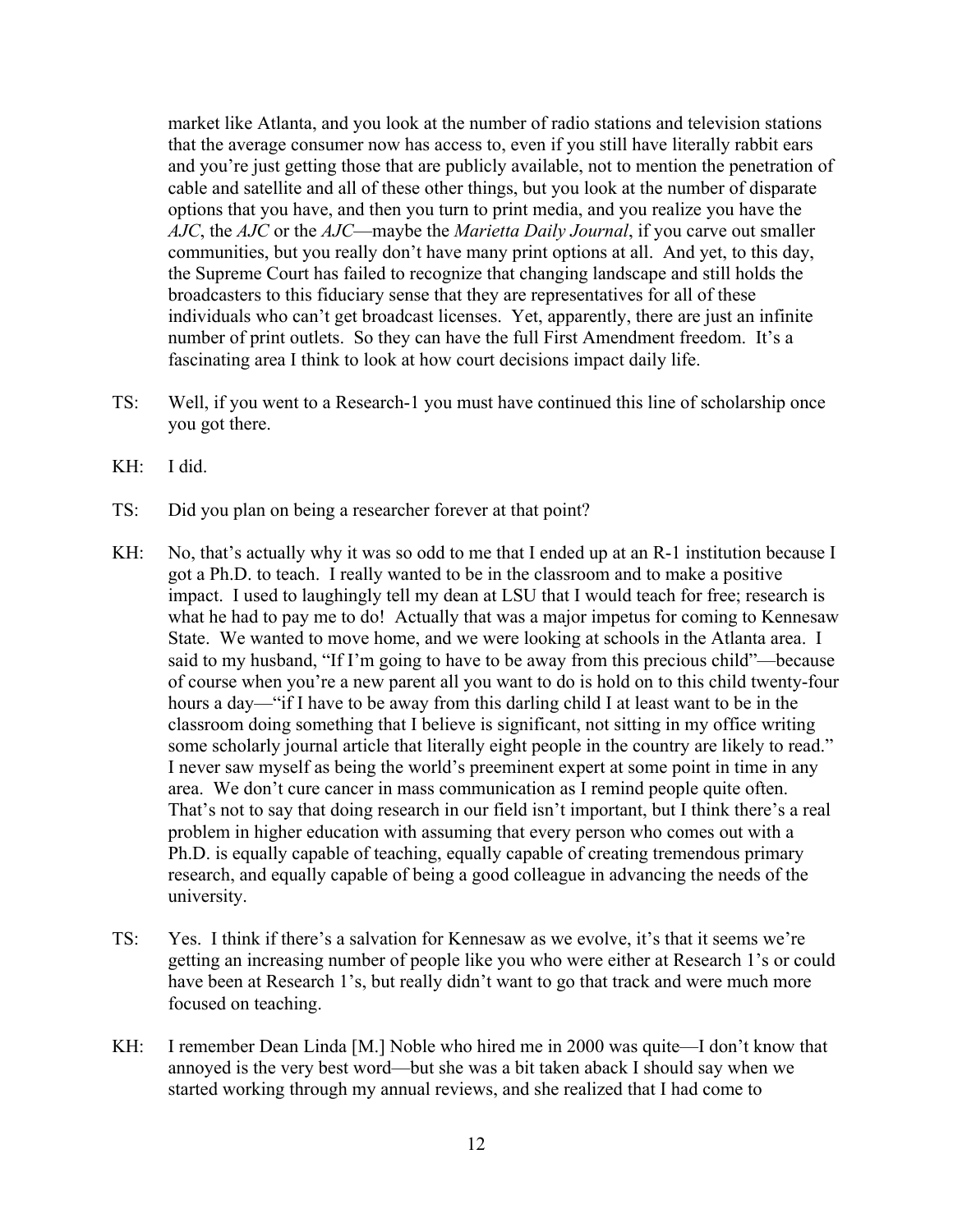Kennesaw and chosen service as my second area. Those were in the days before FPAs [Faculty Performance Agreements] when you said teaching is primarily what we do, but I'm really going to focus my other area in either scholarship or service. She said, "Keisha, look at these publications that you have and look at your potential." That's never what I wanted to do. I do research to enhance my teaching. I don't do research to build my vita. I just really don't enjoy it to the degree that I would want to expend a significant portion of my workday engaged in that.

- TS: Good for you! Okay, so you come to Kennesaw in 2000 and spend four years in the Communication department, and let me think, was Joan [Dominick] the chair when you came here?
- KH: No, by that time it was Denis
- TS: Oh, yes, Denis Vogel.
- KH: Yes.

.

- TS: So the Communication department had gone through its turmoil I guess while you were away.
- KH: I seem to have been able to skirt all of these political issues!
- TS: That was good too!
- KH: It was good.
- TS: So you spent four years there, and then let's talk about, I know we want to focus on the Preston Award, but all this other stuff is interesting too, the first-year experience and had you taught any KSU 1101s before you actually moved into the department?
- KH: I did not, which made it quite an interesting experience in the fall of 2004 to teach it for the first same time. I had taught the Communication 1109 General Education course, and so I had experience teaching first-year students coming through General Education, and as you know, of course, it's such a different experience teaching those Gen Ed classes than teaching the classes to your majors.
- TS: Where they don't necessarily all want to be there.
- KH: Not quite as motivated in the very beginning to be there with you, yes, as your majors are. So I was able to draw upon that experience, but I do say very openly to anyone who asks that that first semester of teaching KSU 1101 was quite the humbling experience. I'm sure that those students feel like they deserve a refund as they taught me how to teach first-year students in that class!
- TS: That's generally the way it is when we're doing something different.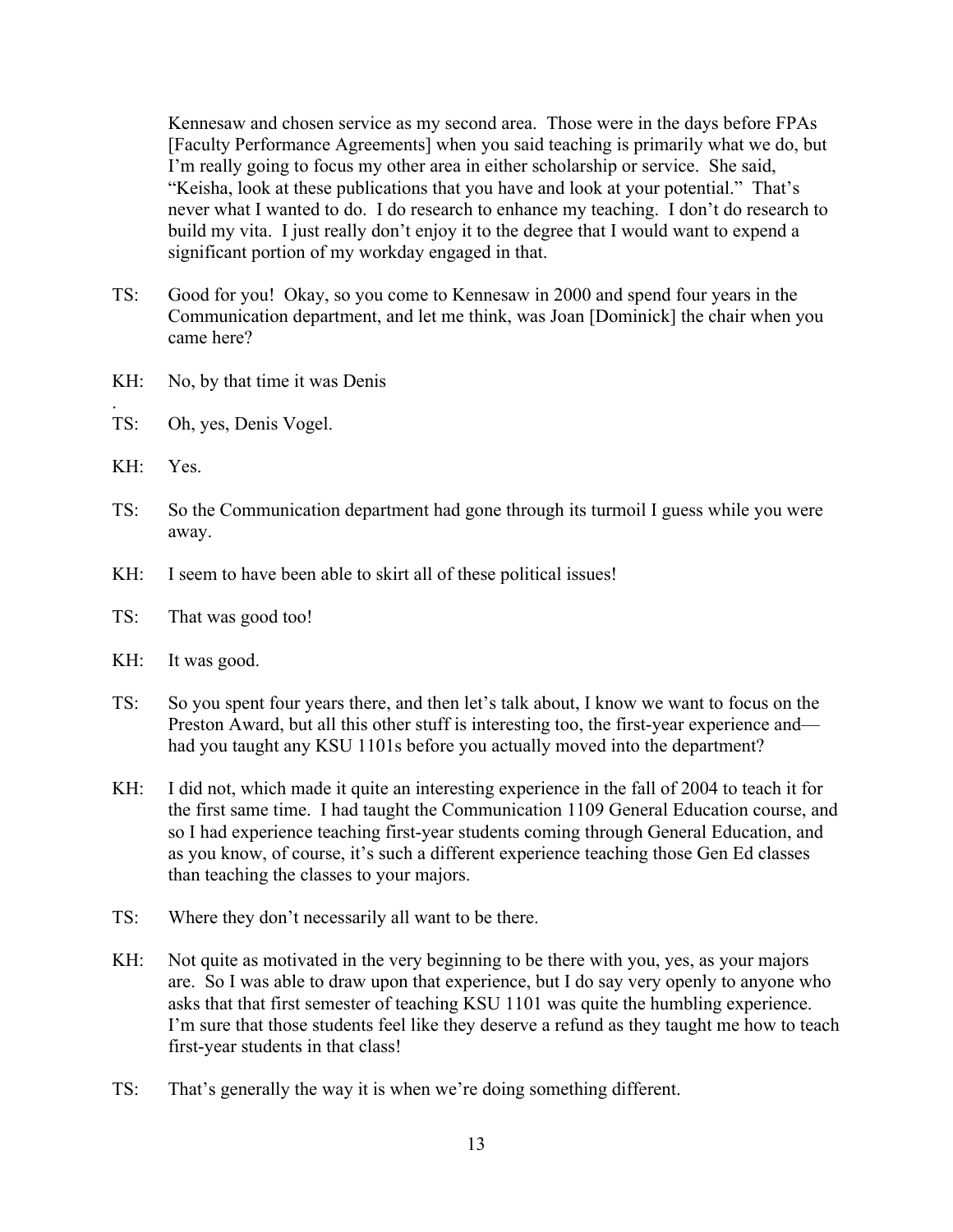- KH: It is. I thought I had it all together, thought because I had just been tenured and promoted, and I had this all figured out, and it was an excellent reminder that we never really have it all figured out. So we need to go into every classroom experience thinking how can I do a great job here, how can I improve.
- TS: So what did you learn that first time around?
- KH: Well, unfortunately for my students I had had a transformational experience that summer. My husband and I went to Germany, the Czech Republic, and Poland on a Holocaust education tour that was run through the Holocaust museum in Houston. It all came about as a result of having the Georgia Commission on the Holocaust here at Kennesaw State, and I was a faculty fellow over in the Siegel Institute.
- TS: Which of the areas were you in in the Siegel Institute?
- KH: I was in Ethics primarily and then did some work with them on their publications.
- TS: Had you ever been interested in the Holocaust before then?
- KH: I had only really gotten interested in graduate school when I took a Sociology of Law course, and we began talking about the Nuremberg trials, and I was so interested in the role that Justice [Robert H.] Jackson had played in primarily prosecuting Julius Streicher because he was such a disgusting man. He'd actually been thrown out of the Nazi party, which says a lot. Although you hate to really use this word, he was a journalist, or at least he thought he was a journalist. He put out this despicable, vile, hate-filled publication [*Der Sturmer*] but he thought of himself as a journalist. So here was Justice Jackson who could go to Nuremberg and prosecute this man for crimes against humanity, whereas if the same kind of person had been putting the same kind of vile, hate-filled rhetoric out in America, our First Amendment would have said he has the ability to do that, and it's up to other voices in the market place to shout him down. It's not up to the government.
- TS: The Nuremberg Trials raise a lot of questions of that type, I think.
- KH: They do. And for me it was that First Amendment back and forth between Jackson and Streicher, but doing some research just as a curiosity; I never published anything on it, but I was just really intrigued by that dynamic. So that really began my reading on the Holocaust. By the time I joined what at the time was the RTM Center for Leadership, Ethics and Character, and then became the Institute, I really wanted to find a way to help students to know a little more about the Holocaust. I remember the Georgia Commission on the Holocaust director showing us a video about the number of high school students who had no idea what the Holocaust was. That was really scary to me that in sixty years we could lose that sense of history. Anyway, to make a very long story a bit shorter, Mark and I were able to go on this Holocaust education tour. There are no words to truly explain that. So I came back to Kennesaw with this brand new position in University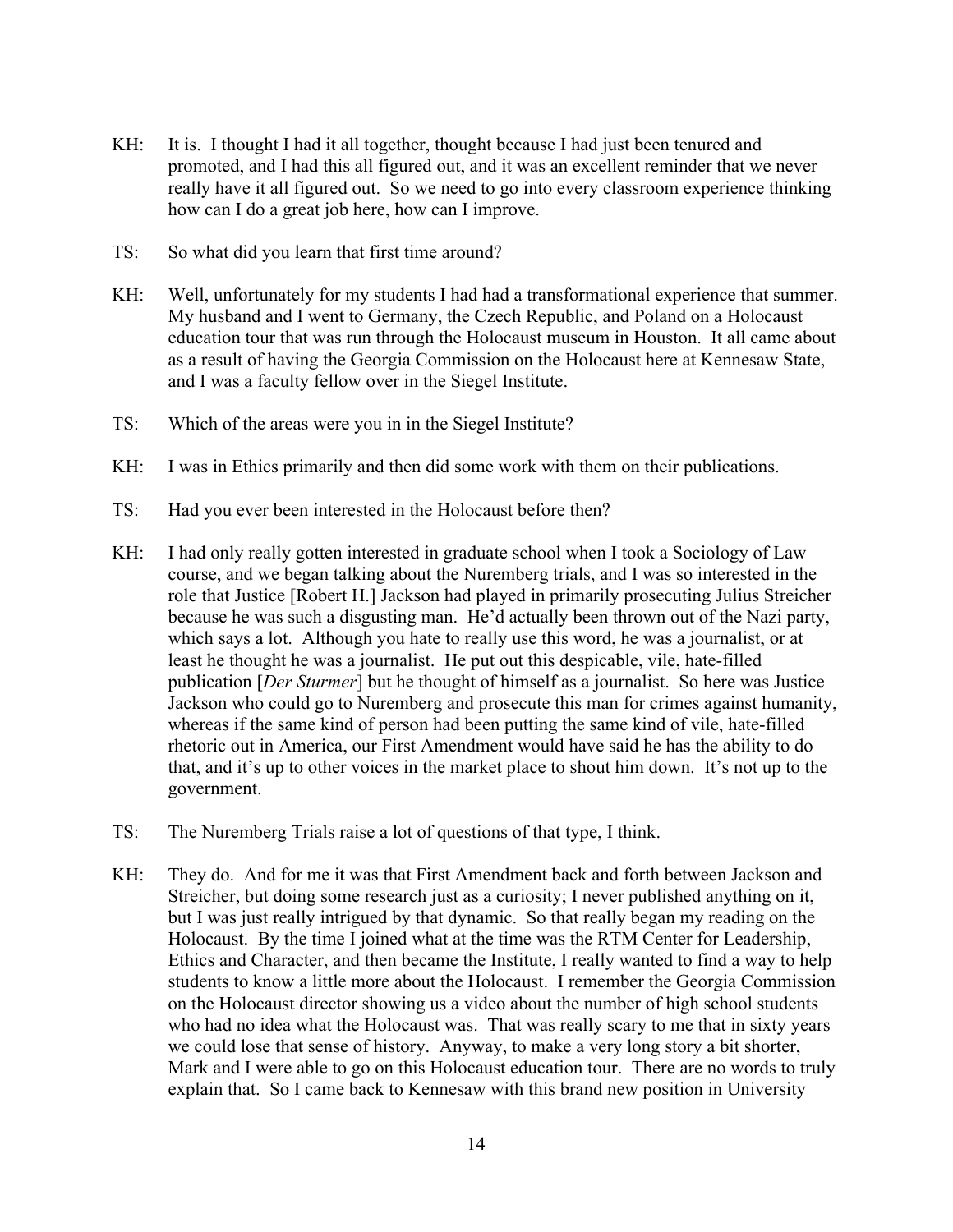Studies and with this firm sense in my heart that I was going to make sure every student that I came in contact with knew a great deal about the Holocaust. So you can imagine that KSU 1101 really turned into Holocaust 1101, and the students were a bit resistant.

- TS: They were expecting something different?
- KH: I think they were expecting a little less history and a little more contemporary—let's talk about the campus and how you succeed as a college student and things like that.
- TS: It sounds exciting to me to do the Holocaust.
- KH: I think that some of them also felt like they had the Holocaust drilled into them in high school. So maybe I didn't quite appreciate that our high school seniors might have known a little bit more than those students on Oprah who happened to get on the videotape.
- TS: Or that you had when you were in high school.
- KH: Exactly. But I did a couple of things that semester that I am very proud of, and I do hope that the students got a great deal out of. I had them read Simon Wiesenthal's *The Sunflower* and then pick the response in the back of the book that they felt most closely aligned with theirs. It was a great opportunity to talk about ethics and the role of relativism. Are we capable of judging another person's experience and saying. "You should have done this," or, "You should have done that"? I tried to do things like that where I tied in issues that we were talking about in the class and simply tied it to the Holocaust, but I can also appreciate that they did not quite recognize what they were getting themselves into. I have since learned how to weave very important human rights issues like the Holocaust and the genocide in Darfar and modern-day slavery into my classes in a way that still gives me the ability to impart that knowledge and help them think about these issues, but it doesn't seem like I'm cramming it down their throats. They seem to take that much, much better.
- TS: The difference between teaching and preaching.
- KH: Exactly. I'm sure I came back from visiting those death camps and was quite preachy, because it takes such a long time to really work through all of those various emotions and the righteous anger I think that impacts anyone who goes through that.
- TS: The students were therapy for you!
- KH: I think they were, bless their hearts!
- TS: Okay, but at any rate, that sounds a lot more exciting than just talking about the campus and how to study, as important as that is.
- KH: They are; those are important topics.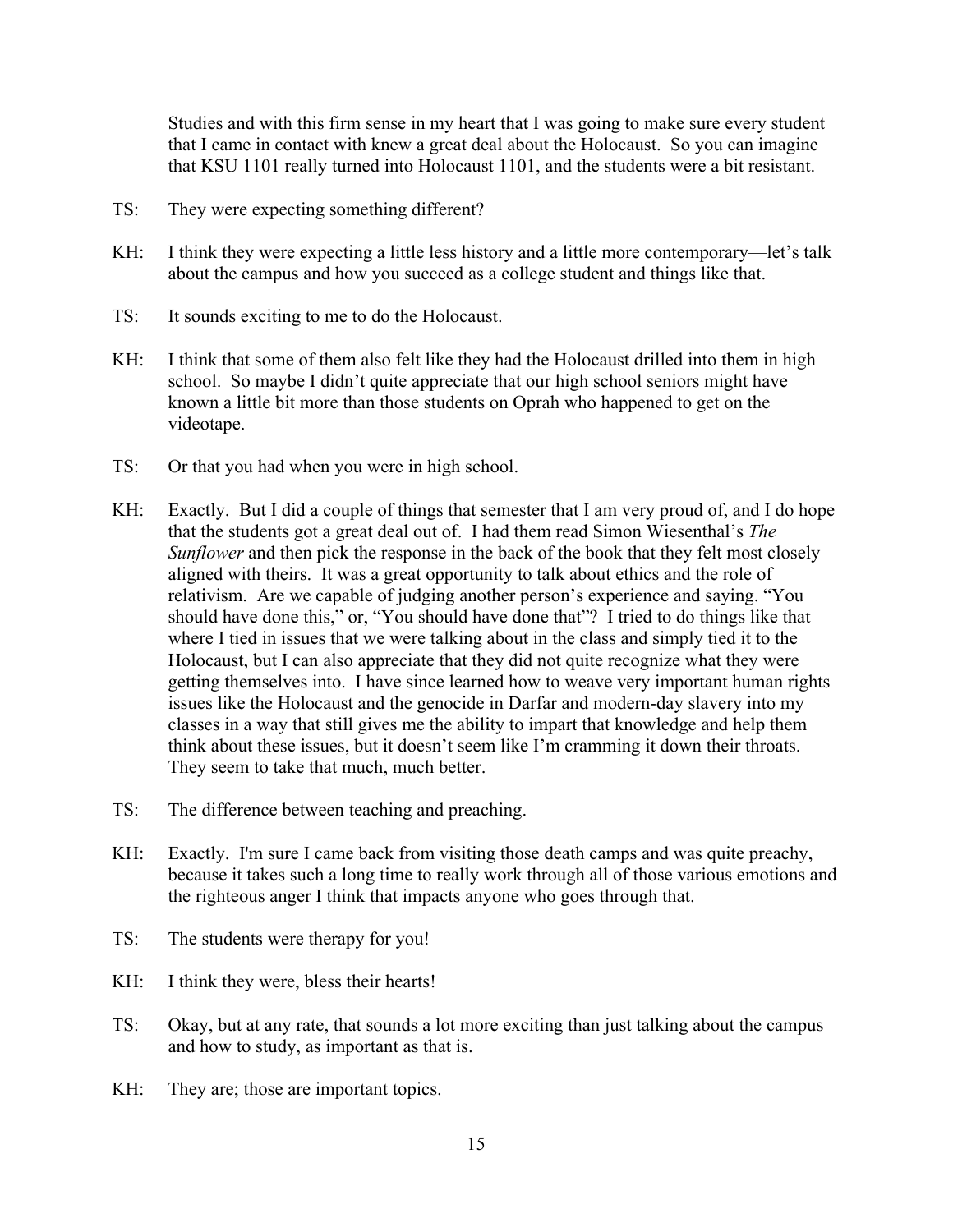- TS: Okay, so let me just ask you in your couple of years as chair, how have you seen KSU 1101 and the whole first-year program evolving on our campus? I know there was a time—and maybe we still do it—where the Athletic Department taught its own KSU 1101 and the sciences had their own 1101 and so on. Are we still doing it that way or is it more uniform what happens? And also, the learning communities and how that ties into it all?
- KH: Well, I think two things really changed how we look at first-year students and teach firstyear students on this campus, and they both just happened to occur right as I joined University Studies. The same spring and summer that I was interviewing for the Learning Communities director position and gaining that position the university primarily Provost [Lendley C.] Black and President [Betty L.] Siegel—made a decision that they needed to, I guess, basically put their money where their mouth was so to speak in that we had talked for years about the importance of first-year students, and we were one of the first institutions as I understand the history to develop a first-year seminar course, and we worked very closely with John Gardner and his group and were on the forefront, but it was always a voluntary thing on the part of the students, and we did rely on individuals across campus to teach the course, which became more and more challenging as we had more and more students and their departments needed them to teach their own courses. So in the spring on 2004 when the budget came out, the president and the provost granted ten full-time tenure-track positions to the department of University Studies. So actually when I joined the department, I was one of eleven new hires. You can imagine how that changes the dynamics of a department overnight. It had practically doubled in size, and there were all these people who were hired solely to teach the first-year seminar course. I think that then allowed us to make the second big change. That was in the fall of 2004. With the development of University College the provost set up the University College advisory council. There was a subcommittee of that group that proposed a first-year curriculum requirement.
- TS: And you were part of the advisory council, weren't you?
- KH: Yes, I was chair of the University College Advisory Council, UCAC, and a subcommittee of that group recommended that there be a first-year curriculum requirement, so that all first-year students would have the same basic set of learning outcomes delivered to them in their first semester. Now, because of the unique history of KSU 1101, because of some of our degree programs on campus that don't have elective hours, and because of some resistance to the idea of a first-year seminar course, we developed a first-year curriculum requirement that actually took effect in fall of 2005 and has been there ever since that students choose from a number of options—that they can take a first-year seminar course or they can take a learning community, but that learning community does not have to include a seminar course. Sometimes people say, "Oh, KSU 1101 is mandated for all first-year students." I say, "No, no, no, no, no." The first-year curriculum requirement is mandated, but a student going into Early Childhood Education for example, with no elective hours, may chose to take a learning community specifically for Education majors that may simply link two or three General Education classes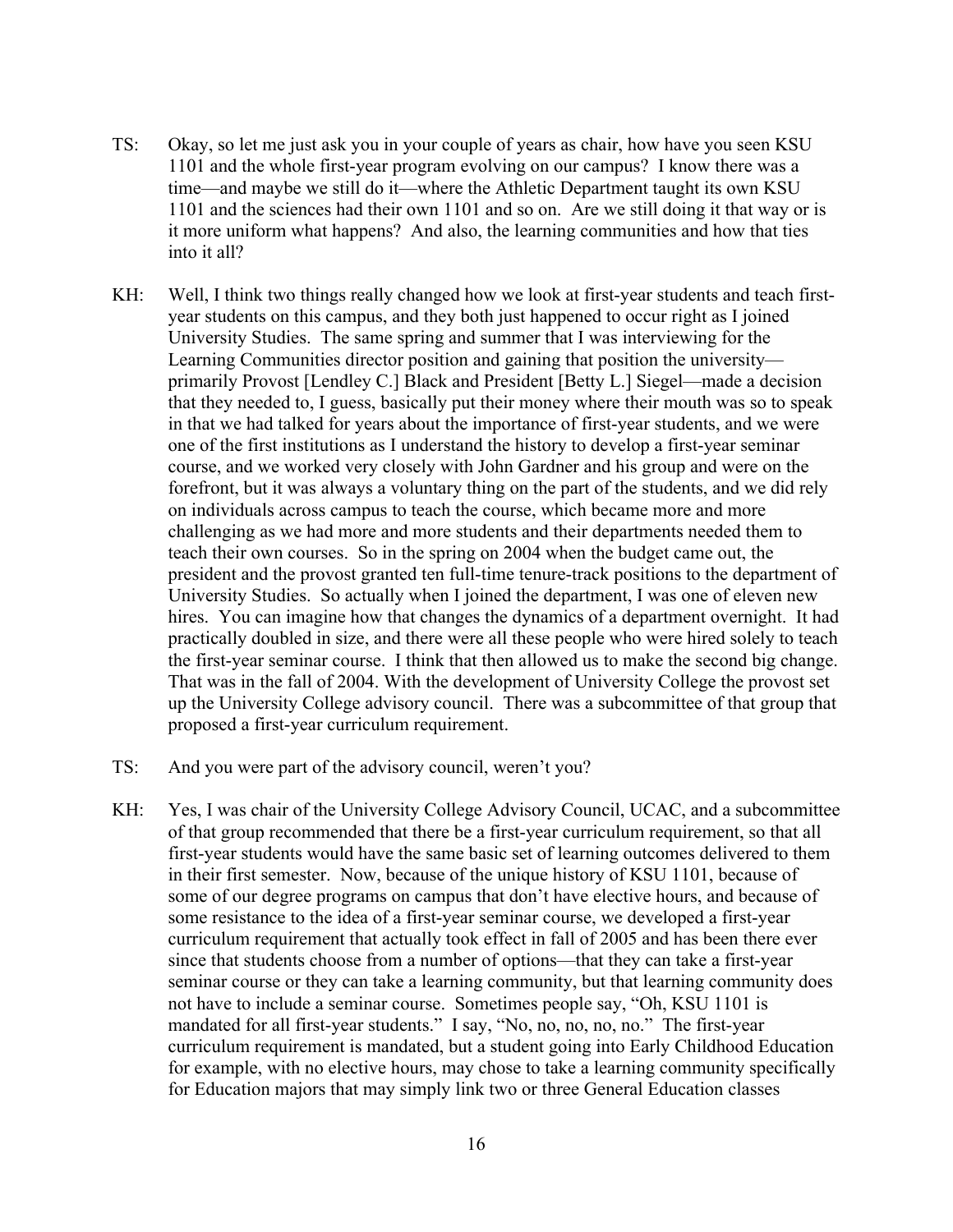together. They will do out-of-class experiences together, and they will go through academic advising together, so they'll get some of the same outcomes that a KSU 1101 class would have provided them, but they will not be physically taking the course. We have since developed a globally focused version of the seminar course, but it's the same way. Students choose from the traditional KSU 1101, the globally focused course,<sup>1</sup> or a learning community to meet their curriculum requirement. While we reach a predominant number of first-year students with the seminar courses, it's perfectly fine with us if they go through a learning community that does not include that, and they still get the same outcomes.

- TS: We've got three thousand students living on campus these days; are they all the people in the learning communities?
- KH: No, actually what we have found in the last couple of years is that more of our commuter students take learning communities than our residential students.
- TS: More of them? That's interesting.
- KH: It is. I don't know what the statistical breakdown is for this fall. We used to have a predominant number being residential students because in the early years of the residence halls that was one of the things that the task force or whomever developed the residential program decided they wanted those students to do. They wanted to make sure that there was a curricular aspect to our living/learning communities that they were building. So they had the residential students join first-year learning communities. We've since dropped that provision, and we simply offer all learning communities to both residential and commuter students. What we're finding is that a number of the residential students, because they know they're going to be living on campus with roommates, get the sense of, "Well, I don't want to be with the same group of students multiple times," whereas the commuter students, many of them, gravitate toward the idea of learning communities because it helps them get to know people who share similar disciplines or similar interests.
- TS: It's the way to build communities.
- KH: Exactly. It gives them that chance to gain a cohort of friends without just stumbling around from the parking lot to the classroom.
- TS: Are practically all of the KSU 1101 students these days traditional-age students or are any of the older students signing up for it?
- KH: We do actually offer a special section of KSU 1101 every fall and every spring for our adult learners, and we find that a number of the students who take the course during the evening sections are adult learners. Predominately, beyond any question, of course, it is the traditional aged student. But it's always interesting to have those non-traditional

<sup>&</sup>lt;sup>1</sup> Placed in the curriculum as a permanent course (KSU 1111) in Spring 2010.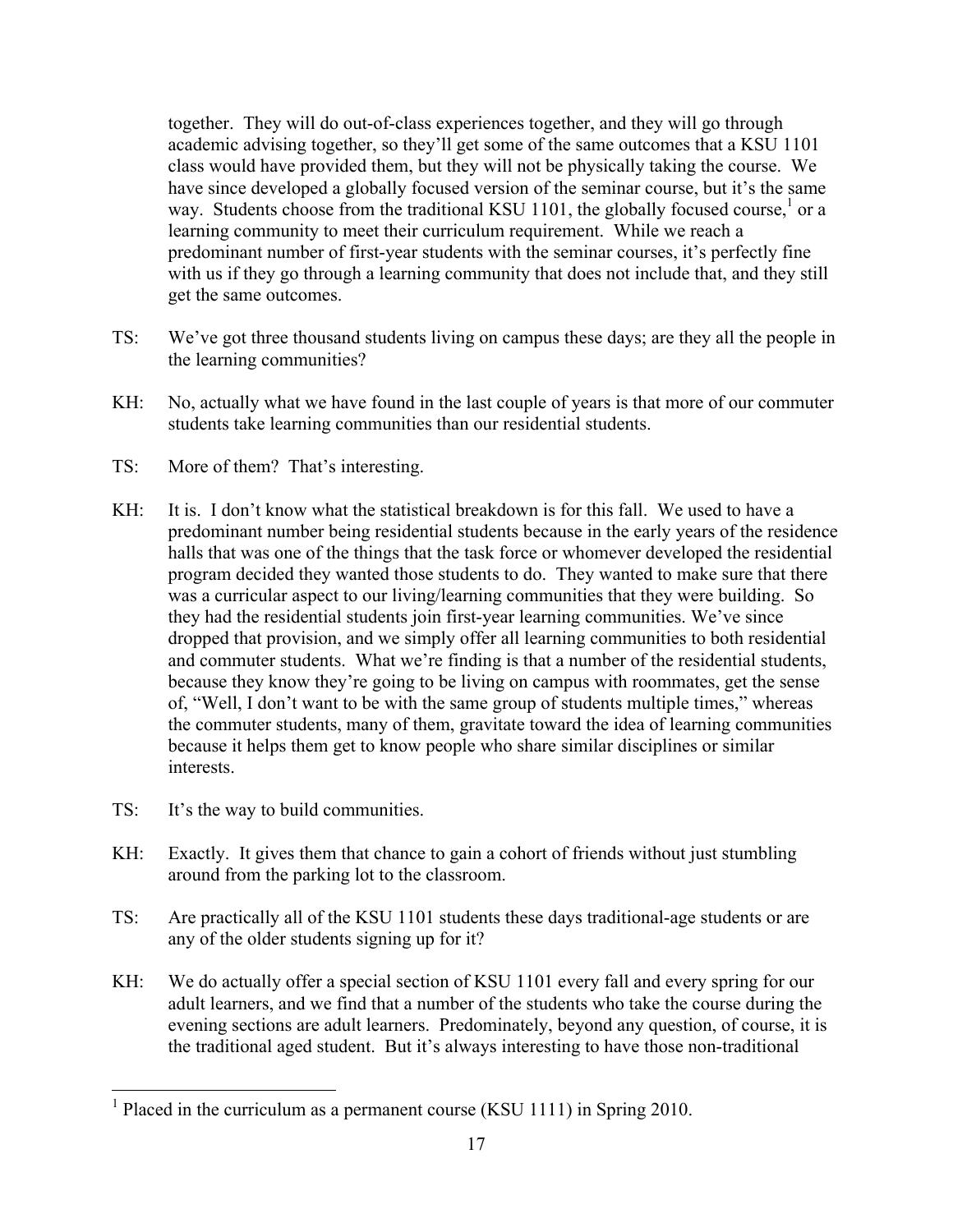students in the class because when we talk about things like career exploration or we talk about ethical decision-making or group communication skills, they have a background to add a really rich dialog to the classroom, whereas if you have just spent four years in high school you may not have had the same opportunity to appreciate your career exploration or things like that.

- TS: So beyond the skills like how to study and how to get a job, what are the main goals that you have in mind? Students take this and so how is it going to change their lives?
- KH: Sure.
- TS: What are your goals?
- KH: There are four learning outcomes for the course, and they are the same whether you take the KSU 1101 just as an independent class, if you take it in a theme-based learning community, or it you take it as the globally focused course. Of course, the first one is the strategies for academic success. We do talk with the students about what I call "survival skills" at the college level. Yes, studying is going to have to be different; yes, your classes are going to expect a great deal more outside of the classroom than the work you're going to do inside; and, yes, you need to learn skills like time management, how to talk to professors, how to choose a major, and things like that. We talk with them about life skills. That's actually the second learning outcome. We find that many of our students have no idea what their learning style is. They've never taken any kind of Myers-Briggs Type personality profile. So they've never talked about Howard Gardner's multiple intelligences, and they really don't appreciate the unique gifts and skills that they bring to a college campus. And they don't understand why they do really well in some courses, and they really struggle in others. It may be as simple as the learning style and that their particular learning style is not quite in concert with the teaching style of that professor. We really help them to talk about who they are, why they are here—that if they're going to college simply because Mom or Dad or big brother or whomever says you're going to college, you're not likely to succeed. You've got to find some reason that *you* want to be here.

The third outcome is to connect them to the campus and to the community, and by community we may mean the campus community, local community, national, international, but the research tells us very clearly that many students who are not retained by institutions are doing fine academically. It's not the academic problems that cause them to leave a college campus. It's the fact that they don't feel connected. They don't feel like anybody knows if they're there. Especially at KSU as we see more and more of our General Education classes balloon in size, and it becomes much more of a one-way performance on the part of the faculty member, rather than a dialog, we're going to lose students who don't feel like anyone knows if they're here or not. We both encourage and we force connection to the campus. We have a common reader program, for example. Every first-year student taking a seminar course reads the same book. The author of that book comes to campus each fall, and even if they're not in the same KSU 1101 section, they've got this common experience that they can talk to others about, that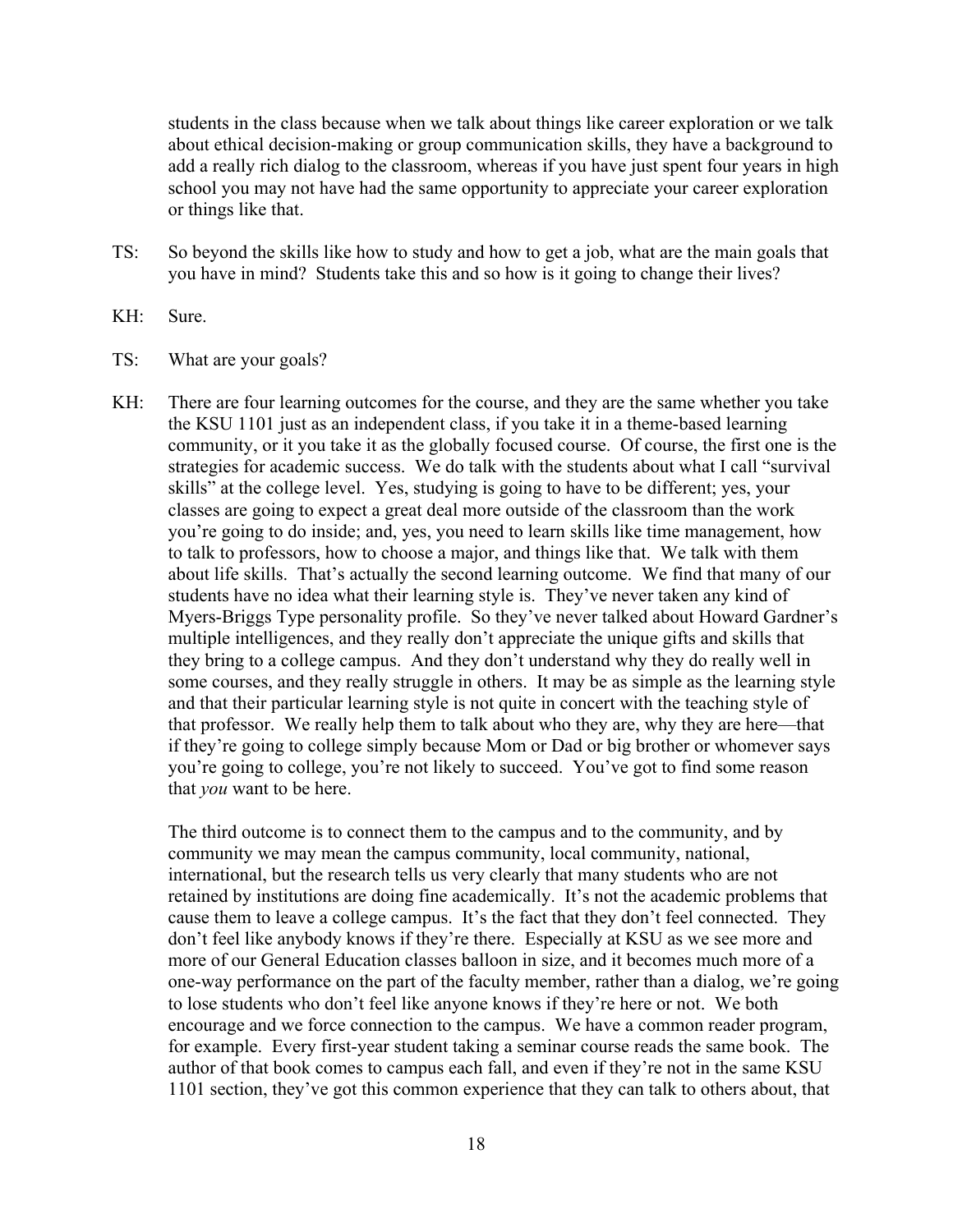they can be a part of this lecture series. We find that many of our KSU 1101 sections build in some sort of community service project as part of their group communications skills project. So it helps them to see what's going on in the community and how they might make a difference. Most of us require them to go to campus events. You almost have to mandate it initially for them to really appreciate the arts and the lectures and the incredible number of people who come to this campus, and they get access to them for free, but they have to be there to gain that experience.

- TS: I was trying to remember who you all had last year.
- KH: Greg Mortensen.
- TS: Yes.
- KH: Yes, from *Three Cups of Tea*.
- TS: I was actually doing an interview with Sarah Brown, who's one of the Foundation trustees, and she had been to that the day before I interviewed her, I think, and she was talking about that in the interview.
- KH: Oh how wonderful. We were so very pleased to see the number of community members who attended Mr. Mortensen's lecture along with our first-year students. So campus community connections is the third learning outcome. Then the fourth learning outcome is the foundations of global learning. We feel like we are really the best place for firstyear students to begin to appreciate what the QEP really means and to get them thinking about what it means to be an engaged global citizen. So there's a chapter in our textbook—we actually have a custom textbook that the department of First-Year Programs faculty write and edit.
- TS: I guess the old custom textbook....
- KH: Yes, had your history [of KSU] in there.
- TS: I guess they changed publishers.
- KH: We did. So we have a chapter now on ethics, leadership and citizenship. We have a chapter on the global community, and we have a chapter on diversity and multiculturalism, so that we can help to advance the QEP from day one.
- TS: I used to get invited to a lot of KSU 1101 classes when they had my chapter in the book.
- KH: Well, I don't know that you would want to do that now, Tom, because there are 110 sections of seminar courses. Would you like me to begin scheduling you?! [laughter]
- TS: I could get all my service in that way.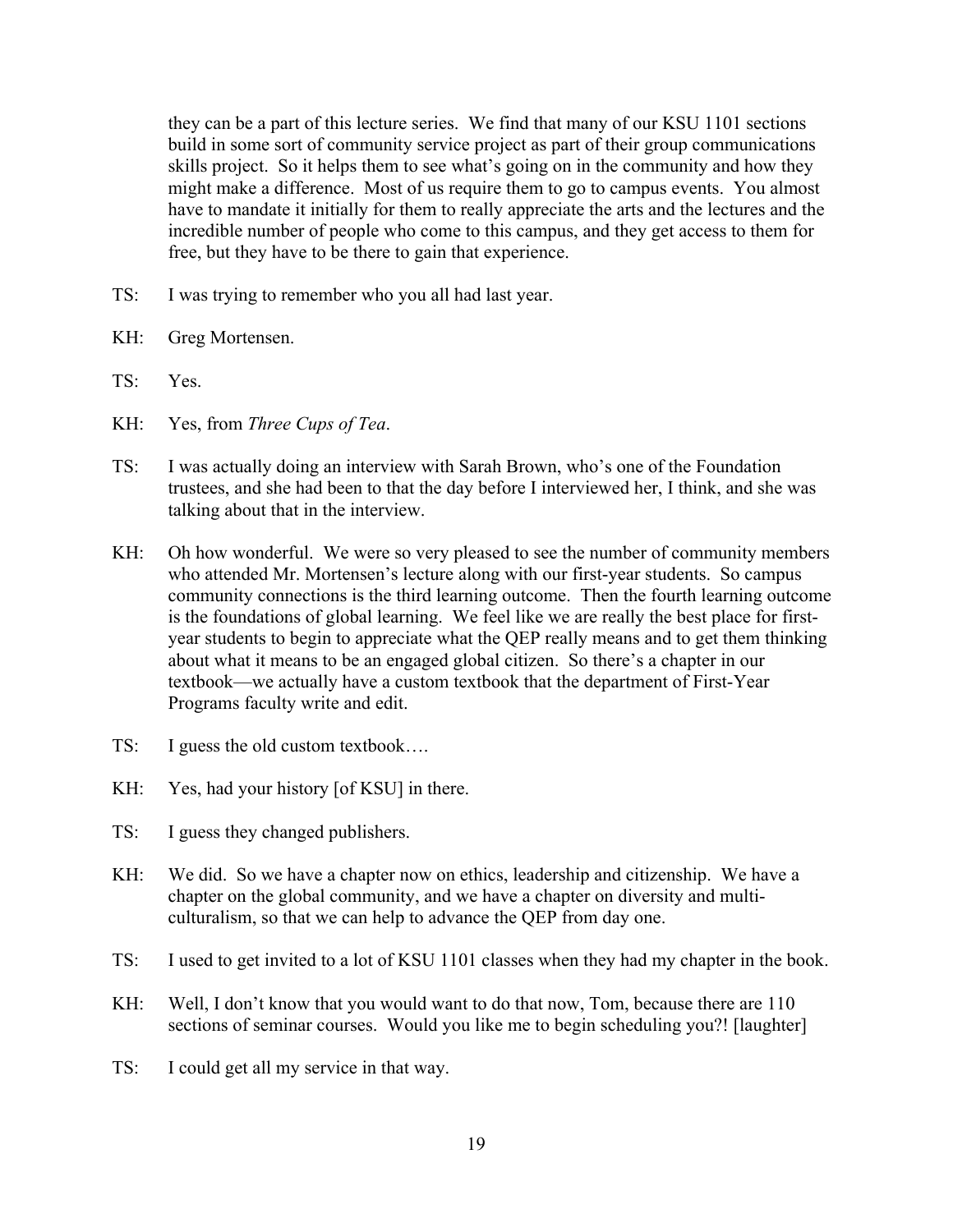- KH: That's right. You would be really tired by the time you got through those.
- TS: I think I probably would. Okay. So the program has grown a lot. I guess this was kind of Betty Siegel's baby wasn't it, to begin with?
- KH: As I understand the history she really was a driving force behind this—just one example of her incredible vision and her ability to put KSU on the forefront of so many initiatives.
- TS: It sounds like it still has strong administrative support.
- KH: We are very pleased. I'm not going to lie to you and say that we weren't a bit nervous when President Siegel stepped down because we had enjoyed such tremendous support from the very top of the administration, but President Papp has been greatly supportive, really appreciates the common reader program and, I think, the ties that we make to the QEP, and the fact that we've really used many of the KSU 1101's and the learning communities as pilot studies if you will for very innovative programs that he has been particularly interested in. So we're very pleased with the support from President Papp and Provost Black. Of course, having a dean who has been at the institution and has such credibility across campus and has so many positive relationships with people across campus, we really have benefited greatly from Dean Rascati and what he's been able to bring.
- TS: Right. A question I wanted to ask about—there has been some debate from time to time about whether General Education ought to be under University College instead of in the separate departments. I wonder if you have any opinion on that?
- KH: Well, I'm sure my opinion is biased and would not be held highly by most members of departments who teach General Education. I would like to see more coordination through University College. I think there's a real benefit to having a dedicated group of faculty who are promoted and tenured and awarded based on their work in General Education. I'm personally a bit fearful of the number of departments that are turning their General Education classes over to part-time faculty members.
- TS: Well, just about all in the History department now, not all but the vast majority of General Education sections are taught by adjuncts.
- KH: And that's in no way to say that we don't have great adjuncts at this institution. We could not teach 110 sections of our seminar course if we didn't have dedicated people who are willing to put up with parking hassles and ID hassles and not having access to Georgia View and all the things they need and to make just a pittance to come in and teach this course because they love working with first-year students. But I do think there's a real difference in having full-time faculty members who can engage in the scholarship of teaching and learning, who can go to faculty development opportunities, who can build year after year that expertise. Because of the constraints that we've had with the budget and the need to have experts teaching the major courses in their discipline, I do think that we've created a two-tiered system, and the General Education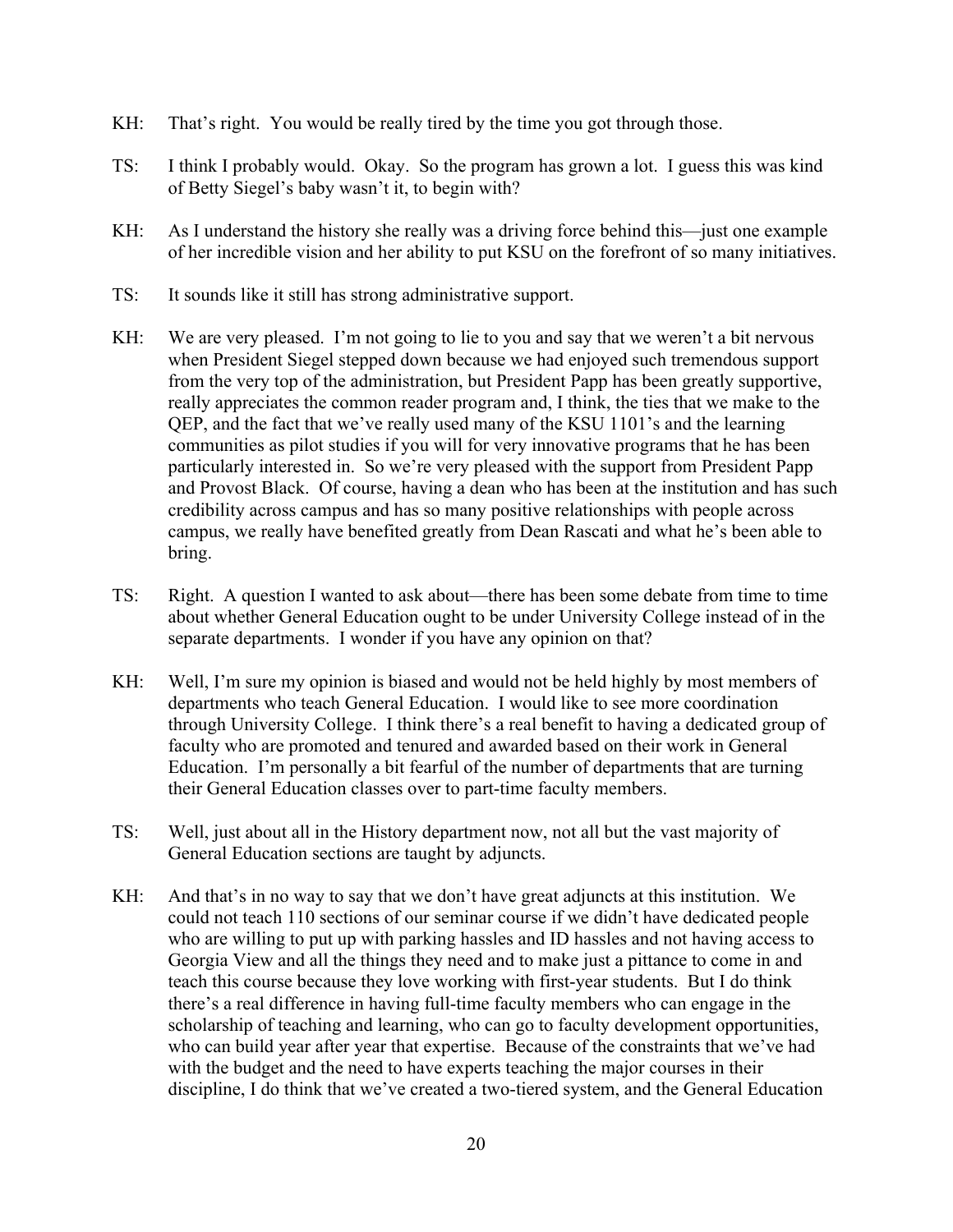classes are the ones that are just increasing in size. I'm perfectly happy to tell you that I have a real problem with Rich Vengroff [dean of the College of Humanities & Social Sciences] putting 240 people into General Education courses….

- TS: I do too.
- KH: .... because he happens to have an auditorium in the building that will seat them. I don't think that's a pedagogy that would hold up under scrutiny. If we gain an auditorium with 600 seats are we going to teach Psychology to 600 students? Maybe it's because I don't teach large classes very well. I am sure there are people who have mastered that. I can't do it. I don't feel comfortable doing it. I need to know who my students are. So those things do bother me. I think it's just the budget reality; I don't think it's going to change.
- TS: No, I'm with you. I think twenty-odd years ago I taught a class with about eighty students in it, and said, "No way I'm going to ever do this again." Fortunately, I've been able to get away with not ever doing it again.
- KH: Rich told me one time a couple of years ago when I tried to very nicely say something about my concern with the growing size of Gen Ed courses that, "When you get beyond fifty, Keisha," he said, "it's no different." I just remember standing there thinking I don't really understand the logic. So you're telling me that teaching fifty-one students is the same as 151 or 251?
- TS: Well, it is if you're not going to learn the names of your students and if you are going to give them a multiple-choice test or something.
- KH: At that point I began to wonder, why are we even taking up physical space on campus? If it truly is going to be a theatrical performance where the sage on the stage, so to speak, comes in and imparts this incredible knowledge in this one-way communication, why aren't we just video taping Dr. Sage and putting it out on the internet, and then we don't even need the auditorium space, right, and we don't need seats, and we don't need air conditioning. I don't quite understand this notion that we can teach to the masses. Again, I think it goes back to my experience at Kennesaw State. Many of the professors I adored were my Gen Ed professors because the department of Communication was so small we didn't have too many Communication professors, so you got the same great people over and over again. But the people that I remember are not only those that taught in my discipline; they're my Gen Ed professors. I don't know that students graduating today would have quite that same opportunity to even get to know their Gen Ed professors.
- TS: Well, it's heresy in the History department, I guess, these days, but I really enjoyed it when we were a junior college, and I like the idea of having a junior college within the college with its own separate administration and so on.
- KH: Well, I tell you, it makes a huge difference for the faculty in first-year programs to know that they're going to be teaching twenty-five to twenty-eight students, that they're going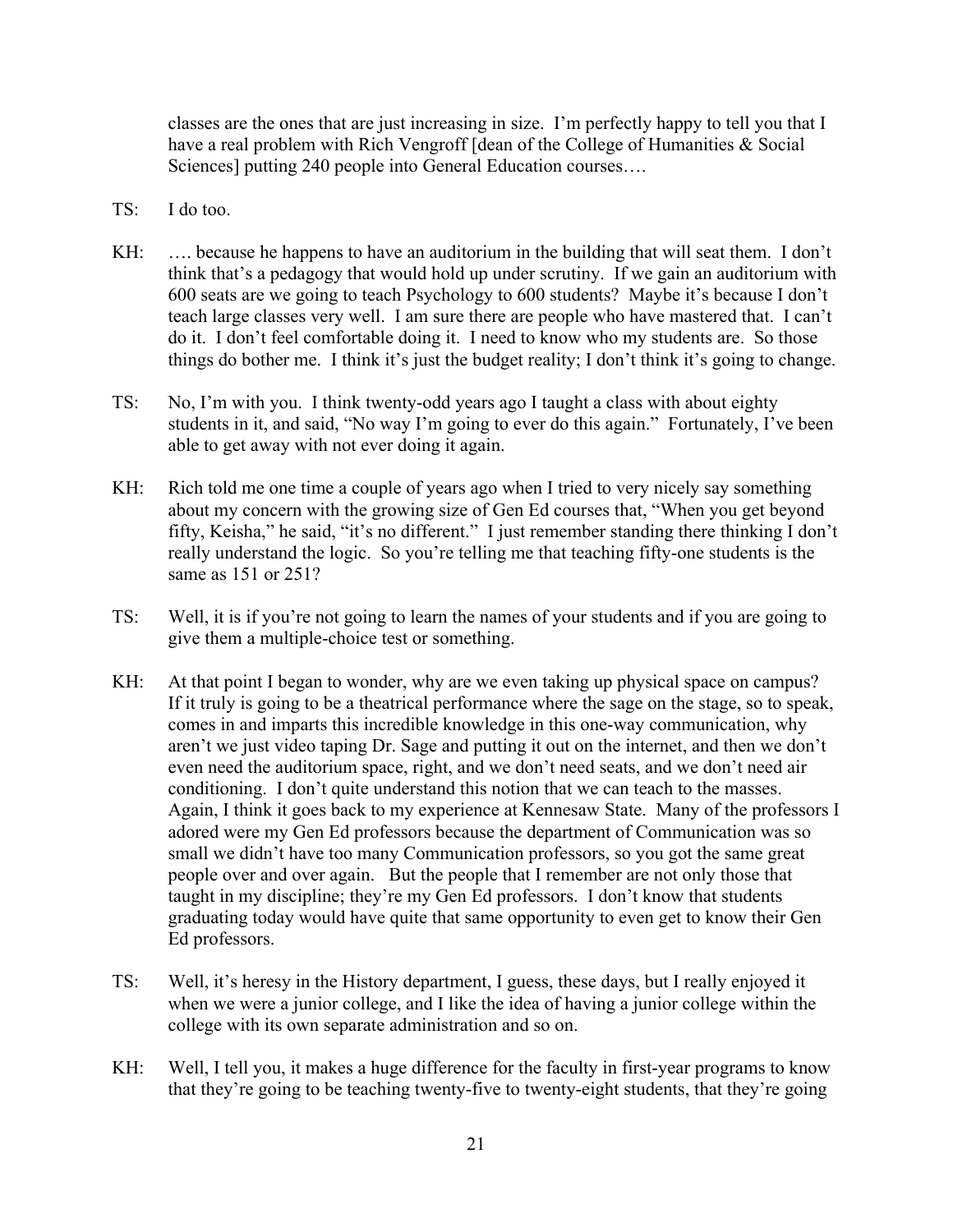to get to know each and every one of those students, that the community service work they do with those students, the innovative classroom experiences, are truly honored. It's not that we just say, "Great, you're a competent teacher; now let's talk about what scholarship you've done." It's truly their annual reviews every year, their T&P [tenure and promotion] binders are filled with evidence that they are effective teachers and productive scholars. I know that we're relatively rare on the campus, and I sure hope that we can continue to hold to the small classes and that emphasis on teaching, but I do think that that's why many of the faculty in first-year programs are here, because they almost feel like they're in a separate environment from the rest of the college.

- TS: Yes, it's more of the atmosphere of when we were a junior college and what motivated faculty.
- KH: I think it is. It sure feels more like the Kennesaw State that I remember from the 1980s when I'm working with my first-year students.
- TS: Right. Well, I think the things you've said provide a preface for moving in toward the Preston Award. It's obvious that you have passion for a number of causes and issues and so on in society. Your focus has been on teaching and service. So why don't we talk about, you received the Preston Award this year, and the Preston Award is a little bit different than our professional service award in the sense that the professional service award is more about your profession directly, whereas Preston can be service to the community that may or may not be related to your professional expertise.
- KH: Right.
- TS: I was actually in Leadership Kennesaw the year that Phil Preston was in there, and it was that class that created the Preston Award in '89 and '90.
- KH: How nice!
- TS: But anyway, why don't we talk a little bit about what you did to get the Preston Award?
- KH: Well, I'm not sure exactly, but I sure am proud of the community service work that I've been able to do primarily with students at the university. In fact, just about everything that I do on a community level has a tie back to this institution, and I'm so very grateful to Kennesaw State that I have had those experiences. Initially, when I got back from the Holocaust education tour and was cramming the Holocaust down the throats of my poor students, I started thinking about the genocide in Darfur. It was just really hitting the Western media. Here I had stood in these places of evil, and were we going to have the same sorts of experiences whether it be Rwanda or any number of places that we have these memorials. We're really good as a race of people in creating memorials. We're not really good in stopping the carnage. So I thought, I'm an educator; I have the opportunity to ask very challenging questions of people who are arguably going to be the next generation of leaders. Do we really want to create memorials in Darfur or do we want to stop the killing and figure out how to bring peace to this region? So I started with just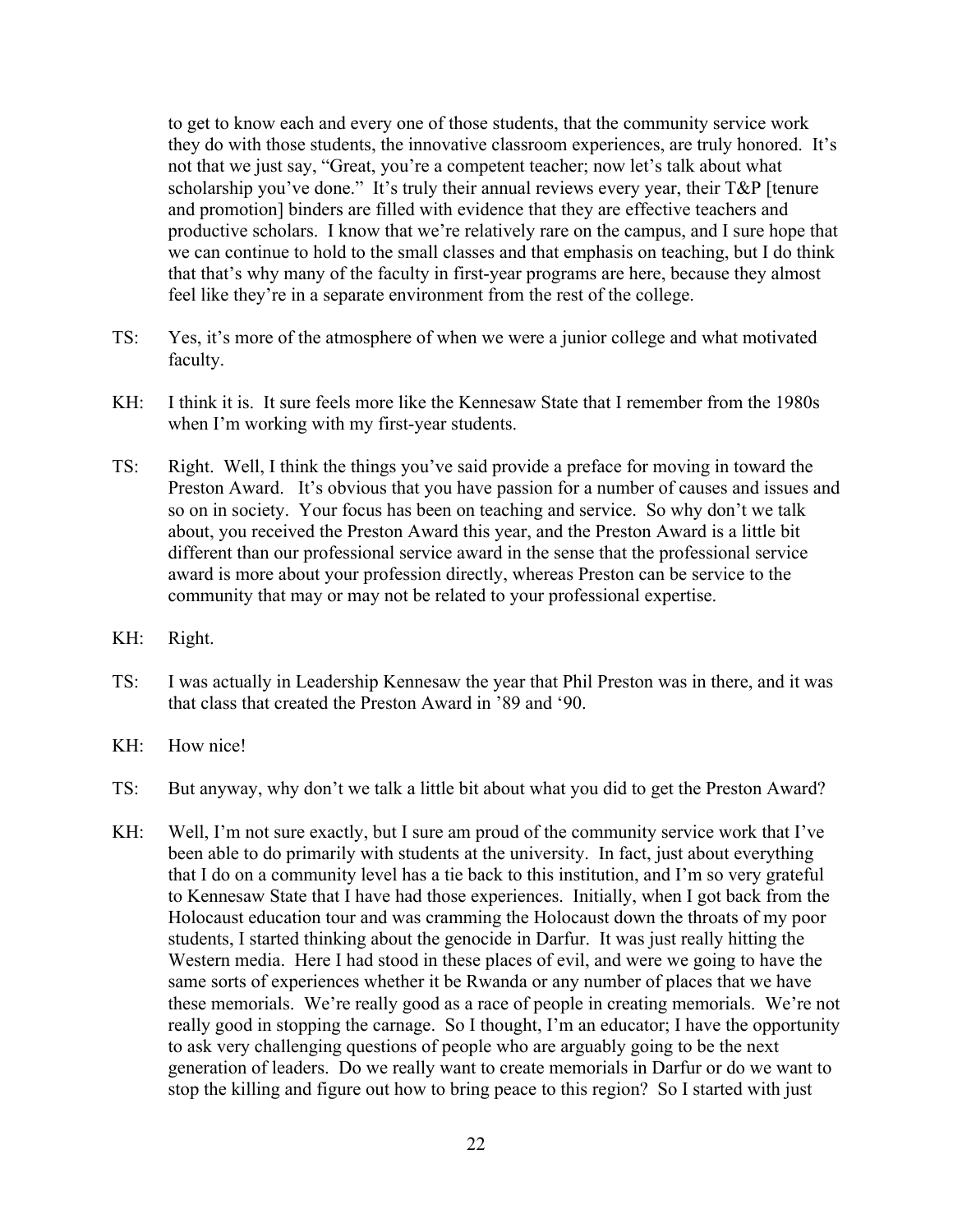some colleagues having a conversation. Debra [T.] Day, who was working with the Georgia Commission on the Holocaust at the time, found out that there was a statewide coalition forming. It ended up being called the Darfur Urgent Action Coalition of Georgia or DUAC for short. The coalition was really interested in having college students and college professors participate in their programming. So Debra and I went down to Atlanta for a meeting and ended up being pretty engaged in the first Atlanta rally that they planned. Because many members of the original coalition group were Jewish, they were able to very effectively tie the United Nations annual Holocaust Remembrance Day to the Darfur situation.

- TS: Why do you think that was so? So many Jewish members? Because of the Holocaust?
- KH: I do think that first of all there's such a tremendous sense of service to others in the Jewish religion, and I think they have such a greater appreciation that "never again" has never meant never again, and we really need to make it so. It's both sad to me and amazing to me that most of the work being done on the genocide in Darfur is actually done through Jewish organizations and through synagogues and individuals of the Jewish faith. I would hope that that's not because there's a prejudice in Christian churches since these are Muslims who are being persecuted in this way, but it's tremendous to see that there are Christian churches, there are Muslim organizations, there are synagogues, there are many secular groups that can all come together and work on this issue, and that's really the goal of the coalition – to pull together existing organizations and say how can we speak with one voice and really get the attention of our politicians and help to provide aid and that sort of thing. So through that statewide coalition and the ability to know more about how different people could get involved, I came to know of an organization called STAND. Initially it stood for Students Taking Action Now for Darfur. The acronym initially made perfect sense because there was a STAND. Since then the organization nationally has changed its name to the Student Anti-Genocide Coalition, which no longer relates to the acronym at all, so that's confusing some times. But initially the idea was to galvanize high school and college students to be educated on what was going on in Darfur, to do advocacy work so that the Congress and the White House could make sure that they were not only working for a peaceful solution, but they were advocating aid because there were so many Darfuris who were being placed into internal displacement camps. Without external aid they would starve to death.

At the time that I was beginning to think could we start a STAND chapter on campus and I was working with Debra Day and Dr. Rosa Bobia and others on campus. A young man walked into my office one day in University Studies. I had never met him before. He was a sophomore at the time. His name is Brendan [T.] Horgan. He said, "Dr. Hoerrner, I understand you know something about Invisible Children. I would like to start an Invisible Children group on campus, and I'd like to hold a benefit concert to raise money for them." Now I should step back for a minute and tell you that I was stuck on Old 41 one morning trying to get to work after dropping my children off at school and was incredibly annoyed that there was so much traffic that I was late. Lo and behold, they did the local part of the NPR news at a time when I would have normally already been out of the car and in my office. They were talking about this group called Invisible Children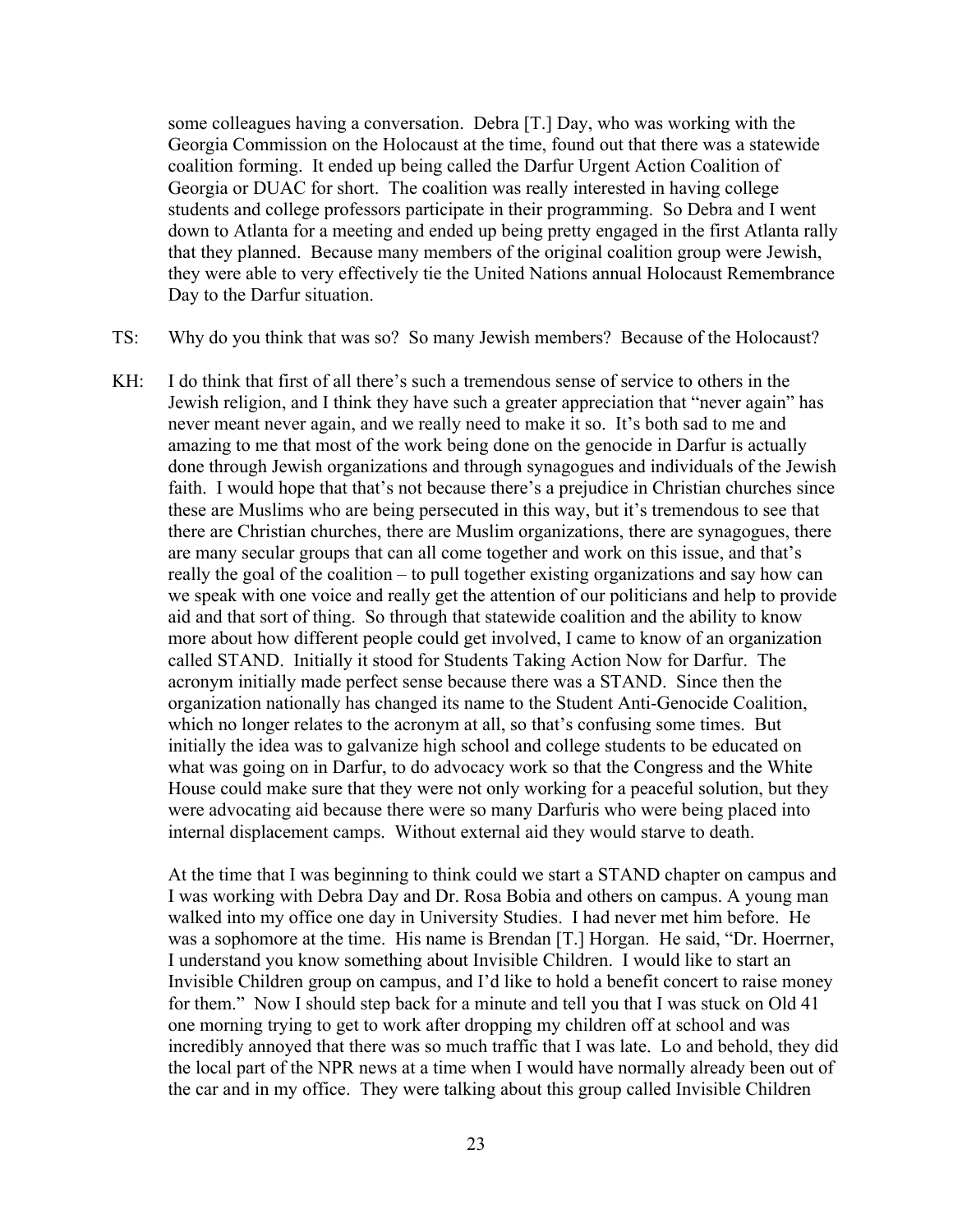and that it was an NGO and some of the founders were going to be coming to both Georgia State and UGA. The goal of Invisible Children was to end the civil war in northern Uganda, rescue the children who had been kidnapped and been turned into child soldiers, and to rebuild schools for those children because most of their schools in the region have been decimated. I remember picking up my cell phone sitting in traffic calling my administrative assistant and saying, "Please find out everything you can about this group called Invisible Children; this story really touched my heart; this is obviously why I'm stuck in traffic this morning because otherwise none of this would make sense." So it was really interesting. I guess I had talked to enough people on campus just trying to find out who knew about this organization, was there any way for them to come to campus, that someone ended up telling Brendan that I knew something about Invisible Children.

When he walked in my office, I had no idea who this student was, and when he said, "I want to do a benefit concert," I thought, "Okay, sure." I really am embarrassed to say that I didn't think he had the ability to pull that off. But Brendan kept coming back to my office and kept talking to me about we really needed to start this organization, and he knew that he could get Mac Powell who is the lead singer for the group Third Day, very famous Christian music group, won several Grammys, to do this concert. I started talking to Brendan about would there be a way to bridge the Darfur issue with the northern Uganda issue since Uganda and Sudan share a border and there are so many issues within that region. He thought that was a great idea. So we were able to do that, and he did get Mac Powell to come do a benefit concert. It was sponsored by KSU's brand new STAND chapter, but we were not allowed to use the Convocation Center because, of course, there were athletic practices or something vitally important going on that day—not that I'm bitter—and so we were able to use the sanctuary at Piedmont Baptist Church which is just ten minutes . . .

- TS: Which is big.
- KH: Yes, it is. It's very nice, and it had all the technical equipment that we needed, and so that was great. When all was said and done, we ended up raising about \$8,000 that evening, and it was a tremendous opportunity to see this group of students that I didn't really know very well at all just pull off this amazing feat. The education and awareness that they were able to build in that evening, because they did most of it themselves, and so that's really what launched STAND. For several years on campus now I have been so pleased to serve as the faculty advisor and to do various programs and initiatives for those who are suffering in Darfur as well as for Invisible Children and the work that they do with those child soldiers and their families.
- TS: So STAND is primarily education and raising funds?
- KH: It's education, advocacy, and then fund raising.
- TS: Advocacy to our Congressmen?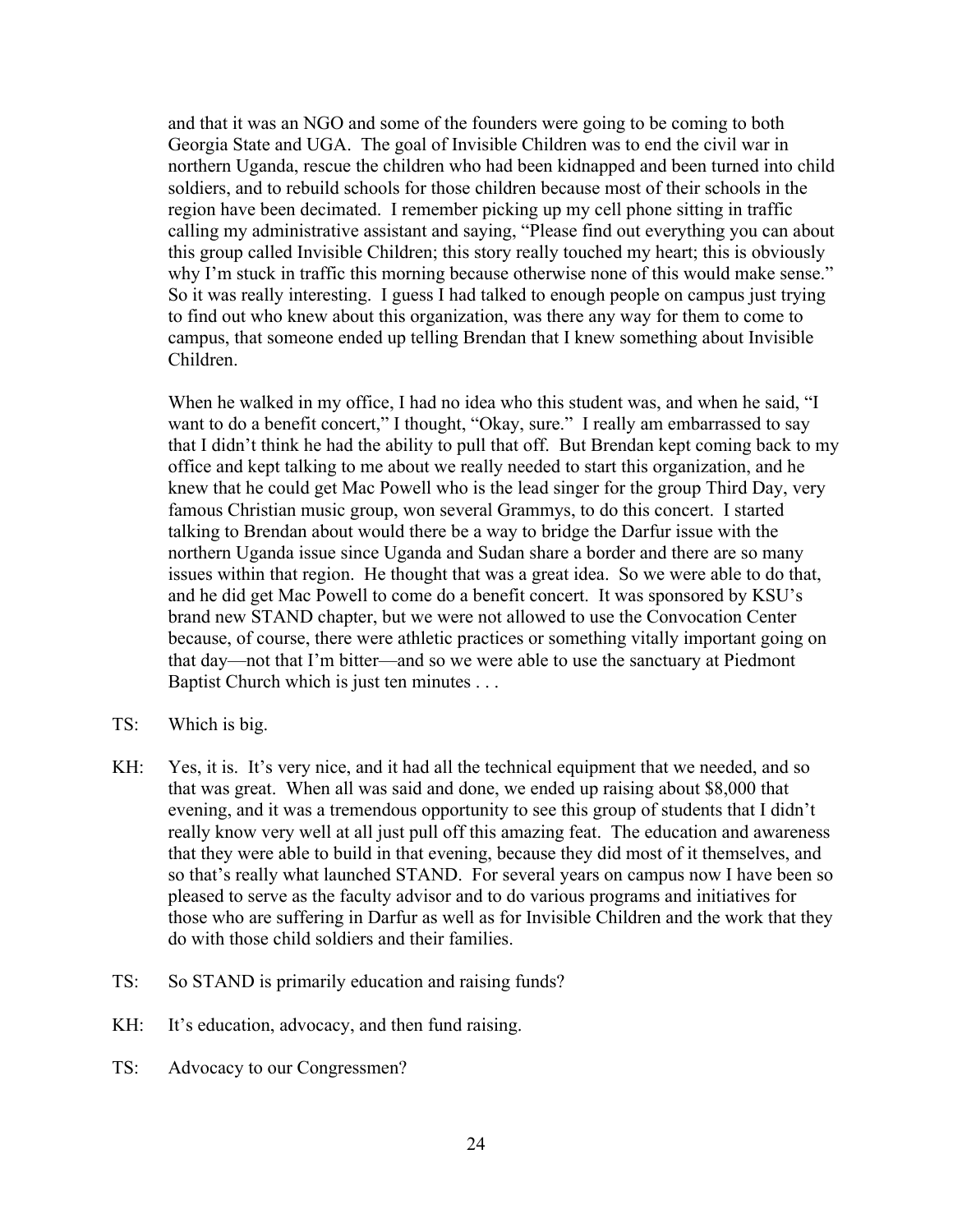### KH: Yes.

## TS: Trying to get the US involved?

- KH: Again making sure that we pursue any kind of influence we have to generate peace in the region, to push, for example, President Bush to name a special envoy, which he did eventually for both Uganda and Darfur, but also to make sure that the aid continues to flow. Congress actually designates a tremendous amount of money to provide aid to those in displacement camps and for the families in northern Uganda and for those in the Darfur regions. Many Darfuris are actually now in Chad in displacement camps; having that Western aid is vital. It's also, I think, a tremendous opportunity to help our students find their political voice. This is one of the things that our political engagement project on campus works on holistically. I try to work on it specifically with various human rights issues. So many of our students feel like they have no access to their members of Congress, that they can't imagine why Senator Chambliss or Senator Isakson or Representative Price would ever meet with them. Because they have such a negative sort of cynical view of politics, it is amazing to watch these students when they make just a little bit of effort and what they get back, even if it's the form letter that some legislative aid wrote, just the fact that somebody in that office must have read what they wrote and responded. Or when we've been able to take students to meet with Senators and Representatives, what that does for them. I think it goes well beyond that particular issue, and it really helps them to see that they should have a political voice; they should be telling those elected officials how they feel about all kinds of issues. So that's been a real benefit to STAND.
- TS: Any Congressmen or Senators who have been particularly helpful?
- KH: Well, I'm very impressed with Representative Hank Johnson [4<sup>th</sup> District of Georgia]. One of his first acts when he arrived in Congress was to present a resolution on northern Uganda. There's currently a bill going through both the House and Senate simultaneously that would mandate a greater role on the part of the U.S. in resolving the conflict in Uganda and insuring that Joseph Kony, who is the commander of the Lord's Resistance Army [the rebel group that is kidnapping children], faces the ICC [International Criminal Court] and actually is brought to trial for crimes against humanity. Hank is one of the co-sponsors along with Representative John Lewis from Atlanta on that bill. 2 Senator Isakson sits on the Foreign Relations Committee; he's actually been to Darfur. I'm not sure that he and I agree 110 percent on the issue, but I really appreciate his understanding of it, his willingness to physically travel and to see first hand, and I think he has a genuine concern. I think both he and [Senator Saxby] Chambliss actually have a genuine concern for the civilians who are caught in the middle of both of these conflicts.

<sup>&</sup>lt;sup>2</sup> [Ed. Note: Dr. Hoerrner added the following when she reviewed the manuscript in August 2010]: The Northern Uganda Disarmament & Recovery Act, passed both the House & Senate and was signed into law in Spring 2010. President Obama and others credited advocacy work by high school and college students as one of the primary drivers for the legislation.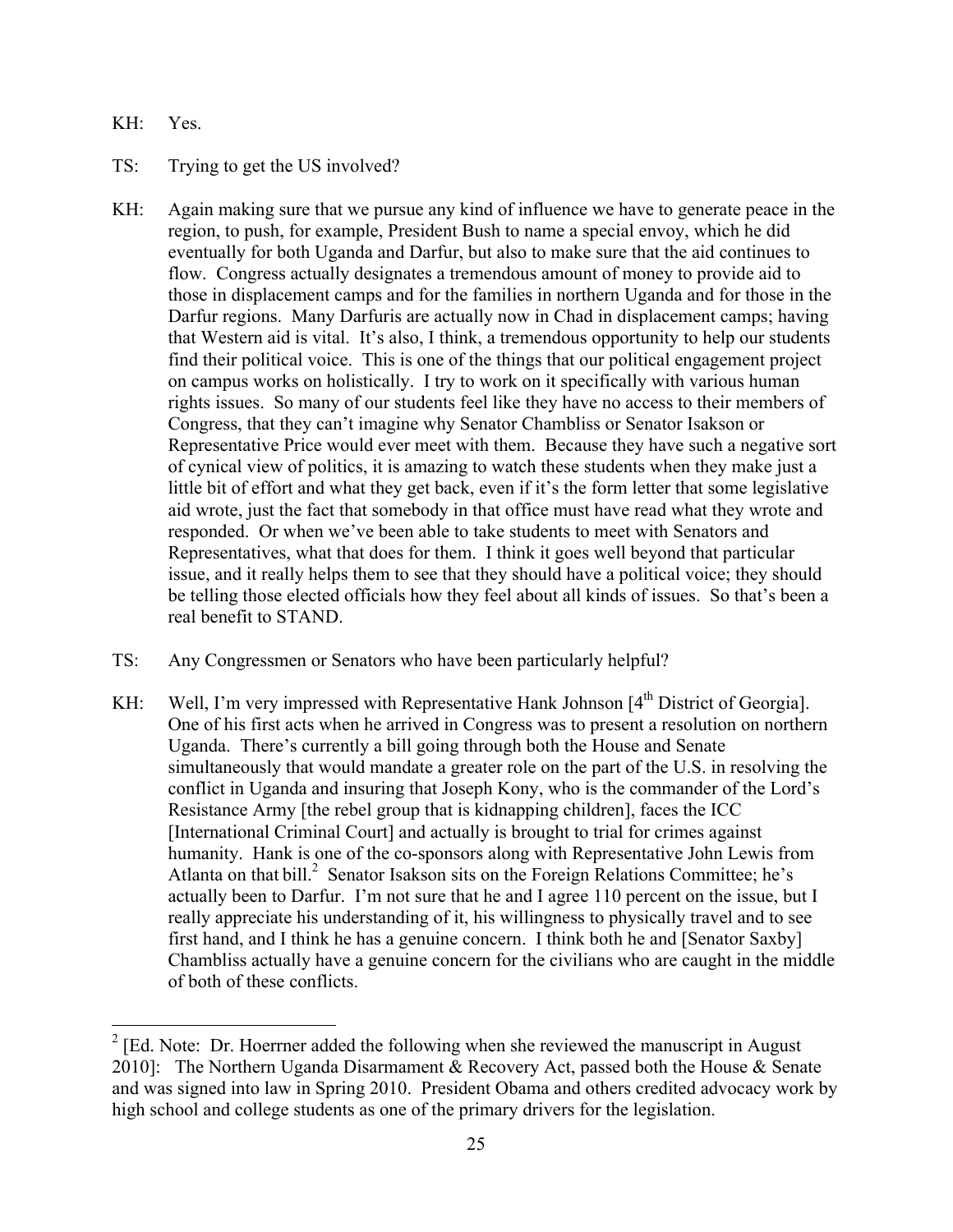- TS: Have you had a chance to get over in that part of the world at all?
- KH: I have never actually touched the ground in Africa. It is one of my great dreams in life. I have had the incredible ability to go to Israel, which I've always wanted to do. My husband and I were actually in Peru earlier this spring on a trip through the "Not For Sale" campaign to investigate what modern-day slavery looks like in Peru. I had a chance to travel throughout Europe, but I have not yet been to Africa. I sure hope to get there.
- TS: Why don't you talk about the Not For Sale campaign? I don't know much about it.
- KH: Well, that's another great tie in to the university. My husband and I—this is kind of a funny story as to how all this happened—Mark and I were in Baton Rouge visiting some friends of ours at LSU and were walking through the LSU bookstore. Mark and I can spend hours in a bookstore; it's really kind of a scary experience; and we tend to get separated relatively quickly as one of us sees something and meanders off. So we were roaming around the LSU bookstore, each of us looking for something that we could take home to Chase who is our oldest son and was born in Baton Rouge. We were trying to make sure that he is a good LSU Tiger fan as he grows up.
- TS: He must be about ten years old now?
- KH: He is almost ten; he sure is; he'll be ten in January. Our younger son is eight; his name is Tristan; and he was born here; so he's a Georgia Bulldogs fan; but you know we love him anyway.
- TS: You went to UGA; you ought to be a Bulldog.
- KH: I know I ought to be a Bulldog, but I'm not. So we're roaming around the LSU bookstore and Mark . . .
- TS: Maybe they can be KSU football fans.
- KH: There you go; that'll be easier; we'll avoid the conflict. So we're roaming around the LSU bookstore, and Mark picks up this book that he thinks is about Africa because it has these three big splashes of color on the front of it. The title of the book is *Not for Sale* [David Batstone, *Not for Sale: The Return of the Global Slave Trade—and How We Can Fight It* (New York: HarperCollins, 2007)]. So he buys it. I never see it. He buys several things at the bookstore. We head out. We're at the airport getting ready to board the plane to Atlanta, and we've got forty-five minutes to kill, and I'm bored. So I start going through what he's purchased, pull this book out, read about the first ten or twelve pages, and brought it into the office the following Monday, and handed it to the faculty member who at the time was chair of our common reader committee, and said, "I've only read literally the first ten to fifteen pages, but I think this would be a great common reader nominee."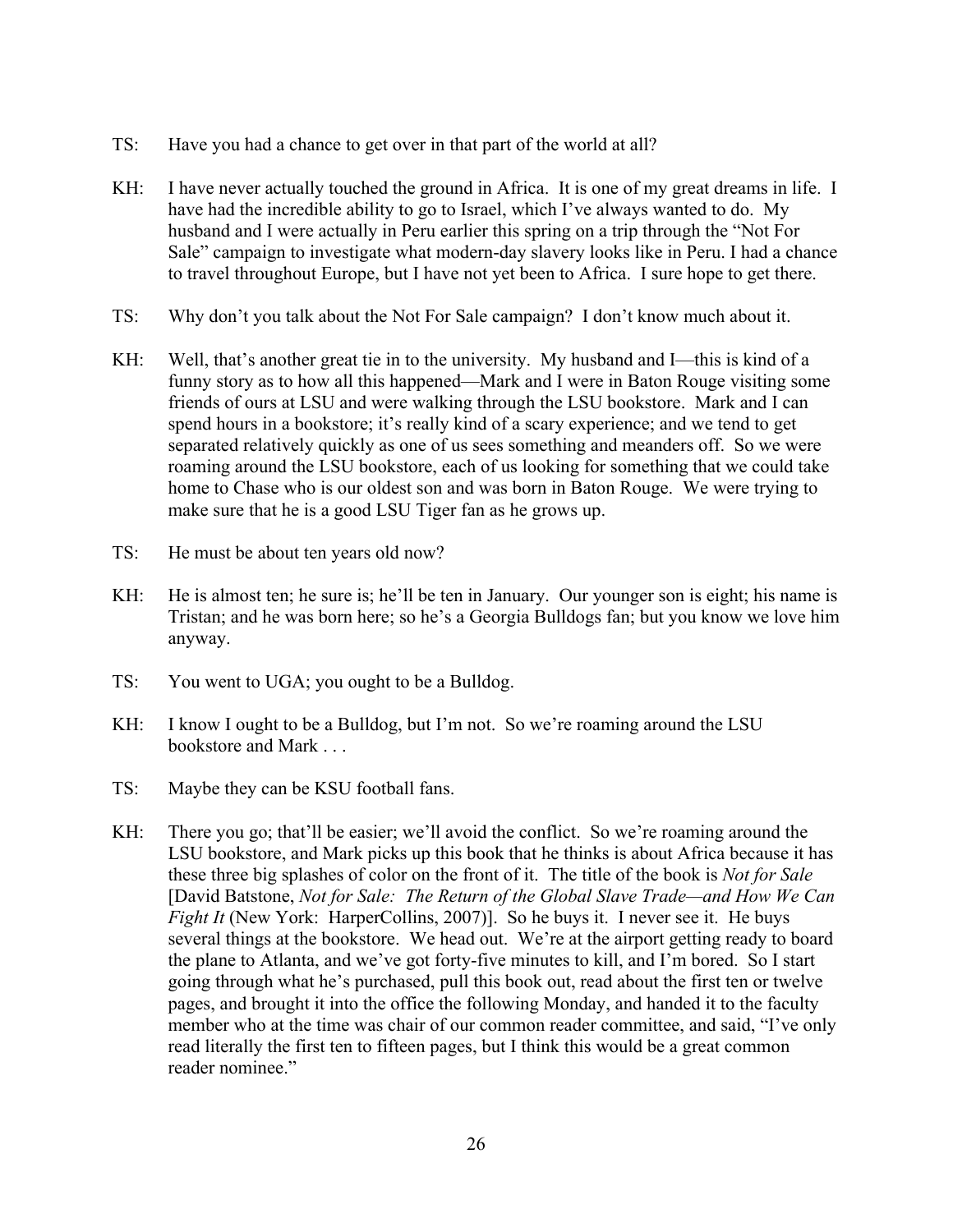- TS: So Mark never got to finish his book.
- KH: He never even got to read to the book. He never even got it, that's right. I just stole it right out of his hands. Two or three months later the common reader committee did actually recommend that *Not for Sale* be used as our common reader for the 2007-2008 school year. So then I needed to read the full book so that I could be ready to teach it. I read it and was absolutely amazed. The book is all about modern-day slavery, but it's not simply a book of factual statistics telling you the enormity of the problem. Instead it's a book that gives you first-hand stories of not only people who have survived slavery in various parts of the world, but these every day abolitionists who felt compelled for various reasons to help those individuals. So you're constantly in every chapter meeting these incredible people who could have said, "My life's too busy," or "I don't have the expertise" or "I don't have the money" or "I don't want to do that." Instead they said, "I want to make a difference; this is wrong; I'm going to do something." You meet people whose lives were changed positively because of the work of those everyday people. I was just amazed. I was so excited that the students were going to get to hear these powerful stories through the book of how people can really make a difference in their world because I guess if I had to have a life statement, a defining motto that guides my community service, it's Margaret Mead's quote that talks about the role of a small group of citizens changing the world and that indeed it's the only thing that ever has. ["Never doubt that a small group of thoughtful, committed citizens can change the world. Indeed, it is the only thing that ever has."] I think her point there is so important that each person can play a role in making a difference.

So here was this book that in every chapter you got to meet another person who really exemplified Margaret Mead's comment. So it was my job as incoming chair of this brand new department that would be reading this book to get in touch with Dave Batstone, the author, and set up when he was going to come to campus. So I started working through the publisher, got a little annoyed that they weren't getting back in touch with me as quickly as I thought they should, and on the back cover it mentions that Dave is a professor of Ethics at the University of San Francisco. So I just googled Batstone, University of San Francisco, came up with his office number, and called him, and said, "We're going to have about two thousand students reading your book. We want you to come to campus. I need to talk to you about the details." Well, it turned out that Dave is not only a professor, but he actually teaches in a living/learning community at the University of San Francisco, so there was this incredible connection with what we do and what he does. He worked with sophomores; we work with first-year students; but he was telling me that his students were actually engaging in primary research on human trafficking in the San Francisco area—that he had really turned his class basically into a year long service learning project and what they were getting out of it. I was so excited at that point to bring him to campus because I felt like the faculty and the students were going to just get so much out of his conversation.

TS: When you talk about slavery or human trafficking in the United States today obviously this is something underground, it's not legal.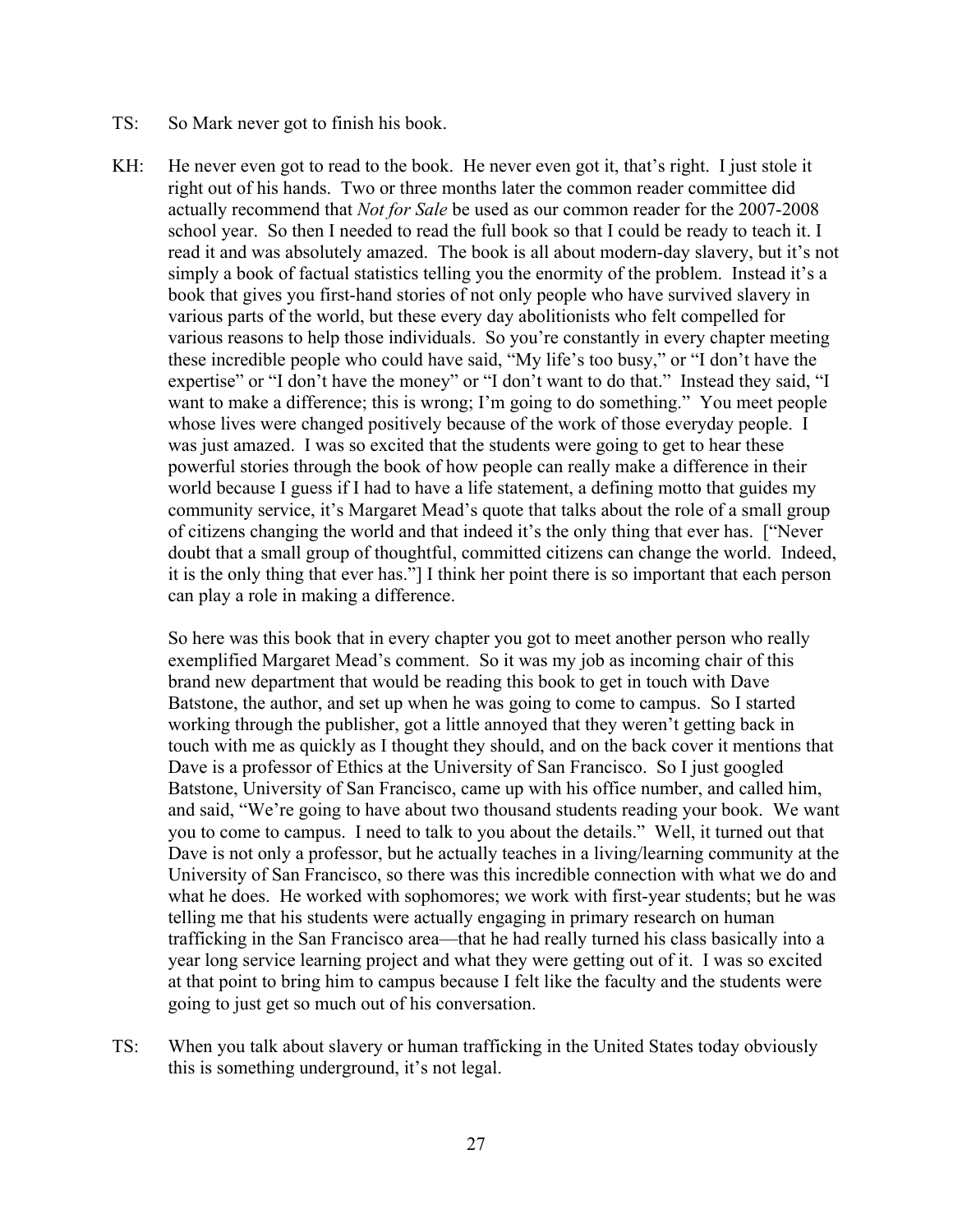- KH: Yes, it is now a criminal activity actually in every country of the world.
- TS: Every country. Okay, so it's underground everywhere then, but who are the victims? Who are the people who are part of this human trafficking?
- KH: Really, the only defining characteristic of the twenty-seven million men, women and children who are estimated to be in bondage today is vulnerability. It could be a fourteen year old who runs away from home and is getting off a bus at a bus stop in Decatur, and there's a pimp right there who can sense that fear of where am I going to sleep and how am I going to get food and immediately is able to take advantage of that and put that child into sexual slavery. It could be either a legal or an illegal immigrant who is desperate to find work. So someone who says, "I'm going to take you to work in my agricultural fields, and I'll pay you this much money," and then it turns out that they get there, and they're locked into a shed, and there's no way to escape. It could be a mother who leaves Eastern Europe because there's no economic opportunity for her to care for her child, and so she leaves her child with her mom and heads off to America where some employment agency has told her that she can get a job as a waitress, and it turns out that she's in a brothel. It could even be a domestic servant. There was a case in Marietta a few years ago where a Nigerian couple had gone back to their home country, convinced a mother in a rural part of Nigeria to let her daughter travel back to the United States with them, and the promise was that she would work a few hours as a nanny, but she would be able to go to school, and she would have access to all of the comforts of America. When she got here they took her passport; they never enrolled her in school; and they turned her into a domestic servant who was treated worse than an animal. She was never paid for her work. It's vulnerability; that's really the key to the whole situation.
- TS: Twenty-seven million is a lot.
- KH: Twenty-seven million. It one of those statistics that you can look at as a glass half empty or glass half full. The half empty way of looking at it is to recognize that there are more individuals enslaved in the world today than there were during the entire four hundred years of the transatlantic slave trade. Alternatively, the glass half full perspective is that by raw percentage of the world population it's the smallest percentage ever held in captivity. We prefer to look at it as the glass half full and to say that means that because it is not tied to any country's economy in the way that it was when it was sanctioned and legal in the 1700s and 1800s and because it is a small portion of the overall population, there is a way to eradicate it in our lifetime.

So Dave comes to campus in November of 2007 simply as the author of our common reader. He and I have had great phone dialog up to this point setting up his visit here, but it has been from the standpoint of, "Hey, we've got these students reading your book; we want you to come to campus; oh, isn't it neat that you're a learning communities professor, make sure when you get here that you tell people about what your students are doing."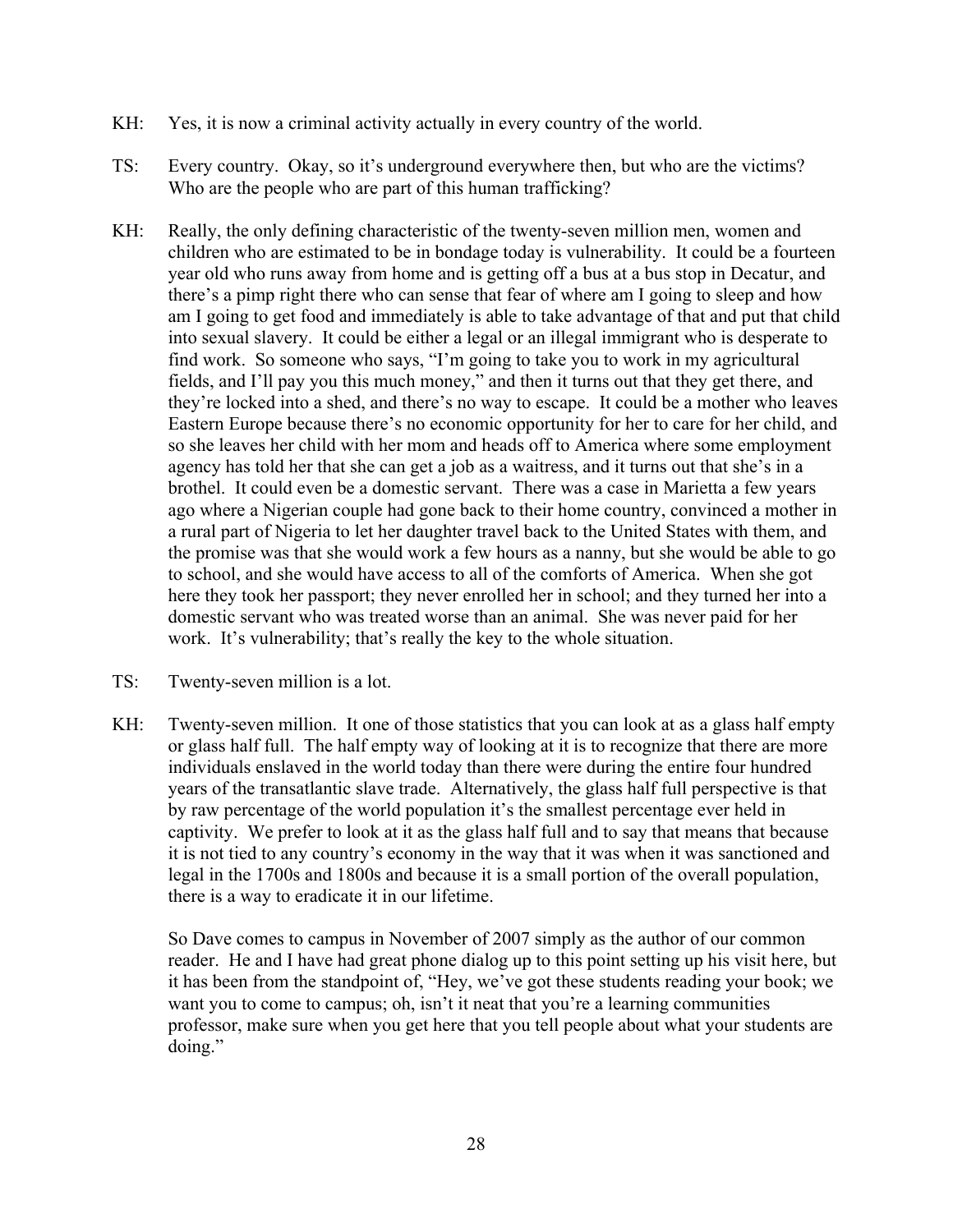Dave spent two and a half days here in November of 2007 and said repeatedly to administrators on this campus, to large groups of first-year students, that he really felt like higher education had a tremendous role to play in fighting modern-day slavery because there were people—we call them faculty members and students—who are trained as researchers, and one of the things desperately needed in the modern-day abolitionist movement are really strong facts and figures. We need to know what slavery looks like in Georgia and how that's different from Florida and how that's different from California. We need to have a clear sense of just how big the issue is, so that we have a baseline upon which to know if we're making progress or if we're falling backward. So he challenged us during those presentations to use our skills and our abilities to help fight slavery. His last day on campus he sat down with me in my office and said, "I'm just launching the Not For Sale Campaign; we only started in February; here it is November, I think one of the ways that we need to grow is to have individuals in states who can serve as state directors and become experts on what modern-day slavery looks like right where they live. Would you be willing—along with your husband—to serve as co-directors in Georgia?" Now Dave Batstone is a tremendously persuasive person. He's very much like Betty Siegel. You find yourself nodding and saying yes even as there's that little voice inside your head saying, "You don't have any time to do anything else."

- TS: Did anybody ask Mark if he wanted to be co-director?
- KH: Thankfully he was also quite taken with Dave and the work that he had done, and he thought that it would be a really neat opportunity to combine—Mark was not only a technical recruiter, but many, many years ago he was a private investigator. Dave really thought it would be a great opportunity to take Mark's investigative background and my educational background and combine those to create what he was thinking of as a mapping center basically.
- TS: Mapping where they work?
- KH: Right. Actually being able to determine where human trafficking was happening in Georgia, what kind of cases had been successfully prosecuted, what they looked like, and just getting a better handle of what was going on. So we said yes, and that launched Not For Sale Georgia. I've just been so excited that Kennesaw State has always been so supportive of my work with Not For Sale Georgia. It is obviously an independent NGO, and it requires me to do some multi-tasking from time to time as I'm trying to work for two very different organizations, but we have a number of Kennesaw State students who serve as interns for Not For Sale Georgia. We have events that we hold on campus where we try to educate the campus about what's going on.
- TS: They get internship credit for what field?
- KH: It depends. We've had Communication majors, Political Science majors, primarily International Affairs and Human Service majors. We even had a little office space initially in the Siegel Institute. As they were going through their transition, they had some space that wasn't being used. This year we had a physicist that moved out of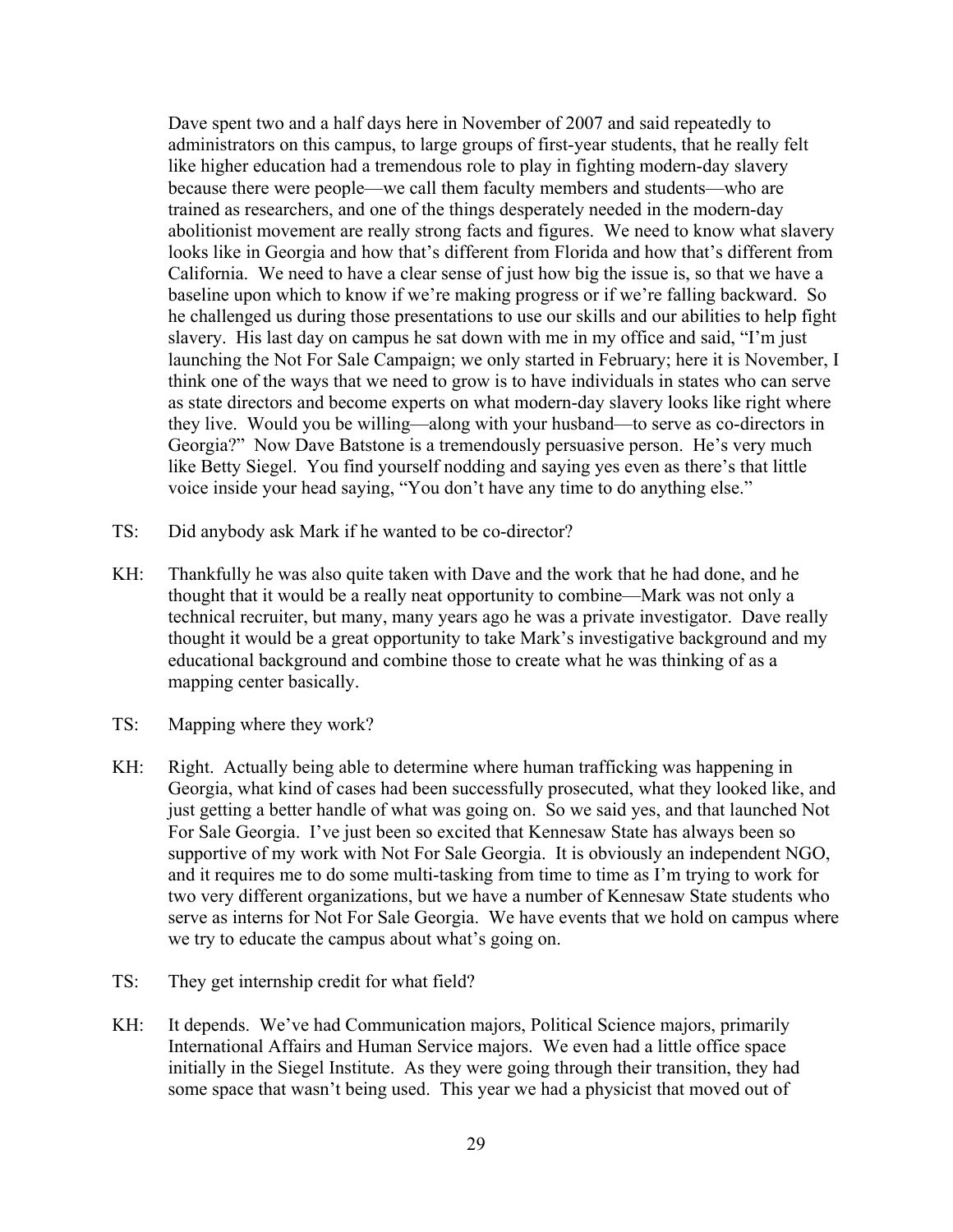University College right toward the end of the summer, and so Dean Rascati was able to give me that office for the next several months. We're kind of informally attached to the university—no formal ties—but it's great to have a base of operation that has 22,500 people that you can educate, so we're very, very pleased.

- TS: Right. So has your scholarship moved in this direction at all?
- KH: It really has. I have several colleagues who decided that we should study *Not for Sale* even as we were offering it as the common reader—the book itself—and we have actually done a couple of different presentations and submitted a journal article on using a common reader program to help foster student engagement. We think of this as both civic engagement and political engagement because you need to know how to help those in your community while also advocating to ensure that others are not caught up in this. Two of us are actually going to be going to Lincoln, Nebraska, to present our work on this at the first interdisciplinary conference on human trafficking. It really, I think, is a growing area of interest for the academy. Because it is an underground criminal enterprise, as you mentioned, there just hasn't been an inordinate amount of work. We're very familiar with arms trafficking and drug trafficking, but I think especially in the United States there is this strong cultural myth that slavery looks one certain way. It's those images of *Roots* and Thomas Clarkson's work and the slave ship with the drawing of the individuals. So if we don't see a very public version of slavery with individuals in chains, we don't think of it as slavery.

To many of my students, when you say, "Does slavery go on in the United States," they say, "No, that's that thing that Abe Lincoln got rid of." It is just engrained into our culture that this is a tragic occurrence of history; it is not an evil that we confront in our daily lives. As Dave and other authors talk about so often in their books, many of us may actually come in contact with modern-day slavery, but we don't have the lens through which to view it. So we see someone we think may be young standing on a street corner, and we clearly understand that that girl is engaged in prostitution. We generally, I think most of us, drive on by, and maybe we say to ourselves, especially if we're in the South, we use that wonderful Bless Your Heart phrase that covers everything. And we say, "Oh, bless her heart; what a tragic choice that she has made in her life." But we immediately make an assumption that it is her choice to be engaged in that, because she has no chains on her ankles. We don't understand the context through which she is being forced to do that. Or we drive by a construction site, and we see a group of workers who maybe look different from us, and we never stop to think if those people are there by choice or by force, if they're getting paid. We talk a lot about sweatshop labor, but we don't talk about the number of people in the garment industry who don't get paid at all. So we just don't see it. I think that that's one of the major goals of the growing abolitionist movement, to help each of us to understand that this does go on where we live. And, there are things that we can do to help eradicate it. It's just creating that lens, if you will, to be able to see it and to do something about it.

TS: You were also involved, I guess, with Catherine Lewis with taking groups on the Anne Frank tours. Do you want to talk about that a little bit?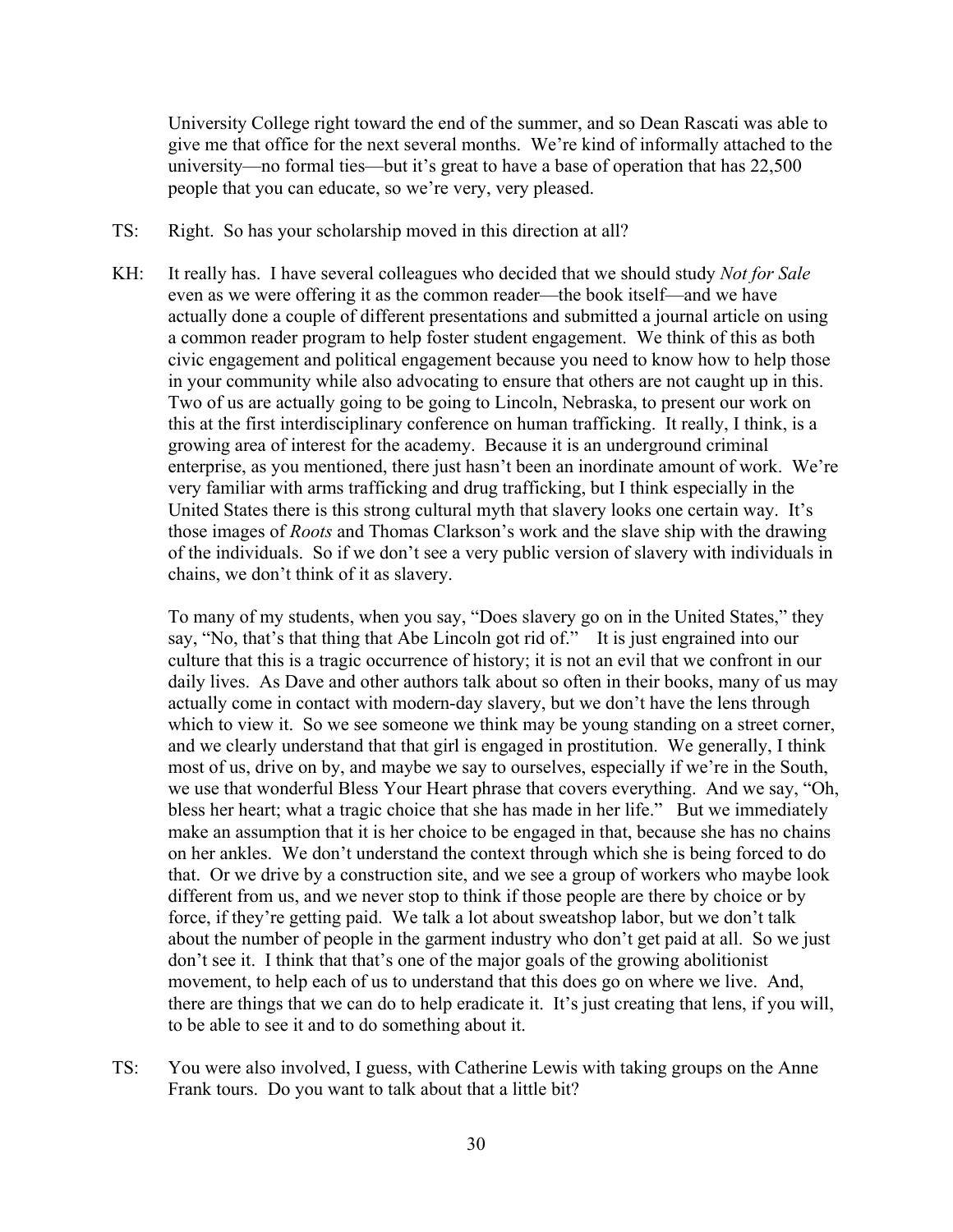- KH: That was a great opportunity. That was one of those movements where you just have these epiphanies, and you say why are we not doing this? We ought to do it. So I just had this epiphany one day that if I was so transformed by going to Germany and going to see Holocaust sites, why were we not offering that same transformational opportunity to undergraduates? I really envisioned the program initially as being a first-year student only study abroad program, which didn't exist at all at the time. We don't really think of first-year students as being able to do study abroad programs. I thought if we got them early, before they really know what they want to do with their careers, and we gave them this experience, many of them might come back and dedicate their lives to doing things to benefit the world. So it would have such a great meaning when they were still at that exploration stage where they could make a difference in what their life choices were. But I knew from day one that while I thought this was a really cool idea, I did not have the expertise to pull it off myself. I think that's one of the things that I will say I'm very proud of, that I'm smart enough in this stage of my life to know what I don't know and to know the people who I can bring together who do know. So I got Catherine Lewis, immediately we got Sabine Smith and Dan [Daniel J.] Paracka in a room and said, "Okay, here's my goal." My goal was we need to take this group of twenty or twentyfive first-year students and basically parachute them into Germany and then take them over to Poland and walk them through these death camps. Catherine, to her credit, smiled and said, "Keisha, we really don't want them coming back and committing suicide. So maybe we need to tone it down just a little bit." I was like, "Oh, okay, if you think so." So we pulled Sabine in, and she was able to work with a travel agent in Germany and create this really incredible experience. Catherine was actually the one who named it "Following in Anne Frank's Footsteps," and that was perfect because that's the one Holocaust icon, if you will, that even people who don't know anything about the Holocaust know about. So we thought that'll be great; that'll at least get students' attention. She and Sabine and Dan were just tremendous in working through all of the details of arriving in Frankfurt, giving them a taste of the culture, so that every day was not just Holocaust, Holocaust, Holocaust, depressing, depressing, depressing sorts of events.
- TS: Only so much depression you can take.
- KH: Exactly. But I was insistent that we take them to Sachsenhausen, which was the first Nazi camp that I ever visited, and they were able to get a sense of how close the community was to the camp, and so it created this great opportunity early in the trip to talk about had you been alive in Germany during the late 1930s, arguably, what would you have known, what would you not have known, what could you honestly say after the fact that you could have done and you chose not to do. We took them to see where Anne Frank grew up in Frankfurt, and then took them into the Netherlands, and they actually got to tour the Anne Frank house. Then we went back into Germany and took them to Celle, which is where Bergen-Belsen is, let them see where she perished, and then finished up in Berlin. I had had a chance to go through the Jewish museum in Berlin when I was there and thought it would be a perfect capstone to the trip. So we were able to do that. It was an amazing opportunity. Hugh Hunt went with us the first year. So we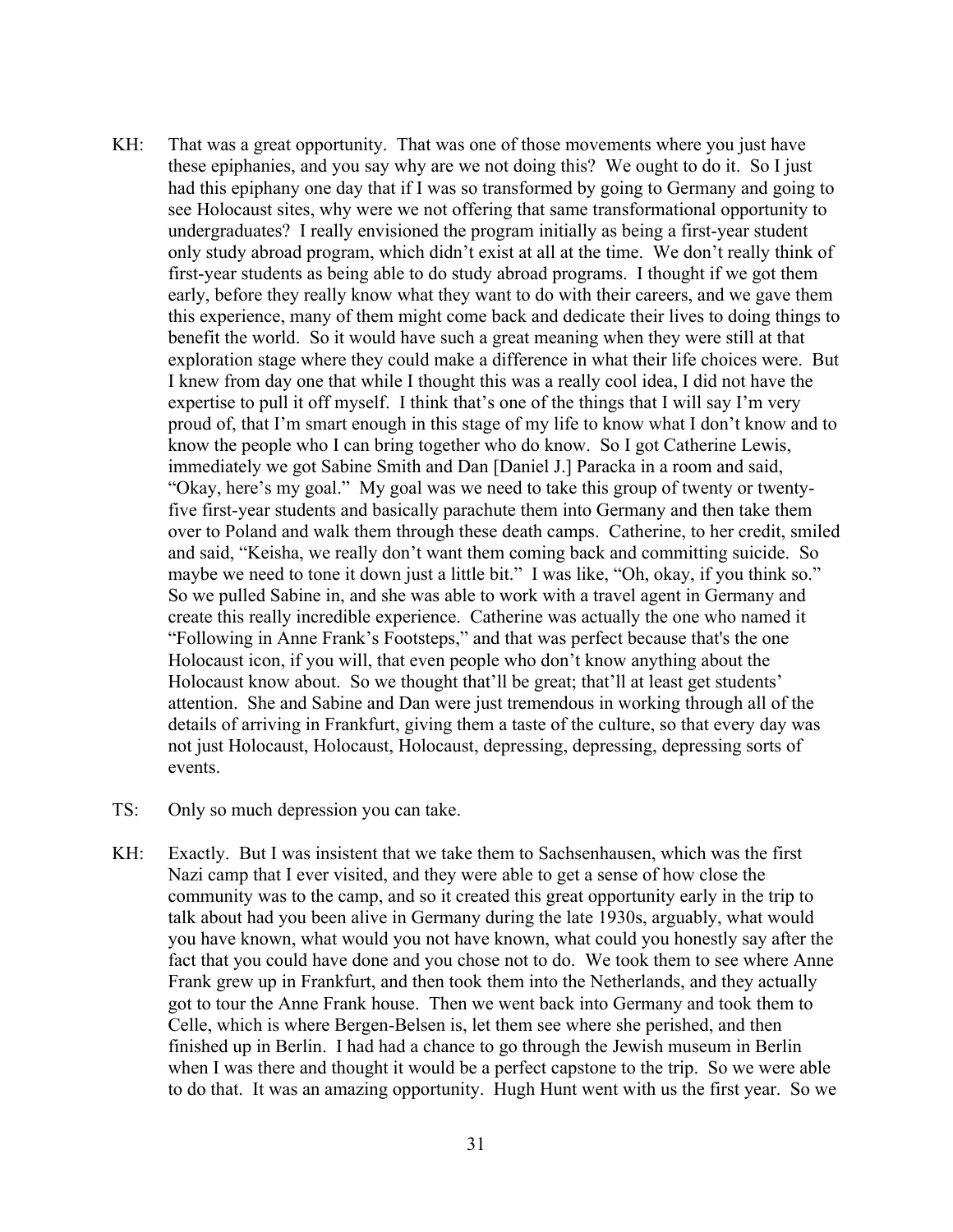actually just ended up with it was almost a one-to-one with students and faculty; it was probably two to one, I guess by the time we worked it all out. Everybody had prepared us that the first time you do a study abroad trip you're going to have all these challenges to overcome. None of us had actually gone and physically done the trip in its entirety before taking students. So each of us had different parts of this that we had experienced, but no one had actually done the whole thing. It worked out fabulously well. No major problems; the students got along well; we didn't have any major health issues; we didn't have anybody who was just so depressed that they felt like they couldn't go on.

I'm very thankful that Catherine and Sabine helped to provide them with opportunities to just do fun things. I got a little upset with the students because I thought they weren't quite as serious about some of the things. I become so emotionally impacted by these things, but I recognize that even on the Holocaust trip that I took with educators that my reaction and many of their reactions were quite different. We came back from Auschwitz, and they were like, "Okay, in forty-five minutes meet downstairs in the lobby for dinner." I remember looking at everybody – like how could you possibly put food in your mouth after that experience. I just wanted to go up to the hotel room and crawl into a fetal position. I just had no idea how to even deal with all those emotions. So we get to the Netherlands, and we walk through the Anne Frank house, and the students are like, "Great, let's go shopping," and I'm thinking, "No, I want you to just deal with looking at this church that you can look outside this window, and you can see this church that she looked at every day. Where were those church members? Why weren't they helping?" I guess I just expected them to have much more of a traumatic kind of experience. But by the second year . . .

- TS; Maybe it would take awhile for it to sink in.
- KH: Yes. I think it's just in how you deal with those things. I'm sure every one of them was touched and their lives were changed. It was just how they expressed it that was different from how I expressed it. But we really did have a great time, and even by the second year I was able to step away from it and turn it over to the true experts, and let them do it. But I'm very, very pleased that I helped to create that program because I think it's a very successful study abroad experience.
- TS; It must have been a May-mester program?
- KH: Yes, which is a great time frame for many students. I'd like us to use May-mester more for those experiences than to attempt to teach students three credit hour courses in ten days.
- TS: How do you think you developed all this passion for all these causes that you have?
- KH: That's a great question and I'm not really sure; it just all seems to have happened by circumstance. I think, though, when I really trace it back, my mother, being a single mother with an only child, was determined to give me greater experiences than what she had. She was one of those people who, whenever I said, I want to do "X", she said, "Go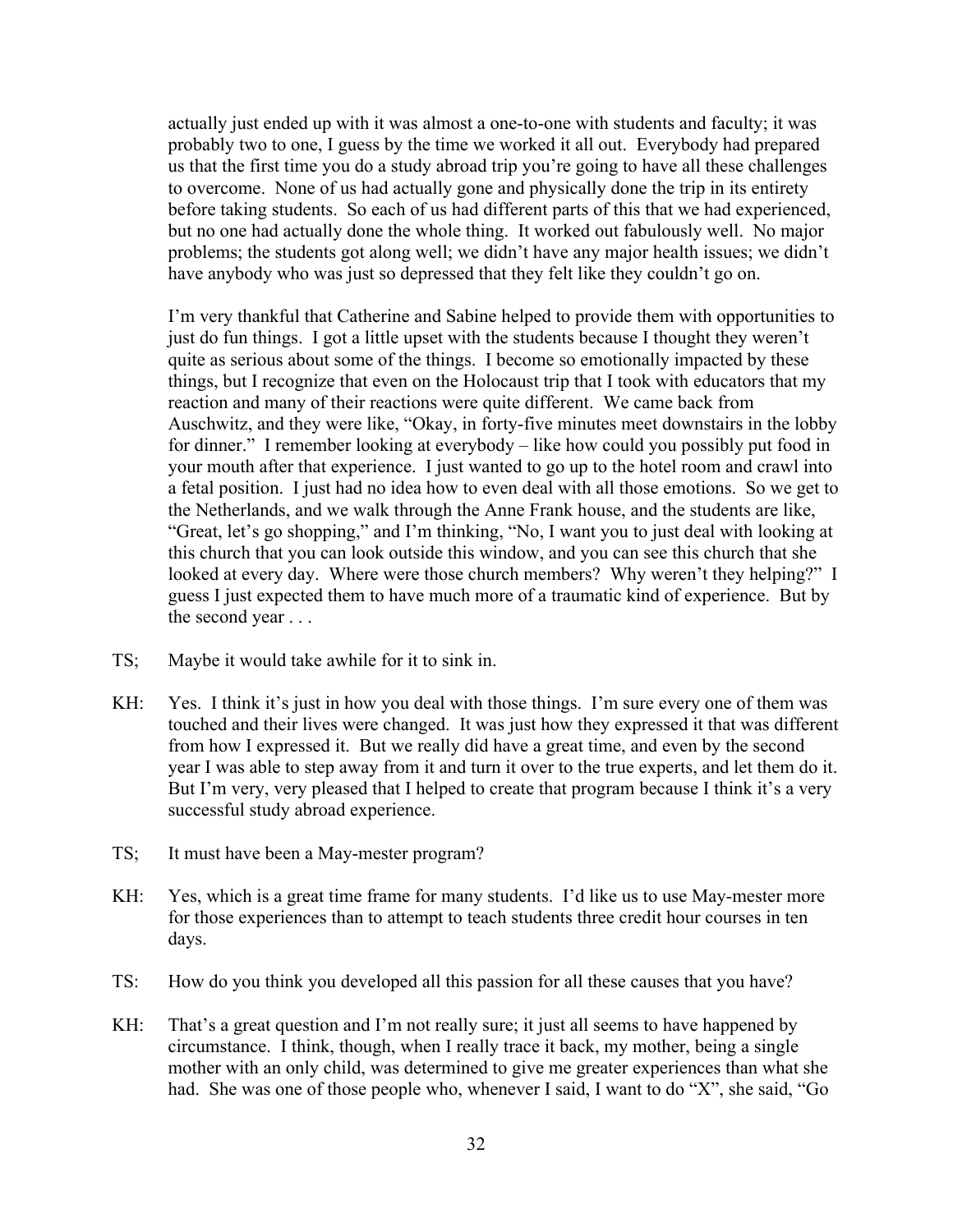do it." It was not the fifteen reasons why that was a bad idea. I remember when I was probably seven or eight or nine, relatively young, Mom and I were driving through the Square in Marietta, I think, and there was a KKK demonstration. I turned to her and said, "Why does God let those people live? They're so filled with hate, why would God allow them to stay on the earth?" She kind of laughed, and she says later that she was trying to think of anything to say that would keep me occupied because we were stopped at a red light and she was terrified that her daughter was going to jump out of the car and go confront these crazy people, and then there was going to be some sort of issue.

- TS: This would have been in the 1970s, I guess.
- KH: Yes. And what she said to me was, "God keeps those people on the earth, Keisha, to remind the rest of us just how humane and smart we really are." For some reason that just stuck with me. I loved that explanation, and I've so often grappled philosophically and spiritually with why did God let the Holocaust happen, why does God let all these horrible things happen, why does God let these children suffer, and I do think it comes back to because those of us who are humane are supposed to be doing something about it. So when I came back from the Holocaust tour, I just decided that now was the time to start to really figure out what I was going to do. The driving force behind working with the genocide in Darfur was because I don't want my kids to come to me when they study Darfur as a history lesson and say, "Mom this went on when you were around. Where were you? What did you do about it?" It is my great embarrassment that Rwanda occurred when I was in graduate school, and I can honestly tell you, Tom, I had no idea. It wasn't a part of what I was concerned about; I wasn't taking international affairs classes. I was taking constitutional law classes out of Political Science, but here I was a graduate student on the campus of UGA, and there's a genocide going on, and I don't have any clue.
- TS: I think in general in terms of communication the under reporting of anything that came out of Africa anyway—people were much more interested in Bosnia than they were Africa.
- KH: Yes, they were. But even in Bosnia, I think I was pretty late to any real understanding of what exactly was going on. When you stand in a death camp like Majdanek and you look at those ashes that to this day are just sitting there, you really start to wrestle with what do you want to tell your kids? That you were too busy, that you were building your career, that you were redecorating your bedroom, or this is something that to your very limited ability you at least tried to do something. The frustrating part of the situation in Darfur is that there really is very little that an average citizen can do other than give money to aid organizations, pray for those people, and remind their members of their government that they care. But it's a political solution among governments that we just can't do anything about. With Invisible Children, I feel like I can do a little more because of their Schools for Schools program that as we raise money at Kennesaw State we are literally rebuilding schools in northern Uganda, and education will be what saves that generation of young people, so I feel better about that. I think the thing that has really galvanized my work with the Not For Sale Campaign is that there is so much that we can do right here where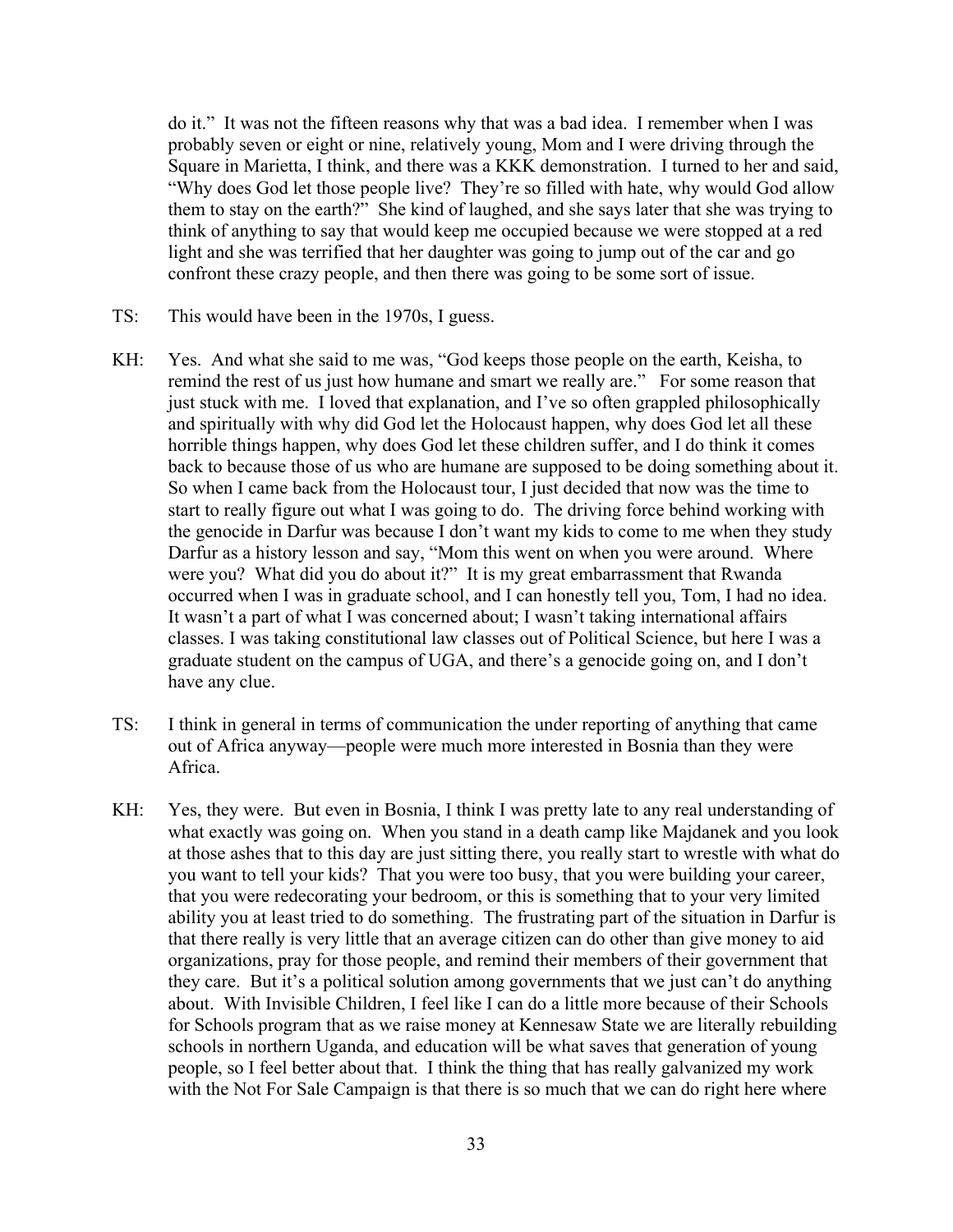we live. So every day I feel like everything that God has given me in terms of my skills and my ability and my passion, it all coalesces in this work with Not For Sale. I never would have imagined three years ago that I would be fighting slavery, and that it would be a defining part of my life. There are days that I say to Dave Batstone, "I hate you! I wish I'd never met you. My life would be so easy!" But without doubt it makes all the difference in the world. Listening to my children explain the work that their parents do has been such an amazing opportunity to step back and realize, well, maybe we are making a difference. There is an eight and a nine year old who cannot only find where they live on a map, but they know where Darfur is on a map, and they know where Uganda is on a map. We were in Washington, D.C., and we were on this little tour bus, and they were sitting up front and talking to the bus driver, and they said something about, "Well, have you read the *Not for Sale* book because my Mommy and Daddy fight slavery." This poor woman looked at them like, "What?"

- TS; What kind of nuts do we have on this bus?
- KH: And they said it just like every thinking human being would have read the *Not for Sale* book, you know. I loved it. I told Mark, if nothing else, we have at least created two abolitionists who are going to take this and move forward when we are done.
- TS: You mentioned Chase, what's the other child's name?
- KH: Tristan.
- TS: You've made them activists.
- KH: We have. And we try not to give them too much information and not to scare them about the world that we live in. We've had some pretty funny moments trying to balance what they want and what we want. When Dave actually came to campus in November of 2007 I was trying to explain to Tristan that Mommy couldn't go with him on his field trip with his kindergarten class to Zoo Atlanta because there was this person named Dave Batstone and Mommy was hosting him on campus. Tristan said, "There are other people you work with, Mommy; let them do it. I want you to come to the Zoo with me." I was thinking this is going to be one of those moments where how I explain this is going to have a longterm impact. I said, "Honey, you know, Mr. Dave does work that Mommy wants to really learn more about because he helps people, lots of kids around world." Tristan was having none of it. "Well, that's good Mommy, but you can meet him later because I want you to go to the Zoo with me." I was thinking, "Okay, how do you explain modern-day slavery to a kindergartner," so I said, "Honey, you know how in the Bible we hear the story of how Moses helped to free all the Israelites, and do you remember what they were called at that time? That's right, they were slaves. Do you know what a slave is?" You know, it was in this very simple sort of explanation. "Well, Mr. Dave helps to free slaves today, and Mommy really wants to go and learn more about how he does that." So he thinks of Dave as sort of Moses, which I think, is just hilariously funny. But at least he understands that obviously this is a big problem, and Mommy and Daddy are trying to do something, and he doesn't get all the details, but it's okay.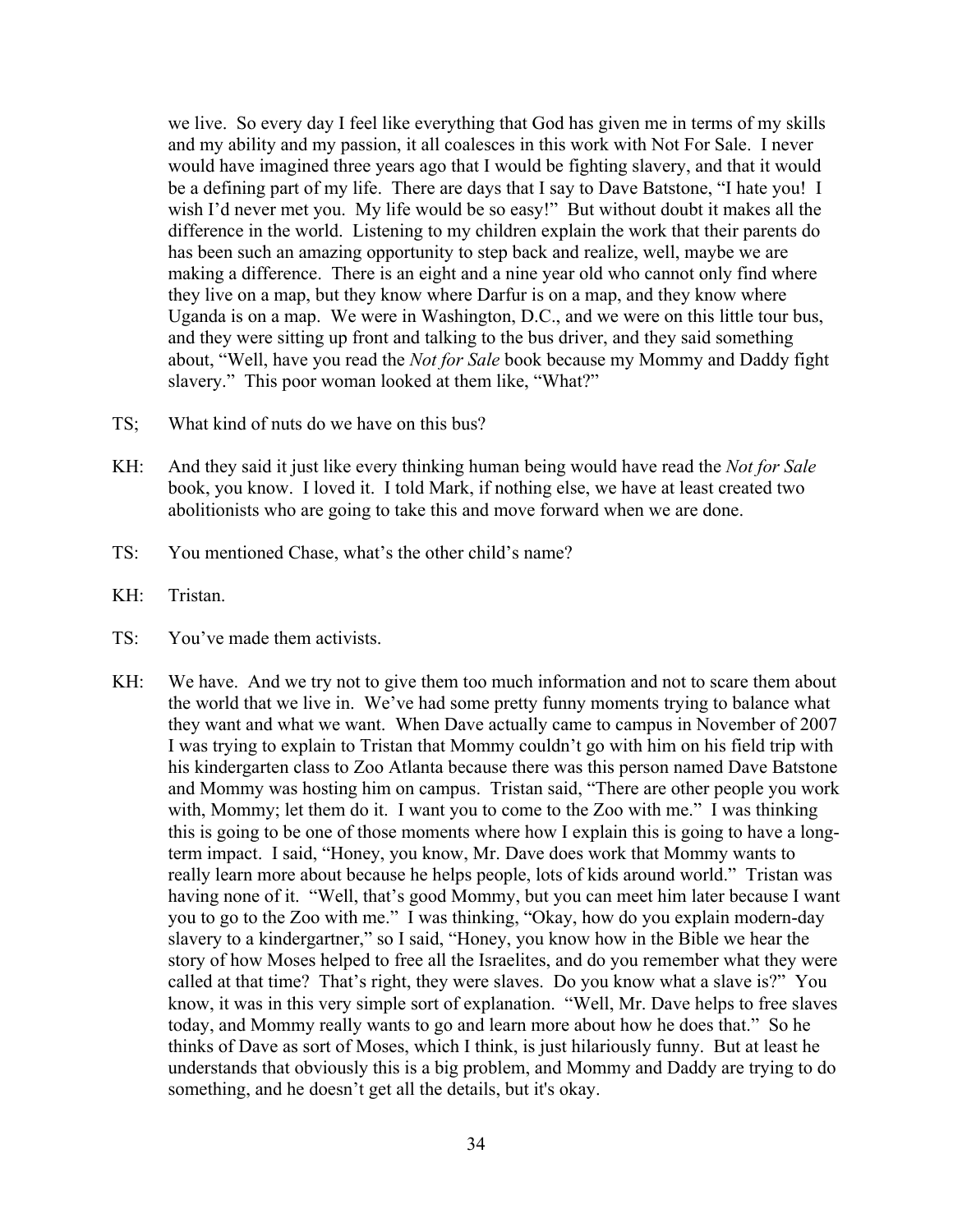- TS: So you got out of going to the Zoo.
- KH: I got out of going to the Zoo, yes I did. And he was okay with it; that was the big thing that is that he was suddenly okay with it.
- TS: Well, you're obviously doing a lot of things. Have we skipped anything that we should have talked about?
- KH: I don't think so. Most of my work is global in its focus or at least related to these very large complex issues that span the globe. I do believe in the importance of doing campus service. I've always felt like giving back to your campus is something that every faculty and staff member should do. But I was really so pleased that my community work that sometimes a lot of people don't know all the details of were recognized with this award.
- TS: How many students do you think are actually involved in these kinds of things on our campus?
- KH: Not as many as I would like. I think if you talk about how many of them are in the Invisible Children Face Book group, or they get the weekly information from the Not For Sale Campaign, probably several hundred. Those who are really going to do anything is probably more toward the tens and the dozens than the hundreds. I'm really impressed that every time Invisible Children comes to campus, we've got a nice audience. I think that it's a very smart organization in understanding that its target audience is high school and college students. Everything it does is very multi-media, and I think that helps to engage this particular student population.
- TS: Well, I'm impressed that you've really integrated teaching, service and scholarship all together with what you did.
- KH: It's really the only way to survive when you're this engaged in things. If I had a totally separate set of research interests or I taught classes where there was no way to bring in any of this information, I think I would truly be even crazier than I am at the moment. You do have to find ways of blending it all together. You also have to have a very understanding family. I spend a lot of time on the weekends in front of the laptop doing the Not For Sale work when I probably should be just hanging out with the boys.
- TS: I've been impressed also that Mark obviously is as committed as you are to these things.
- KH: He is.
- TS: You probably didn't know that that was going to happen when you got married years ago.
- KH: No, we did not. It's funny, we both were members of Amnesty International when we were teenagers and, of course, never met each other, had no idea that that was in our backgrounds. For the first several years of our marriage we really were more worried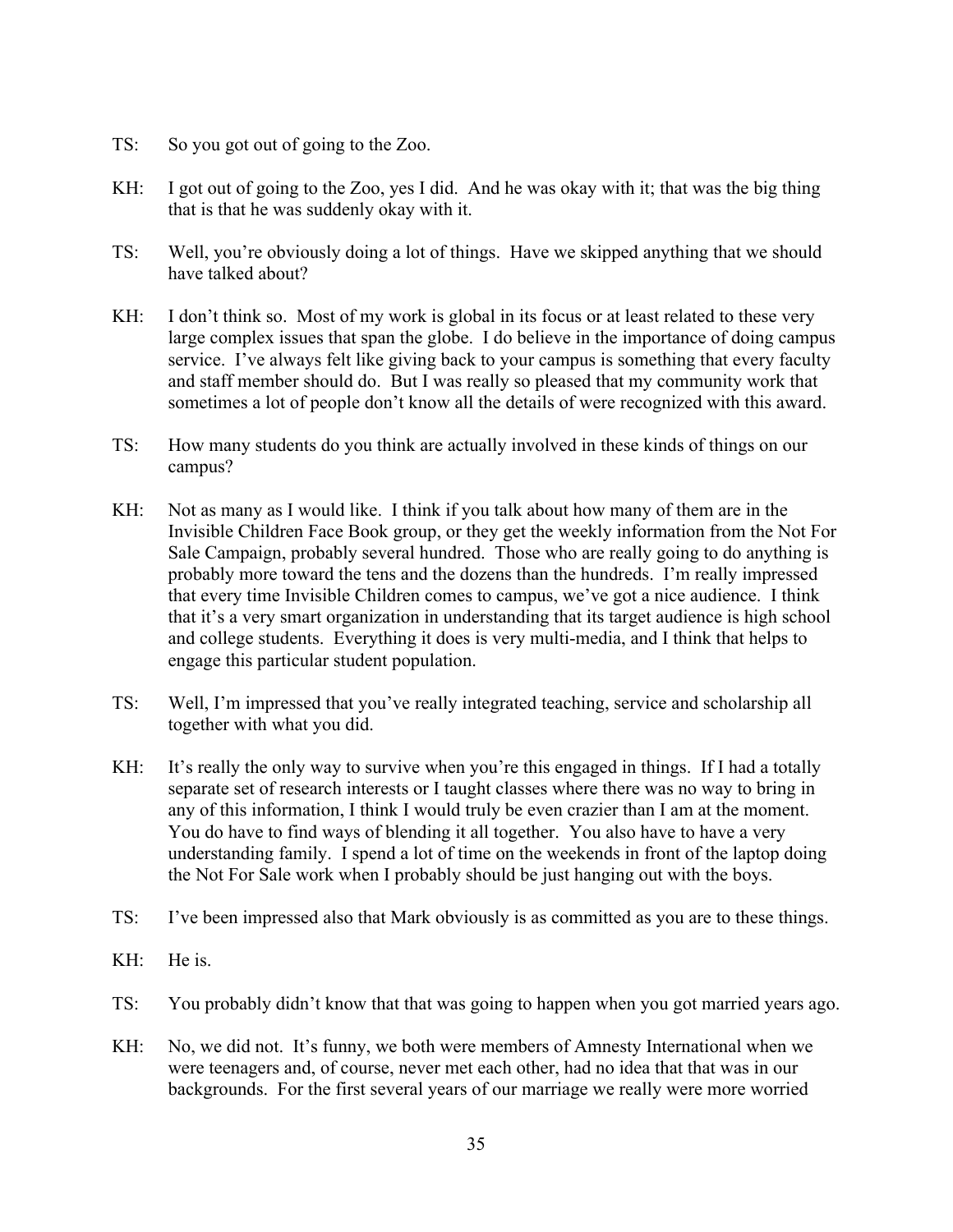about what color the bedroom was and getting ahead in our careers and things like that, and didn't really do a lot on a community level. But it is really interesting. He is incredibly supportive. He's also just a genuinely loving man. So when he hears these stories of children and how they're treated, I think it gets to him on an emotional level just as much as it gets to me. He loves being able to work with me on these issues and laughs that it always ends up where I'm a leader more so than he is. Like with the Darfur Coalition, I ended up chairing the coalition, and he was the communications chair. So he used to go around telling everybody that he worked for me. With the Not For Sale Campaign we started out as co-state directors, and I am now the national operations director.<sup>3</sup> I work with all of the various directors in North America, and so he again laughingly says that he works for me, but of course we just really work together.

- TS: I've just got one or two last questions, I think. We've asked everybody about Kennesaw somewhere in the interviews and the intellectual climate on campus that they perceive now and when they started. Of course, you've got a long career from student days on. You've already implied that we've changed quite a bit in the last twenty years, but why don't you talk about that? Where do you see the campus heading and the intellectual climate on campus? Is it changing for the better or worse or what?
- KH: My perception is that it is changing for the better. I love the fact that there are more than a hundred registered student organizations, so that there's a tremendous diversity in what students want to get involved in—all kind of political points of view and social points of view on the campus. I think that we're getting a much more diverse faculty, diverse not only in traditional demographic categories, but in thought. I think it's interesting that there's this sense across the country that all of the academy is full of what they might pejoratively say are bleeding heart liberals. Obviously that is not the case on this campus. I think you almost have a really nice split, at least from those faculty members I interact with. There's a great diversity of thought and I think a willingness to engage in some interesting dialog about it. I would like us to each be a little more respectful, I guess, of other points of view. I think there are moments where, if you take that horrible parking debacle from a couple of summers ago when all the e-mails were flying around campus, we really looked like a bunch of whining four year olds, not a group of people who are supposed to be engaged in constructive dialog.

The one thing that really concerns me at this moment at the institution is a perception, and again maybe I'm biased because I am an administrator, but I have this perception that a lot of the impetus for shared governance really stems from a pretty severe distrust on the part of a handful of faculty who for whatever reason see the administration in this big sort of monolithic category as being evil, I mean, just being moronic in every decision. I don't know the point at which I stopped being a faculty member and started being an administrator because I never really saw myself suddenly changing. I hope that what I do as a chair is advocate for my faculty colleagues in a way that I could not do simply as a member of the faculty, but I think these individuals are my colleagues. I would like for

<sup>&</sup>lt;sup>3</sup> Dr. Hoerrner left that position in December 2009, although she and Mark continue to be engaged in abolition work.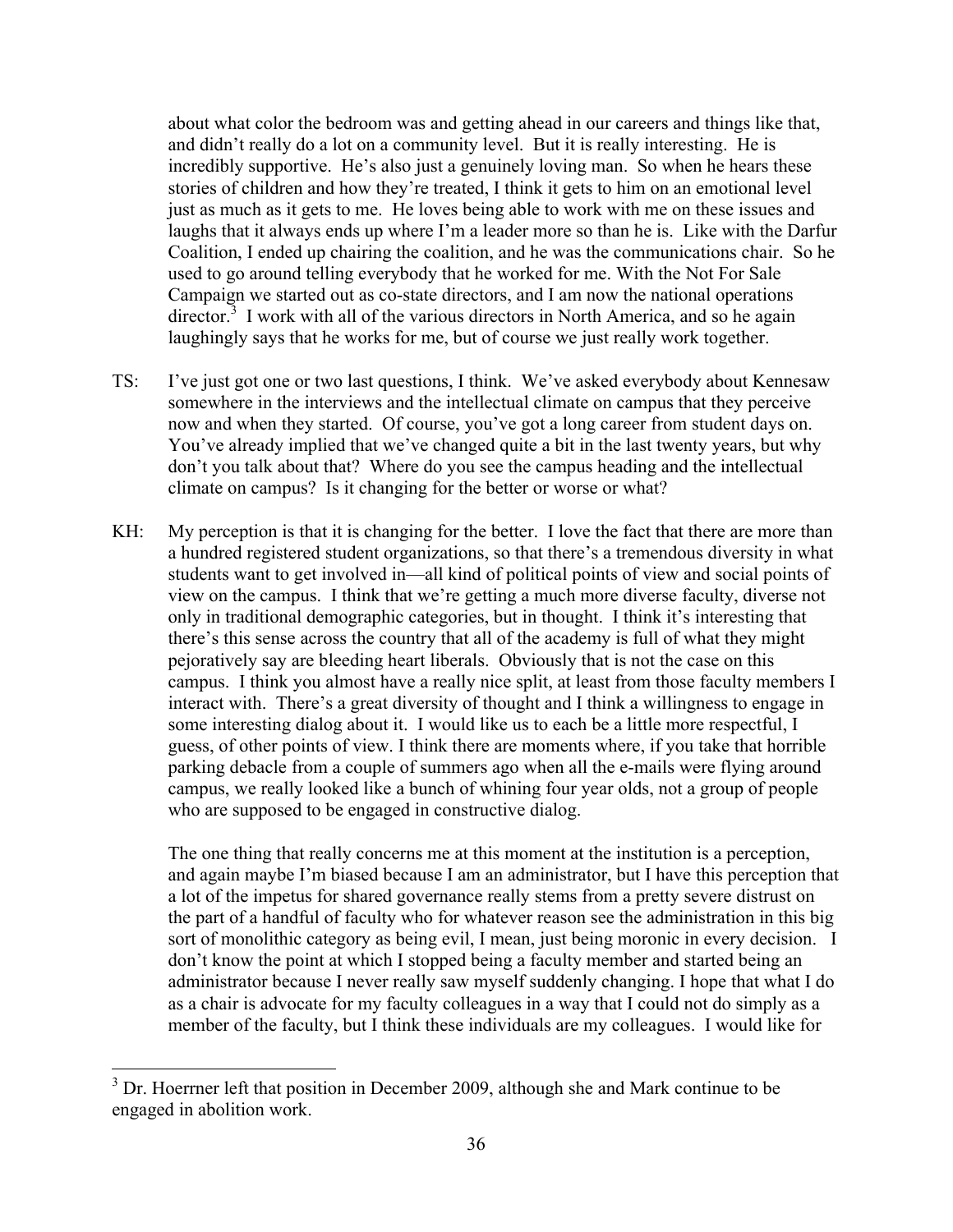all faculty to view administrators as their colleagues, and I would really appreciate if we'd spend a little bit more time just talking to each other instead of creating all these ridiculous committees and forcing certain things down everybody's throats. It just seems like by and large there aren't really that many problems on campus, and where there are problems there are probably individual solutions, not wholesale things that have to be resolved. So I'd like to see a little bit more respect for the different roles that people play on campus.

- TS: Well, I think I'm about out of questions. Thank you very much.
- KH: Okay. I appreciate it. It was quite enjoyable.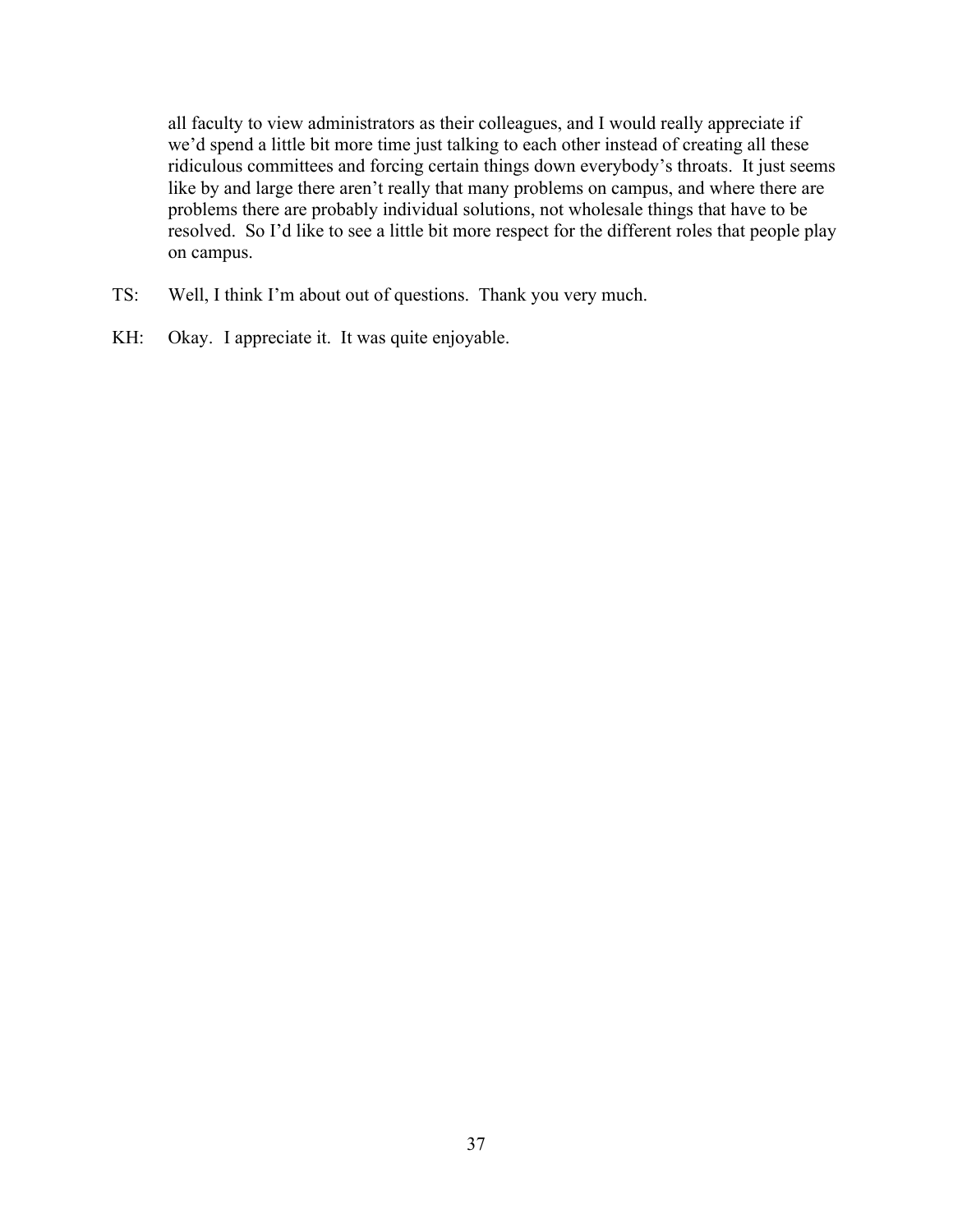#### INDEX

Batstone, David, *Not for Sale*, 26-30, 34 Black, Lendley C., 16, 20 Blick, Eddie, 6, 8 Bobia, Rosa, 23 Bonza, Ed, 8 Bush, George W., President, 25 Casey, Rebecca (Becky), 2 Chad, 25 Chambliss, Saxby, Senator, 25 Clarkson, Thomas, 30 Concentration camps, 31-32 Darfur, 22-25, 33, 36 Darfur Urgent Action Coalition of Georgia, 23, 36 Day, Debra T., 23 Gardner, Howard, 18 Gardner, John N., 16 Gentile, John S., 7 Georgia Commission on the Holocaust, 14, 23 Georgia Perimeter College (formerly DeKalb College), 8 Georgia State University, 4, 24 Goodrum, Charles L., Jr., 4 Hoerrner, Chase (son), 1, 26, 34 Hoerrner, Keisha L. Background, 1 Undergraduate education at Kennesaw State, 1, 3-4 Husband, 1, 10, 14, 26, 29, 34-36 Faculty member at LSU, 1, 10-12 Children, 1, 12, 26, 33-34 Hired as faculty member at KSU, 1 Switch from Communication to University Studies, 1-2, 16 Learning Communities director, 2, 16 Chair of First-Year Programs, 2, 16, 36 High school experience, 2 Mother, 4, 32-33 Mentors, 5-7 Work in private sector, 7-8 Newspaper advisor at DeKalb College, 8 Graduate program at University of Georgia, 8-12 Dissertation, 11-12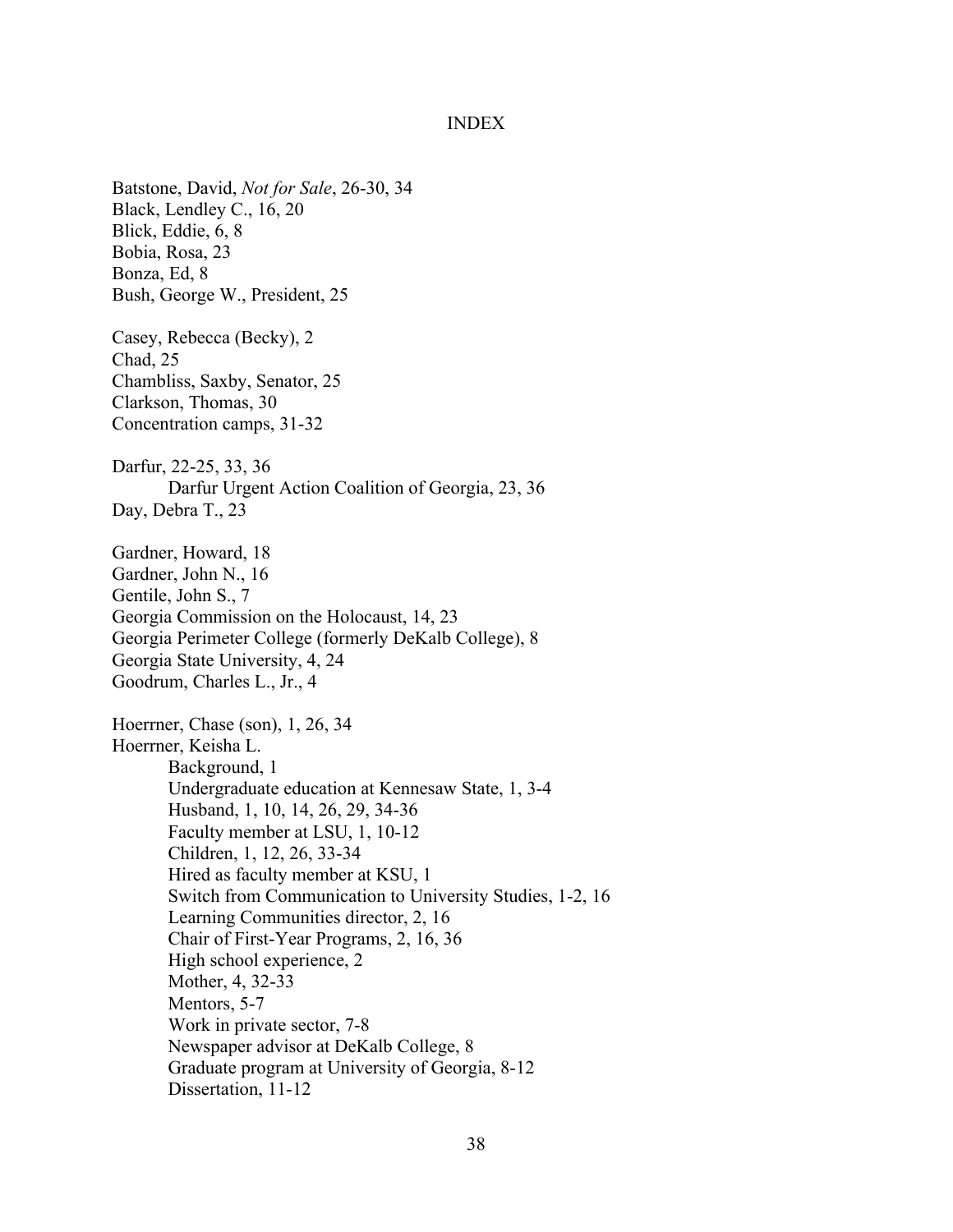Reasons for joining the KSU faculty, 12 Preference for teaching over writing scholarly articles, 12-13 First experience teaching KSU 1101, 13-15 Development of passionate interest in the Holocaust and social justice, 14, 32-33 Maintaining a balance in teaching about social justice, 15 Chair of University College Advisory Council, 16 Recipient of 2009 Preston Award, 22 Humanitarian service, 22-36 Scholarship on use of common readers to foster student engagement, 30 Integration of teaching, scholarship, and service, 35 Hoerrner, Mark (husband), 1, 10, 14, 26, 29, 34-36 Hoerrner, Tristan (son), 26, 34 Horgan, Brendan T., 23-24 Hunt, Hugh, 31 International Criminal Court, 25 Invisible Children, 23-24, 33, 35 Isakson, Johnny, Senator, 25 Jackson, Robert H., Justice, 14 Jewish Museum Berlin, 31 Johnson, Hank, Representative, 25 Kennesaw State University University College, 2, 16 Department of University Studies, 1-2, 16 Department of First-Year Programs, 2, 16, 19, 21-22, 27 KSU 1101 course, 16-20, 26-27 First-year curriculum requirement, 16 KSC in late 1980s, 3 The *Sentinel*, 3, 6, 9 Joint enrollment program, 4 Student Success Services (formerly CAPS), 4 Creation of Department of Communication, 7 General Education courses, 13, 18, 20-21 Siegel Institute for Leadership, Ethics & Character, 14, 29 Learning communities, 16-17, 20 "Following in Anne Frank's Footsteps" Study Abroad course, 30-33 Intellectual climate, 36 Diversity of thought and diversity of student organizations, 36 Shared governance, 36-37 Kony, Joseph, Lord's Resistance Army, 25

Lewis, Catherine M., 30-32 Lewis, John, Representative, 25 Louisiana State University, 1, 10-12, 26